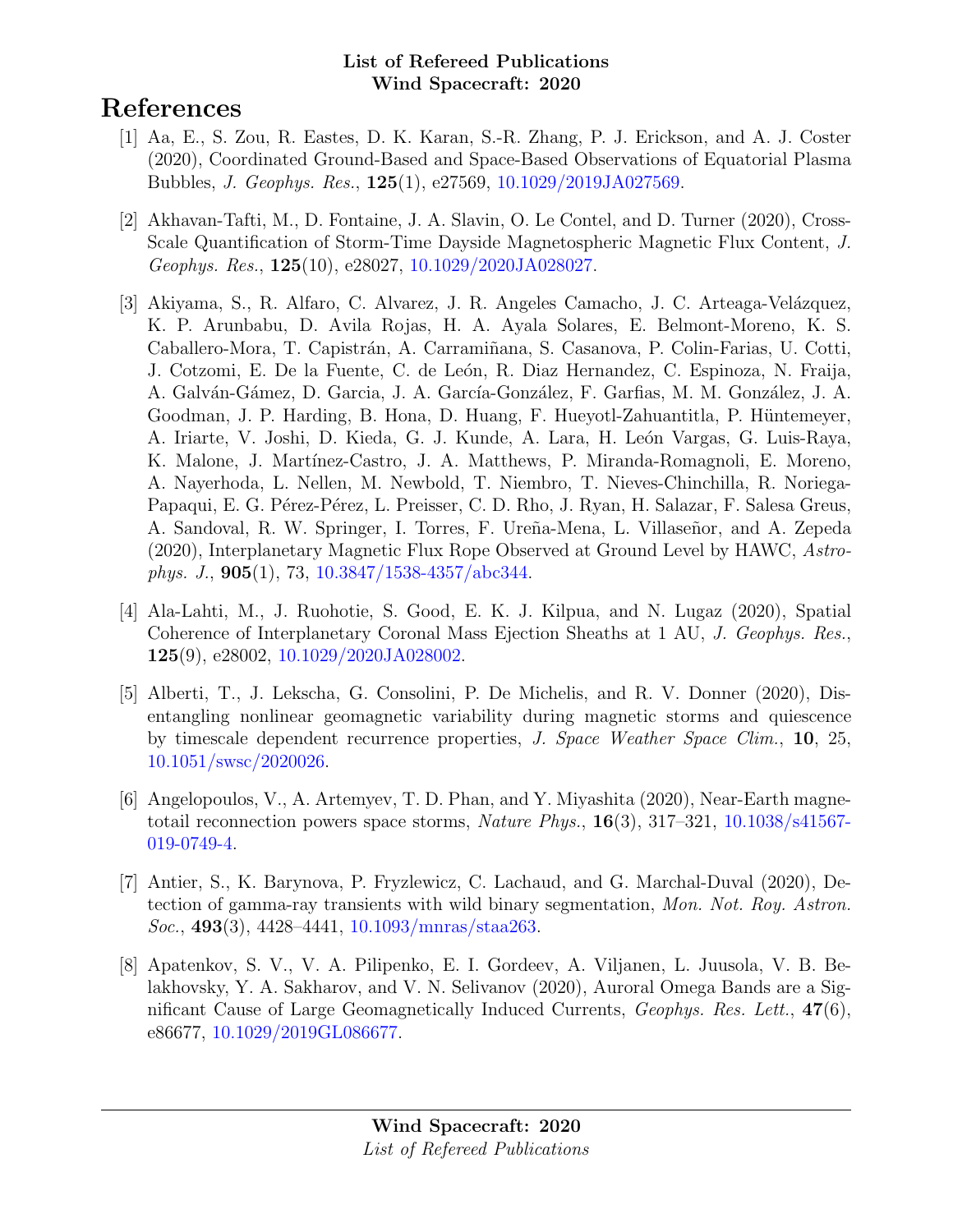- [9] Arcier, B., J. L. Atteia, O. Godet, S. Mate, S. Guillot, N. Dagoneau, J. Rodriguez, D. Gotz, S. Schanne, and M. G. Bernardini (2020), Detection of short high-energy transients in the local universe with SVOM/ECLAIRs, Astrophys. Space Sci., 365(12), 185, [10.1007/s10509-020-03898-z.](http://dx.doi.org/10.1007/s10509-020-03898-z)
- [10] Astafyeva, E., M. S. Bagiya, M. Förster, and N. Nishitani (2020), Unprecedented Hemispheric Asymmetries During a Surprise Ionospheric Storm: A Game of Drivers, J. Geophys. Res., 125(3), e27261, [10.1029/2019JA027261.](http://dx.doi.org/10.1029/2019JA027261)
- [11] Atıcı, R., A. Aytaş, and S. Sağır (2020), The effect of solar and geomagnetic parameters on total electron content over Ankara, Turkey, Adv. Space Res., 65(9), 2158–2166, [10.1016/j.asr.2019.07.018.](http://dx.doi.org/10.1016/j.asr.2019.07.018)
- [12] Badman, S. T., S. D. Bale, J. C. Martínez Oliveros, O. Panasenco, M. Velli, D. Stansby, J. C. Buitrago-Casas, V. Réville, J. W. Bonnell, A. W. Case, T. Dudok de Wit, K. Goetz, P. R. Harvey, J. C. Kasper, K. E. Korreck, D. E. Larson, R. Livi, R. J. MacDowall, D. M. Malaspina, M. Pulupa, M. L. Stevens, and P. L. Whittlesey (2020), Magnetic Connectivity of the Ecliptic Plane within 0.5 au: Potential Field Source Surface Modeling of the First Parker Solar Probe Encounter, Astrophys. J. Suppl., 246(2), 23, [10.3847/1538-](http://dx.doi.org/10.3847/1538-4365/ab4da7) [4365/ab4da7.](http://dx.doi.org/10.3847/1538-4365/ab4da7)
- [13] Bai, S.-C., Q. Shi, T. Z. Liu, H. Zhang, C. Yue, W.-J. Sun, A. Tian, A. W. Degeling, J. Bortnik, I. J. Rae, and M. Wang (2020), Ion-Scale Flux Rope Observed inside a Hot Flow Anomaly, Geophys. Res. Lett., 47(5), e85933, [10.1029/2019GL085933.](http://dx.doi.org/10.1029/2019GL085933)
- [14] Baliukin, I. I., V. V. Izmodenov, and D. B. Alexashov (2020), Heliospheric energetic neutral atoms: Non-stationary modelling and comparison with IBEX-Hi data, Mon. Not. Roy. Astron. Soc., 499(1), 441–454, [10.1093/mnras/staa2862.](http://dx.doi.org/10.1093/mnras/staa2862)
- [15] Bandyopadhyay, R., Y. Yang, W. H. Matthaeus, A. Chasapis, T. N. Parashar, C. T. Russell, R. J. Strangeway, R. B. Torbert, B. L. Giles, D. J. Gershman, C. J. Pollock, T. E. Moore, and J. L. Burch (2020), In Situ Measurement of Curvature of Magnetic Field in Turbulent Space Plasmas: A Statistical Study, Astrophys. J. Lett., 893(1), L25, [10.3847/2041-8213/ab846e.](http://dx.doi.org/10.3847/2041-8213/ab846e)
- [16] Bandyopadhyay, R., L. Sorriso-Valvo, A. Chasapis, P. Hellinger, W. H. Matthaeus, A. Verdini, S. Landi, L. Franci, L. Matteini, B. L. Giles, D. J. Gershman, T. E. Moore, C. J. Pollock, C. T. Russell, R. J. Strangeway, R. B. Torbert, and J. L. Burch (2020), In Situ Observation of Hall Magnetohydrodynamic Cascade in Space Plasma, Phys. Rev. Lett., 124(22), 225101, [10.1103/PhysRevLett.124.225101.](http://dx.doi.org/10.1103/PhysRevLett.124.225101)
- [17] Bandyopadhyay, R., W. H. Matthaeus, T. N. Parashar, Y. Yang, A. Chasapis, B. L. Giles, D. J. Gershman, C. J. Pollock, C. T. Russell, R. J. Strangeway, R. B. Torbert, T. E. Moore, and J. L. Burch (2020), Statistics of Kinetic Dissipation in the Earth's Magnetosheath: MMS Observations, *Phys. Rev. Lett.*, **124**(25), 255101, [10.1103/Phys-](http://dx.doi.org/10.1103/PhysRevLett.124.255101)[RevLett.124.255101.](http://dx.doi.org/10.1103/PhysRevLett.124.255101)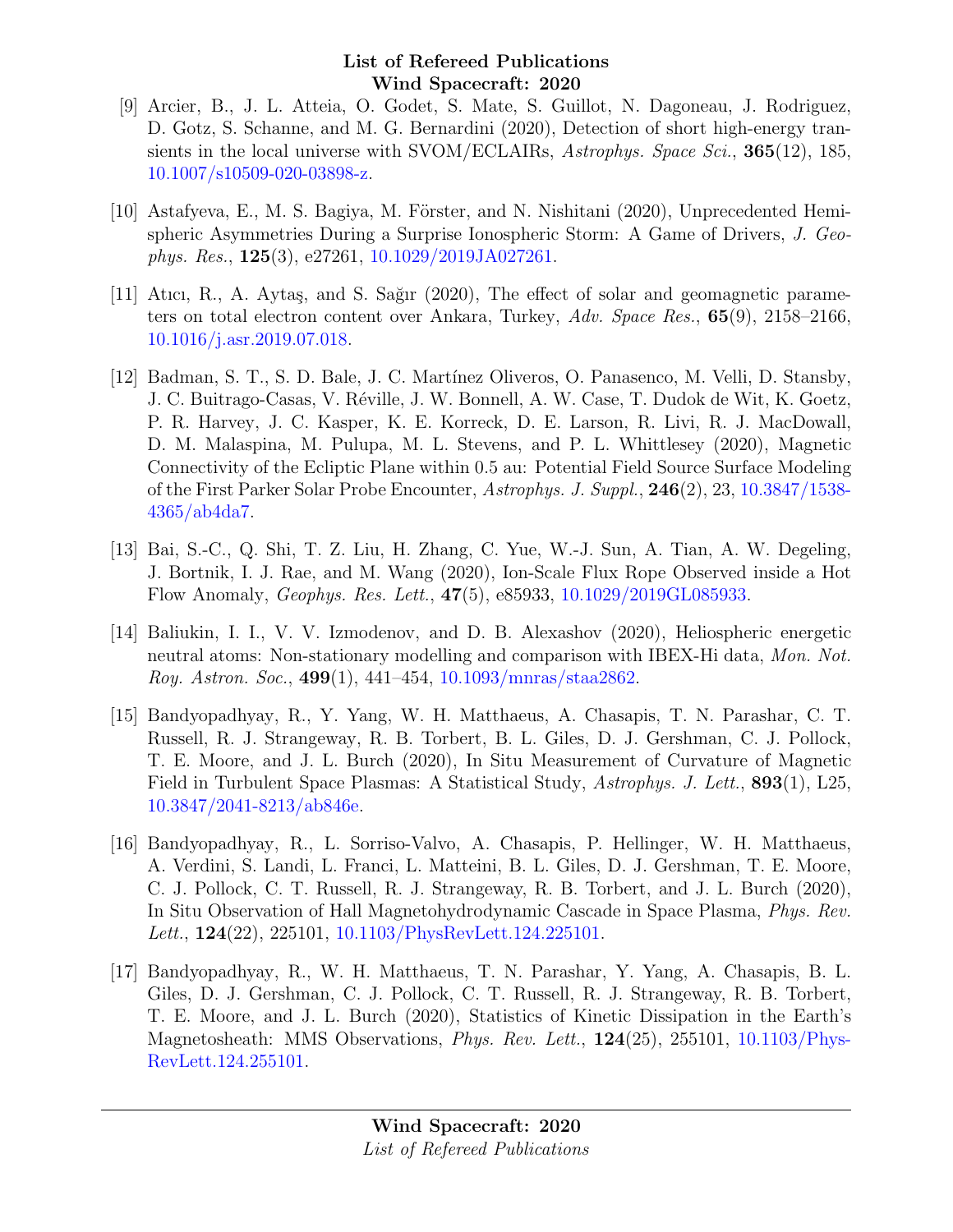- [18] Bandyopadhyay, R., W. H. Matthaeus, A. Chasapis, C. T. Russell, R. J. Strangeway, R. B. Torbert, B. L. Giles, D. J. Gershman, C. J. Pollock, and J. L. Burch (2020), Direct Measurement of the Solar-wind Taylor Microscale Using MMS Turbulence Campaign Data, Astrophys. J., 899(1), 63, [10.3847/1538-4357/ab9ebe.](http://dx.doi.org/10.3847/1538-4357/ab9ebe)
- [19] Bassett, N., D. Rapetti, J. O. Burns, K. Tauscher, and R. MacDowall (2020), Characterizing the radio quiet region behind the lunar farside for low radio frequency experiments, Adv. Space Res., **66**(6), 1265–1275, [10.1016/j.asr.2020.05.050.](http://dx.doi.org/10.1016/j.asr.2020.05.050)
- [20] Bazilevskaya, G. A., M. S. Kalinin, M. B. Krainev, V. S. Makhmutov, Y. I. Stozhkov, A. K. Svirzhevskaya, N. S. Svirzhevsky, and B. B. Gvozdevsky (2020), Temporal Characteristics of Energetic Magnetospheric Electron Precipitation as Observed During Long-Term Balloon Observations, J. Geophys. Res., 125(11), e28033, [10.1029/2020JA028033.](http://dx.doi.org/10.1029/2020JA028033)
- [21] Beatty, C. B., T. E. Steinberger, E. M. Aguirre, R. A. Beatty, K. G. Klein, J. W. McLaughlin, L. Neal, and E. E. Scime (2020), Creation of large temperature anisotropies in a laboratory plasma, *Phys. Plasmas*,  $27(12)$ ,  $122101$ ,  $10.1063/5.0029315$ .
- [22] Benella, S., M. Laurenza, R. Vainio, C. Grimani, G. Consolini, Q. Hu, and A. Afanasiev (2020), A New Method to Model Magnetic Cloud-driven Forbush Decreases: The 2016 August 2 Event, Astrophys. J., 901(1), 21, [10.3847/1538-4357/abac59.](http://dx.doi.org/10.3847/1538-4357/abac59)
- [23] Billett, D. D., K. A. McWilliams, and M. G. Conde (2020), Colocated Observations of the E and F Region Thermosphere During a Substorm, J. Geophys. Res., 125(11), e28165, [10.1029/2020JA028165.](http://dx.doi.org/10.1029/2020JA028165)
- [24] Biltzinger, B., F. Kunzweiler, J. Greiner, K. Toelge, and J. M. Burgess (2020), A physical background model for the Fermi Gamma-ray Burst Monitor, Astron. & Astrophys., 640, A8, [10.1051/0004-6361/201937347.](http://dx.doi.org/10.1051/0004-6361/201937347)
- [25] Birch, M. J., and J. K. Hargreaves (2020), Quasi-periodic ripples in high latitude electron content, the geomagnetic field, and the solar wind,  $Sci.$   $Rep.$ , 10, 1313, [10.1038/s41598-](http://dx.doi.org/10.1038/s41598-019-57201-4) [019-57201-4.](http://dx.doi.org/10.1038/s41598-019-57201-4)
- [26] Bisoi, S. K., P. Janardhan, and S. Ananthakrishnan (2020), Another Mini Solar Maximum in the Offing: A Prediction for the Amplitude of Solar Cycle 25, J. Geophys. Res., 125(7), e27508, [10.1029/2019JA027508.](http://dx.doi.org/10.1029/2019JA027508)
- [27] Blanco-Cano, X., L. Preisser, P. Kajdič, and D. Rojas-Castillo (2020), Magnetosheath Microstructure: Mirror Mode Waves and Jets during Southward IP Magnetic Field, J. Geophys. Res., 125(9), e27940, [10.1029/2020JA027940.](http://dx.doi.org/10.1029/2020JA027940)
- [28] Blum, L. W., B. Remya, M. H. Denton, and Q. Schiller (2020), Persistent EMIC Wave Activity Across the Nightside Inner Magnetosphere, Geophys. Res. Lett., 47(6), e87009, [10.1029/2020GL087009.](http://dx.doi.org/10.1029/2020GL087009)
- [29] Bochenek, C. D., V. Ravi, K. V. Belov, G. Hallinan, J. Kocz, S. R. Kulkarni, and D. L. McKenna (2020), A fast radio burst associated with a Galactic magnetar, Nature, 587(7832), 59–62, [10.1038/s41586-020-2872-x.](http://dx.doi.org/10.1038/s41586-020-2872-x)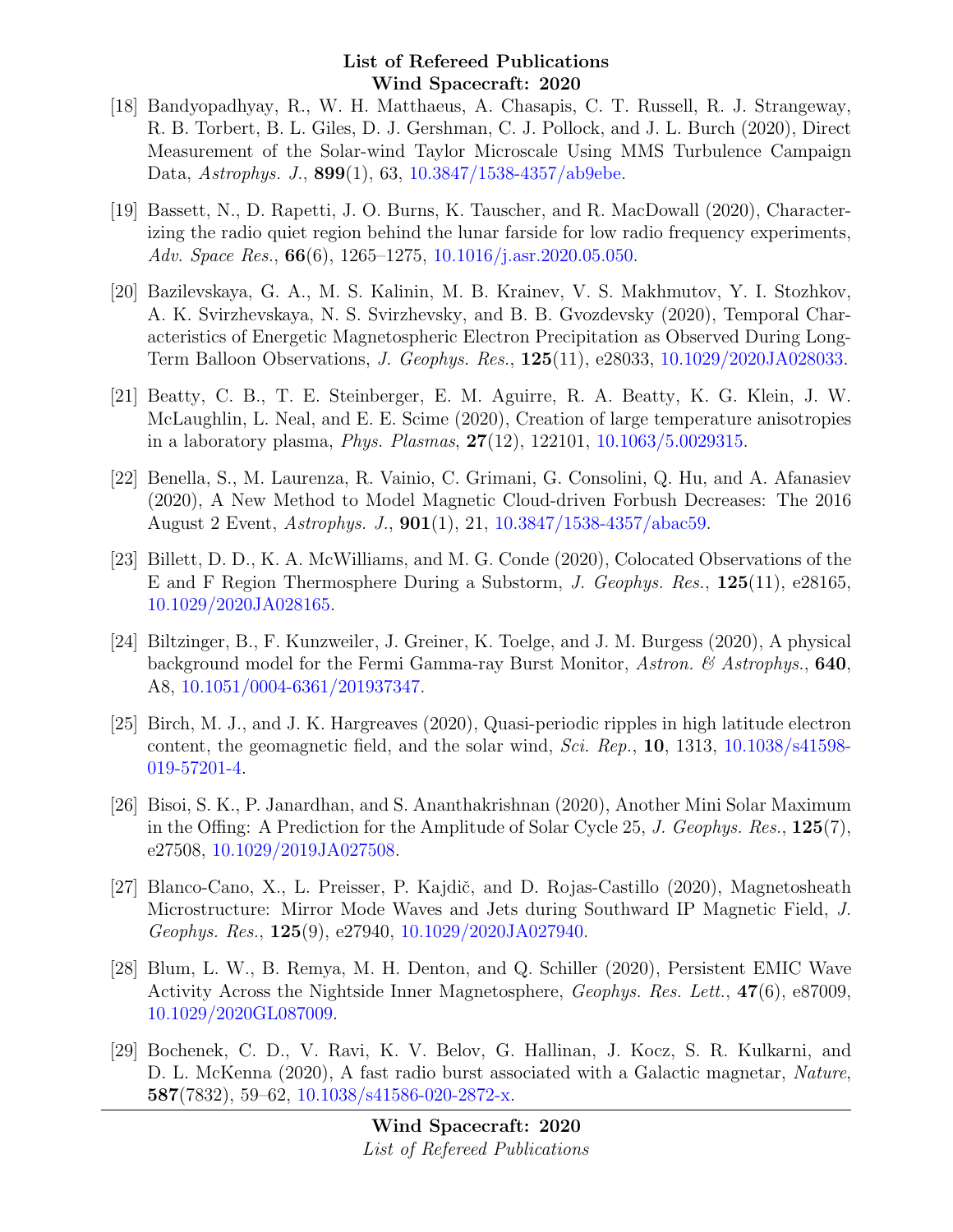- [30] Bolaji, O. S., S. J. Adebiyi, J. B. Fashae, S. O. Ikubanni, H. A. Adenle, and C. Owolabi (2020), Pattern of Latitudinal Distribution of Ionospheric Irregularities in the African Region and the Effect of March 2015 St. Patrick's Day Storm, J. Geophys. Res., 125(2), e27641, [10.1029/2019JA027641.](http://dx.doi.org/10.1029/2019JA027641)
- [31] Borodkova, N. L., O. V. Sapunova, V. G. Eselevich, G. N. Zastenker, and Y. I. Yermolaev (2020), Comparison of Magnetic and Plasma Overshoots of Interplanetary Shocks, Cosmic Res., 58(6), 450–459, [10.1134/S0010952520060015.](http://dx.doi.org/10.1134/S0010952520060015)
- [32] Boroev, R., and M. Vasiliev (2020), Relationship of the ASY-H Index with Interplanetary Medium Parameters and Auroral Activity in Magnetic Storm Main Phases during CIR and ICME Events, Solar-Terr. Phys., 6(1), 35–40, [10.12737/stp-61202004.](http://dx.doi.org/10.12737/stp-61202004)
- [33] Borovsky, J. E. (2020), What magnetospheric and ionospheric researchers should know about the solar wind, J. Atmos. Solar-Terr. Phys., 204, 105271, [10.1016/j.jastp.2020.105271.](http://dx.doi.org/10.1016/j.jastp.2020.105271)
- [34] Borovsky, J. E. (2020), A Statistical Analysis of the Fluctuations in the Upstream and Downstream Plasmas of 109 Strong-Compression Interplanetary Shocks at 1 AU, J. Geophys. Res., 125(6), e27518, [10.1029/2019JA027518.](http://dx.doi.org/10.1029/2019JA027518)
- [35] Borovsky, J. E., and T. Mina (2020), Some Similarities and Differences between the Observed Alfv´enic Fluctuations in the Fast Solar Wind and Navier-Stokes Turbulence, Front. Astron. Space Sci., 7, 53, [10.3389/fspas.2020.00053.](http://dx.doi.org/10.3389/fspas.2020.00053)
- [36] Boroyev, R. N., M. S. Vasiliev, and D. G. Baishev (2020), The relationship between geomagnetic indices and the interplanetary medium parameters in magnetic storm main phases during CIR and ICME events, J. Atmos. Solar-Terr. Phys., 204, 105290, [10.1016/j.jastp.2020.105290.](http://dx.doi.org/10.1016/j.jastp.2020.105290)
- [37] Breneman, A. W., A. J. Halford, R. M. Millan, L. A. Woodger, X. J. Zhang, J. K. Sandhu, L. Capannolo, W. Li, Q. Ma, C. M. Cully, K. R. Murphy, T. Brito, and S. S. Elliott (2020), Driving of Outer Belt Electron Loss by Solar Wind Dynamic Pressure Structures: Analysis of Balloon and Satellite Data, J. Geophys. Res., 125(12), e28097, [10.1029/2020JA028097.](http://dx.doi.org/10.1029/2020JA028097)
- [38] Burkholder, B. L., K. Nykyri, and X. Ma (2020), Use of the L1 Constellation as a Multispacecraft Solar Wind Monitor, J. Geophys. Res., 125(7), e27978, [10.1029/2020JA027978.](http://dx.doi.org/10.1029/2020JA027978)
- [39] Burns, E. (2020), Neutron star mergers and how to study them, Living Rev. Relativity,  $23(1)$ , 4,  $10.1007/s41114-020-00028-7$ .
- [40] Cairns, I. H., K. A. Kozarev, N. V. Nitta, N. Agueda, M. Battarbee, E. P. Carley, N. Dresing, R. Gómez-Herrero, K.-L. Klein, D. Lario, J. Pomoell, C. Salas-Matamoros, A. M. Veronig, B. Li, and P. McCauley (2020), Comprehensive Characterization of Solar Eruptions with Remote and In-Situ Observations, and Modeling: The Major Solar Events on 4 November 2015, Solar Phys., 295(2), 32, [10.1007/s11207-020-1591-7.](http://dx.doi.org/10.1007/s11207-020-1591-7)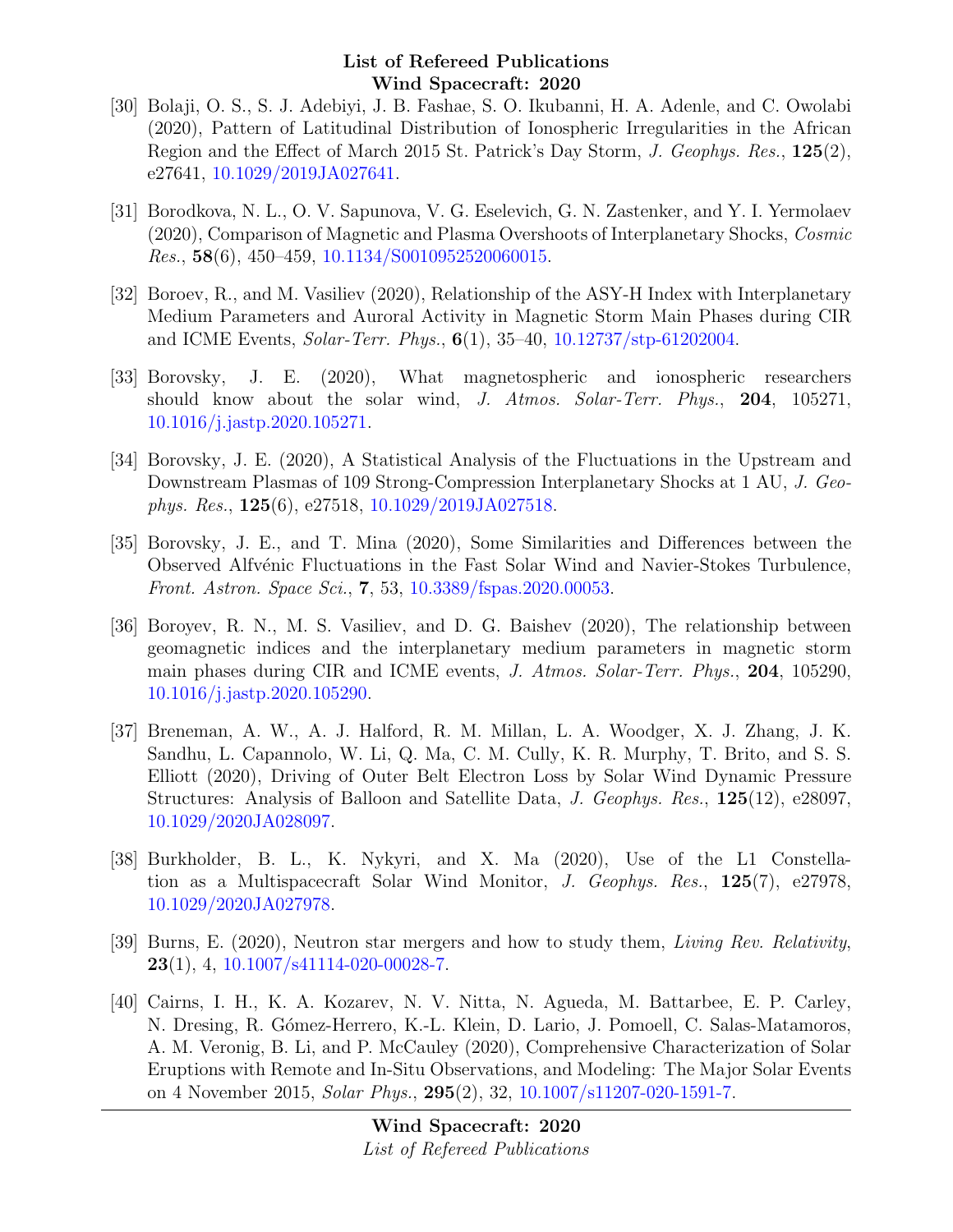- [41] Calabia, A., and S. Jin (2020), New Modes and Mechanisms of Long-Term Ionospheric TEC Variations From Global Ionosphere Maps, J. Geophys. Res., 125(6), e27703, [10.1029/2019JA027703.](http://dx.doi.org/10.1029/2019JA027703)
- [42] Camporeale, E., M. D. Cash, H. J. Singer, C. C. Balch, Z. Huang, and G. Toth (2020), A Gray-Box Model for a Probabilistic Estimate of Regional Ground Magnetic Perturbations: Enhancing the NOAA Operational Geospace Model With Machine Learning, J. Geophys. *Res.*,  $125(11)$ ,  $e^{27684}$ ,  $10.1029/2019JA027684$ .
- [43] Cao, X., J. S. Halekas, F. Chu, M. Kistler, A. R. Poppe, and K.-H. Glassmeier (2020), Plasma Convection in the Terrestrial Magnetotail Lobes Measured Near the Moon's Orbit, Geophys. Res. Lett., 47(20), e90217, [10.1029/2020GL090217.](http://dx.doi.org/10.1029/2020GL090217)
- [44] Carbone, F., D. Telloni, L. Sorriso-Valvo, G. Zank, L. Zhao, L. Adhikari, and R. Bruno (2020), Statistical Analysis of Field-Aligned Alfvénic Turbulence and Intermittency in Fast Solar Wind, Universe, 6(8), 116, [10.3390/universe6080116.](http://dx.doi.org/10.3390/universe6080116)
- [45] Carley, E. P., C. Baldovin, P. Benthem, M. M. Bisi, R. A. Fallows, P. T. Gallagher, M. Olberg, H. Rothkaehl, R. Vermeulen, N. Vilmer, and D. Barnes (2020), Radio observatories and instrumentation used in space weather science and operations, J. Space Weather Space Clim., 10, 7, [10.1051/swsc/2020007.](http://dx.doi.org/10.1051/swsc/2020007)
- [46] Case, A. W., J. C. Kasper, M. L. Stevens, K. E. Korreck, K. Paulson, P. Daigneau, D. Caldwell, M. Freeman, T. Henry, B. Klingensmith, J. A. Bookbinder, M. Robinson, P. Berg, C. Tiu, J. Wright, K. H., M. J. Reinhart, D. Curtis, M. Ludlam, D. Larson, P. Whittlesey, R. Livi, K. G. Klein, and M. M. Martinović (2020), The Solar Probe Cup on the Parker Solar Probe, Astrophys. J. Suppl.,  $246(2)$ ,  $43$ ,  $10.3847/1538-4365/ab5a7b$ .
- [47] Case, N. A., A. Grocott, R. C. Fear, S. Haaland, and J. H. Lane (2020), Convection in the Magnetosphere-Ionosphere System: A Multimission Survey of Its Response to IMF jspan type="mathematics"  $i_B$ <sup>U</sup><sub>u</sub> Reversals, *J. Geophys. Res.*, 125(10), e27541, [10.1029/2019JA027541.](http://dx.doi.org/10.1029/2019JA027541)
- [48] Cervantes, S., Y. Y. Shprits, N. A. Aseev, A. Y. Drozdov, A. Castillo, and C. Stolle (2020), Identifying Radiation Belt Electron Source and Loss Processes by Assimilating Spacecraft Data in a Three-Dimensional Diffusion Model, J. Geophys. Res.,  $125(1)$ , e27514, [10.1029/2019JA027514.](http://dx.doi.org/10.1029/2019JA027514)
- [49] Cervantes, S., Y. Y. Shprits, N. A. Aseev, and H. J. Allison (2020), Quantifying the Effects of EMIC Wave Scattering and Magnetopause Shadowing in the Outer Electron Radiation Belt by Means of Data Assimilation, J. Geophys. Res., 125(8), e28208, [10.1029/2020JA028208.](http://dx.doi.org/10.1029/2020JA028208)
- [50] Chakraborty, S., and S. K. Morley (2020), Probabilistic prediction of geomagnetic storms and the  $K_p$  index, J. Space Weather Space Clim., 10, 36, [10.1051/swsc/2020037.](http://dx.doi.org/10.1051/swsc/2020037)
- [51] Chand, V., P. S. Pal, A. Banerjee, V. Sharma, P. H. T. Tam, and X. He (2020), MAGICal GRB 190114C: Implications of Cutoff in the Spectrum at sub-GeV Energies, Astrophys. J., 903(1), 9, [10.3847/1538-4357/abb5fc.](http://dx.doi.org/10.3847/1538-4357/abb5fc)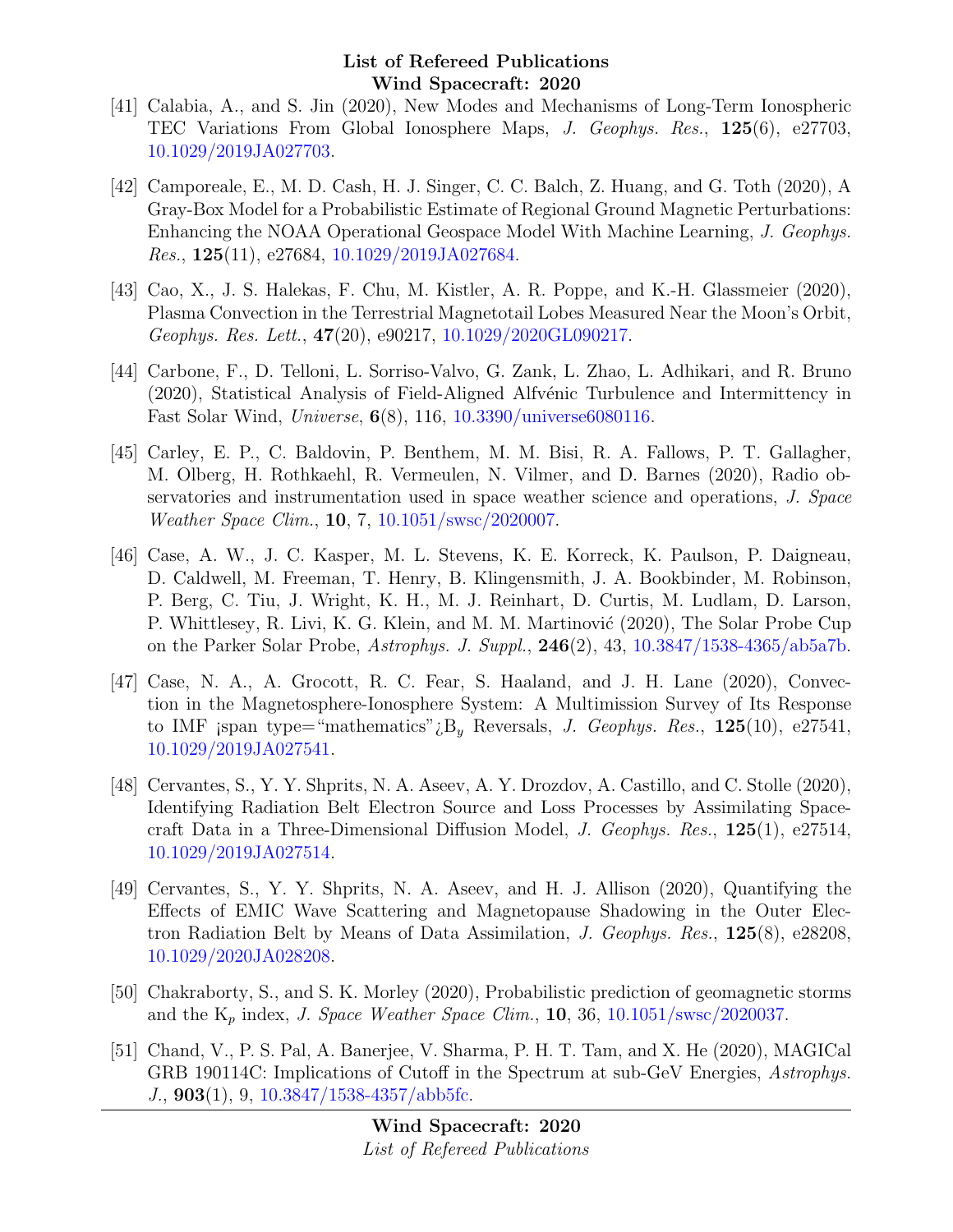- [52] Chasapis, A., W. H. Matthaeus, R. Bandyopadhyay, R. Chhiber, N. Ahmadi, R. E. Ergun, C. T. Russell, R. J. Strangeway, B. L. Giles, D. J. Gershman, C. J. Pollock, and J. L. Burch (2020), Scaling and Anisotropy of Solar Wind Turbulence at Kinetic Scales during the MMS Turbulence Campaign, Astrophys. J., 903(2), 127, [10.3847/1538-4357/abb948.](http://dx.doi.org/10.3847/1538-4357/abb948)
- [53] Chashei, I. V., T. O. Lebedeva, S. A. Tyul'bashev, and I. A. Subaev (2020), Corotating and Propagating Disturbances in the Solar Wind Based on Monitoring of Interplanetary Scintillations at the LPA Radio Telescope of the Lebedev Physical Institute in 2017, Astron. Rep., **64**(1), 66–81, [10.1134/S1063772920010084.](http://dx.doi.org/10.1134/S1063772920010084)
- [54] Chen, H., X. Gao, Q. Lu, B. T. Tsurutani, and S. Wang (2020), Statistical Evidence for EMIC Wave Excitation Driven by Substorm Injection and Enhanced Solar Wind Pressure in the Earth's Magnetosphere: Two Different EMIC Wave Sources, Geophys. Res. Lett., 47(21), e90275, [10.1029/2020GL090275.](http://dx.doi.org/10.1029/2020GL090275)
- [55] Chen, W. J., Y. Urata, K. Huang, S. Takahashi, G. Petitpas, and K. Asada (2020), Twocomponent Jets of GRB 160623A as Shocked Jet Cocoon Afterglow, Astrophys. J. Lett., 891(1), L15,  $10.3847/2041-8213/ab76d4$ .
- [56] Chen, Y., and Q. Hu (2020), Effects of Radial Distances on Small-scale Magnetic Flux Ropes in the Solar Wind, Astrophys. J., 894(1), 25, [10.3847/1538-4357/ab8294.](http://dx.doi.org/10.3847/1538-4357/ab8294)
- [57] Chen, Y., Q. Hu, L. Zhao, J. C. Kasper, S. D. Bale, K. E. Korreck, A. W. Case, M. L. Stevens, J. W. Bonnell, K. Goetz, P. R. Harvey, K. G. Klein, D. E. Larson, R. Livi, R. J. MacDowall, D. M. Malaspina, M. Pulupa, and P. L. Whittlesey (2020), Small-scale Magnetic Flux Ropes in the First Two Parker Solar Probe Encounters, Astrophys. J., 903(1), 76, [10.3847/1538-4357/abb820.](http://dx.doi.org/10.3847/1538-4357/abb820)
- [58] Chen, Y., S. K. Morley, and M. R. Carver (2020), Global Prompt Proton Sensor Network: Monitoring Solar Energetic Protons Based on GPS Satellite Constellation, J. Geophys.  $Res.$ , 125(3), e27679, [10.1029/2019JA027679.](http://dx.doi.org/10.1029/2019JA027679)
- [59] Chi, Y., C. Scott, C. Shen, M. Owens, M. Lang, M. Xu, Z. Zhong, J. Zhang, Y. Wang, and M. Lockwood (2020), Using the "Ghost Front" to Predict the Arrival Time and Speed of CMEs at Venus and Earth, Astrophys. J., 899(2), 143, [10.3847/1538-4357/aba95a.](http://dx.doi.org/10.3847/1538-4357/aba95a)
- [60] CHIME/FRB Collaboration, B. C. Andersen, K. M. Bandura, M. Bhardwaj, A. Bij, M. M. Boyce, P. J. Boyle, C. Brar, T. Cassanelli, P. Chawla, T. Chen, J. F. Cliche, A. Cook, D. Cubranic, A. P. Curtin, N. T. Denman, M. Dobbs, F. Q. Dong, M. Fandino, E. Fonseca, B. M. Gaensler, U. Giri, D. C. Good, M. Halpern, A. S. Hill, G. F. Hinshaw, C. Höfer, A. Josephy, J. W. Kania, V. M. Kaspi, T. L. Landecker, C. Leung, D. Z. Li, H. H. Lin, K. W. Masui, R. McKinven, J. Mena-Parra, M. Merryfield, B. W. Meyers, D. Michilli, N. Milutinovic, A. Mirhosseini, M. M¨unchmeyer, A. Naidu, L. B. Newburgh, C. Ng, C. Patel, U. L. Pen, T. Pinsonneault-Marotte, Z. Pleunis, B. M. Quine, M. Rafiei-Ravandi, M. Rahman, S. M. Ransom, A. Renard, P. Sanghavi, P. Scholz, J. R. Shaw, K. Shin, S. R. Siegel, S. Singh, R. J. Smegal, K. M. Smith, I. H. Stairs, C. M. Tan, S. P. Tendulkar, I. Tretyakov, K. Vanderlinde, H. Wang, D. Wulf, and A. V. Zwaniga (2020),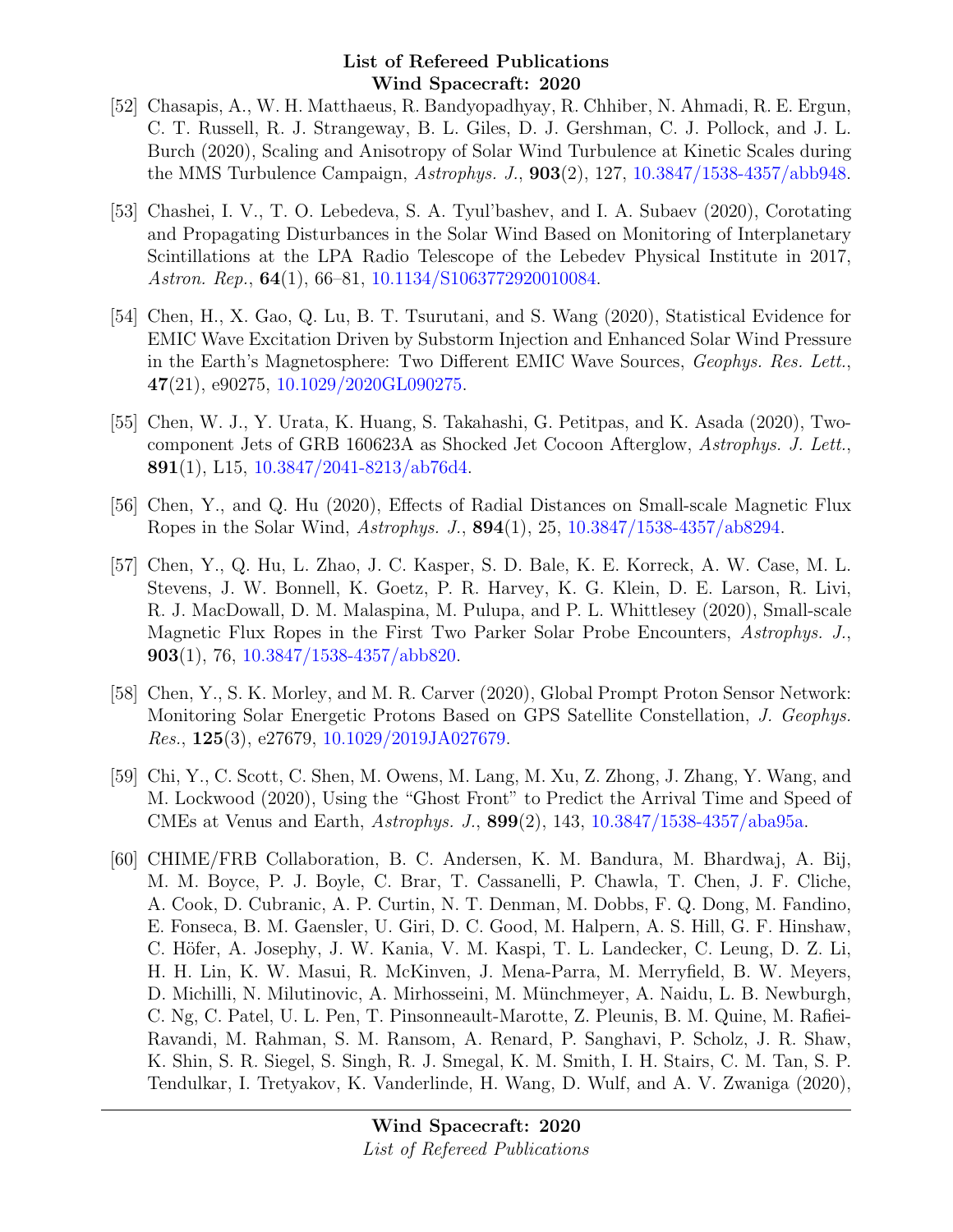A bright millisecond-duration radio burst from a Galactic magnetar, Nature, 587(7832), 54–58, [10.1038/s41586-020-2863-y.](http://dx.doi.org/10.1038/s41586-020-2863-y)

- [61] Collinson, G., D. Sibeck, N. Omidi, R. Frahm, T. Zhang, D. Mitchell, J. Halekas, J. Espley, Y. Futaana, and B. Jakosky (2020), Foreshock Cavities at Venus and Mars, J. Geophys. Res., 125(8), e28023, [10.1029/2020JA028023.](http://dx.doi.org/10.1029/2020JA028023)
- [62] Consolini, G., P. De Michelis, T. Alberti, I. Coco, F. Giannattasio, R. Tozzi, and V. Carbone (2020), Intermittency and Passive Scalar Nature of Electron Density Fluctuations in the High-Latitude Ionosphere at Swarm Altitude, Geophys. Res. Lett., 47(18), e89628, [10.1029/2020GL089628.](http://dx.doi.org/10.1029/2020GL089628)
- [63] Consolini, G., P. De Michelis, T. Alberti, F. Giannattasio, I. Coco, R. Tozzi, and T. T. S. Chang (2020), On the Multifractal Features of Low-Frequency Magnetic Field Fluctuations in the Field-Aligned Current Ionospheric Polar Regions: Swarm Observations, J. Geophys. Res., 125(5), e27429, [10.1029/2019JA027429.](http://dx.doi.org/10.1029/2019JA027429)
- [64] Coppejans, D. L., R. Margutti, G. Terreran, A. J. Nayana, E. R. Coughlin, T. Laskar, K. D. Alexander, M. Bietenholz, D. Caprioli, P. Chandra, M. R. Drout, D. Frederiks, C. Frohmaier, K. H. Hurley, C. S. Kochanek, M. MacLeod, A. Meisner, P. E. Nugent, A. Ridnaia, D. J. Sand, D. Svinkin, C. Ward, S. Yang, A. Baldeschi, I. V. Chilingarian, Y. Dong, C. Esquivia, W. Fong, C. Guidorzi, P. Lundqvist, D. Milisavljevic, K. Paterson, D. E. Reichart, B. Shappee, M. C. Stroh, S. Valenti, B. A. Zauderer, and B. Zhang (2020), A Mildly Relativistic Outflow from the Energetic, Fast-rising Blue Optical Transient CSS161010 in a Dwarf Galaxy, Astrophys. J. Lett., 895(1), L23, [10.3847/2041-](http://dx.doi.org/10.3847/2041-8213/ab8cc7) [8213/ab8cc7.](http://dx.doi.org/10.3847/2041-8213/ab8cc7)
- [65] Corona-Romero, P., and P. Riley (2020), Development of a formalism for computing in situ transits of Earth-directed CMEs - Part 2: Towards a forecasting tool, Ann. Geophys., 38(3), 657–681, [10.5194/angeo-38-657-2020.](http://dx.doi.org/10.5194/angeo-38-657-2020)
- [66] Cranmer, S. R. (2020), Heating Rates for Protons and Electrons in Polar Coronal Holes: Empirical Constraints from the Ultraviolet Coronagraph Spectrometer, Astrophys. J., 900(2), 105, [10.3847/1538-4357/abab04.](http://dx.doi.org/10.3847/1538-4357/abab04)
- [67] Cunningham, V., S. B. Cenko, G. Ryan, S. N. Vogel, A. Corsi, A. Cucchiara, A. S. Fruchter, A. Horesh, T. Kangas, D. Kocevski, D. A. Perley, and J. Racusin (2020), GRB 160625B: Evidence for a Gaussian-shaped Jet, Astrophys. J., 904(2), 166, [10.3847/1538-](http://dx.doi.org/10.3847/1538-4357/abc2cd) [4357/abc2cd.](http://dx.doi.org/10.3847/1538-4357/abc2cd)
- [68] Davies, E. E., R. J. Forsyth, S. W. Good, and E. K. J. Kilpua (2020), On the Radial and Longitudinal Variation of a Magnetic Cloud: ACE, Wind, ARTEMIS and Juno Observations, Solar Phys., 295(11), 157, [10.1007/s11207-020-01714-z.](http://dx.doi.org/10.1007/s11207-020-01714-z)
- [69] De, K., M. C. B. Ashley, I. Andreoni, M. M. Kasliwal, R. Soria, G. P. Srinivasaragavan, C. Cai, A. Delacroix, T. Greffe, D. Hale, M. J. Hankins, C. Li, D. McKenna, A. M. Moore, E. O. Ofek, R. M. Smith, J. Soon, T. Travouillon, and S. Zhang (2020), Constraining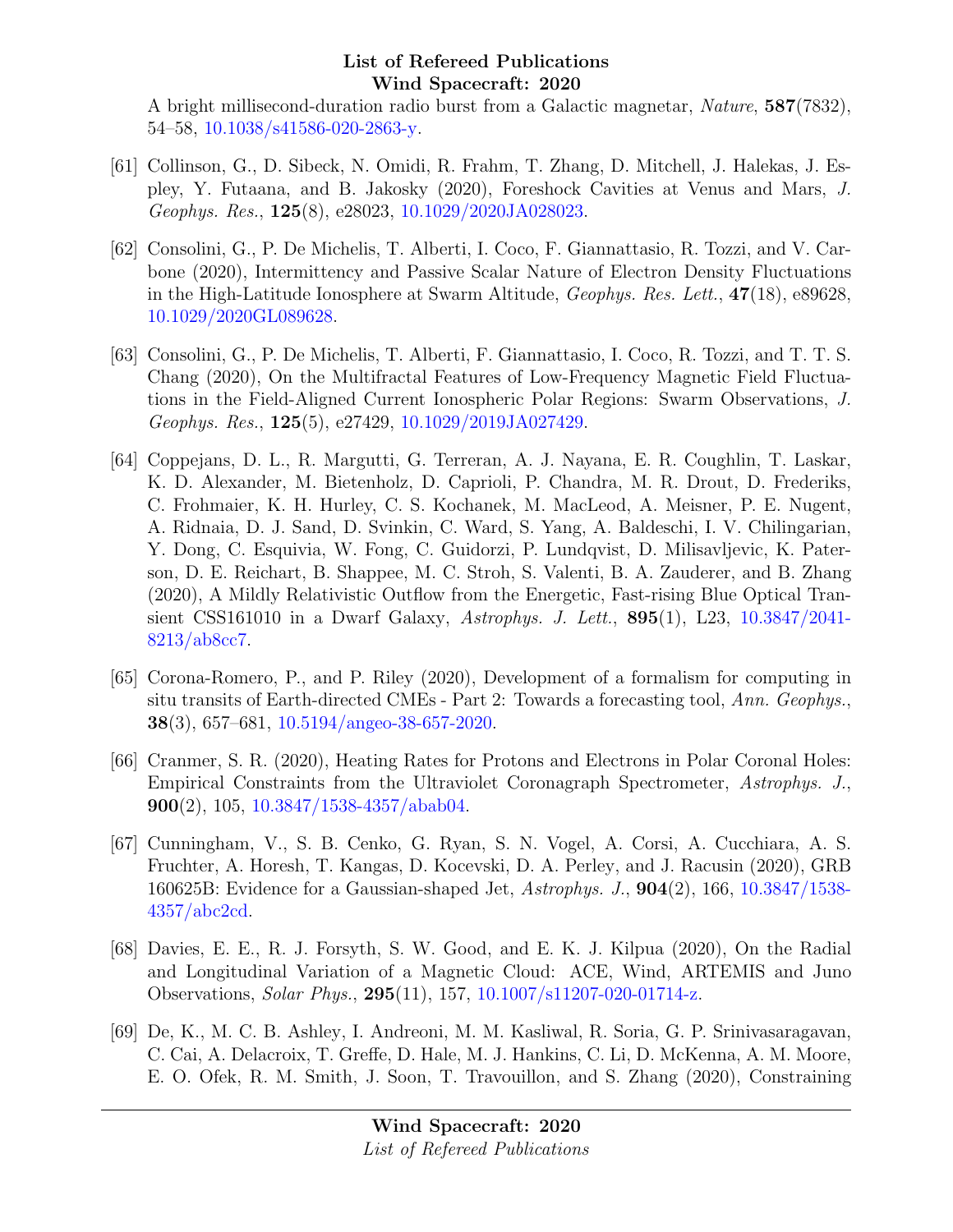the X-Ray-Infrared Spectral Index of Second-timescale Flares from SGR 1935+2154 with Palomar Gattini-IR, Astrophys. J. Lett., 901(1), L7, [10.3847/2041-8213/abb3c5.](http://dx.doi.org/10.3847/2041-8213/abb3c5)

- [70] De Michelis, P., A. Pignalberi, G. Consolini, I. Coco, R. Tozzi, M. Pezzopane, F. Giannattasio, and G. Balasis (2020), On the 2015 St. Patrick's Storm Turbulent State of the Ionosphere: Hints From the Swarm Mission, J. Geophys. Res., 125(8), e27934, [10.1029/2020JA027934.](http://dx.doi.org/10.1029/2020JA027934)
- [71] Del Corpo, A., M. Vellante, B. Heilig, E. Pietropaolo, J. Reda, and J. Lichtenberger (2020), An Empirical Model for the Dayside Magnetospheric Plasma Mass Density Derived From EMMA Magnetometer Network Observations, J. Geophys. Res., 125(2), e27381, [10.1029/2019JA027381.](http://dx.doi.org/10.1029/2019JA027381)
- [72] Démoulin, P., S. Dasso, V. Lanabere, and M. Janvier (2020), Contribution of the ageing effect to the observed asymmetry of interplanetary magnetic clouds, Astron.  $\mathcal{C}$  Astrophys. 639, A6, [10.1051/0004-6361/202038077.](http://dx.doi.org/10.1051/0004-6361/202038077)
- [73] Despirak, I. V., T. V. Kozelova, B. V. Kozelov, and A. A. Lubchich (2020), Westward propagation of substorm by THEMIS and ground-based observations, J. Atmos. Solar-Terr. Phys., 206, 105325, [10.1016/j.jastp.2020.105325.](http://dx.doi.org/10.1016/j.jastp.2020.105325)
- [74] Domínguez, M., G. Nigro, V. Muñoz, V. Carbone, and M. Riquelme (2020), Study of the fractality in a magnetohydrodynamic shell model forced by solar wind fluctuations, Nonlin. Proc. Geophys., 27(2), 175–185, [10.5194/npg-27-175-2020.](http://dx.doi.org/10.5194/npg-27-175-2020)
- [75] dos Santos, L. F. G., A. Narock, T. Nieves-Chinchilla, M. Nuñez, and M. Kirk (2020), Identifying Flux Rope Signatures Using a Deep Neural Network, Solar Phys., 295(10), 131, [10.1007/s11207-020-01697-x.](http://dx.doi.org/10.1007/s11207-020-01697-x)
- [76] Dremukhina, L. A., Y. I. Yermolaev, and I. G. Lodkina (2020), Differences in the Dynamics of the Asymmetrical Part of the Magnetic Disturbance during the Periods of Magnetic Storms Induced by Different Interplanetary Sources, Geomagnetism and Aeronomy, 60(6), 714–726, [10.1134/S0016793220060031.](http://dx.doi.org/10.1134/S0016793220060031)
- [77] Dresing, N., F. Effenberger, R. G´omez-Herrero, B. Heber, A. Klassen, A. Kollhoff, I. Richardson, and S. Theesen (2020), Statistical Results for Solar Energetic Electron Spectra Observed over 12 yr with STEREO/SEPT, Astrophys. J., 889(2), 143, [10.3847/1538-4357/ab64e5.](http://dx.doi.org/10.3847/1538-4357/ab64e5)
- [78] Dumbović, M., B. Vršnak, J. Guo, B. Heber, K. Dissauer, F. Carcaboso, M. Temmer, A. Veronig, T. Podladchikova, C. Möstl, T. Amerstorfer, and A. Kirin (2020), Evolution of Coronal Mass Ejections and the Corresponding Forbush Decreases: Modeling vs. Multi-Spacecraft Observations, Solar Phys., 295(7), 104, [10.1007/s11207-020-01671-7.](http://dx.doi.org/10.1007/s11207-020-01671-7)
- [79] Efimov, A. I., L. A. Lukanina, I. V. Chashei, S. F. Kolomiets, M. K. Bird, and M. Paetzold (2020), Observation of Disturbed Plasma Structures in the Environment of the Sun and Near-Earth Space with Radio Sounding and Local Measurements, Cosmic Res., 58(6), 460–467, [10.1134/S0010952520060040.](http://dx.doi.org/10.1134/S0010952520060040)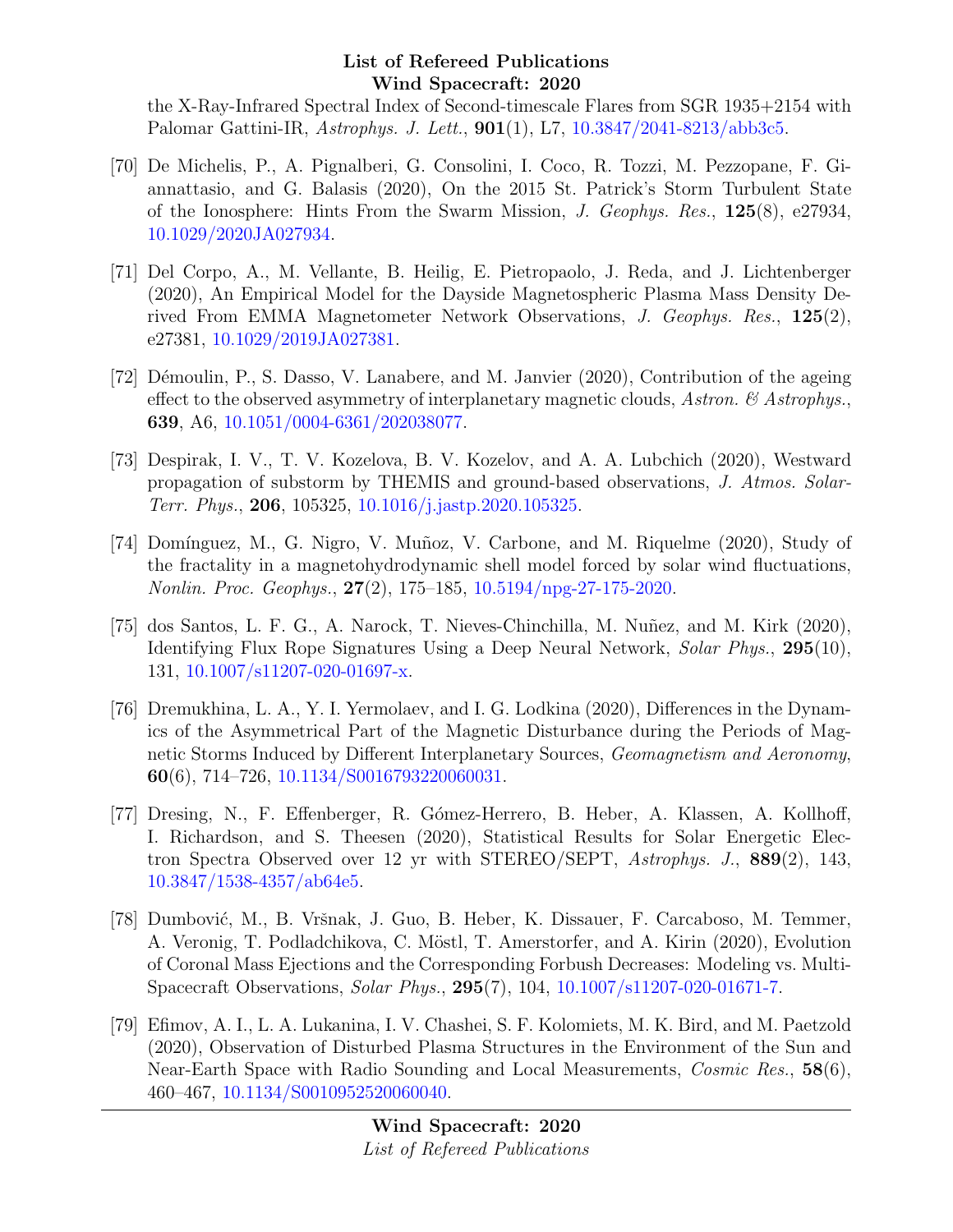- [80] El-Borie, M. A., A. M. El-Taher, A. A. Thabet, and A. A. Bishara (2020), The Interconnection between the Periodicities of Solar Wind Parameters Based on the Interplanetary Magnetic Field Polarity (1967-2018): A Cross Wavelet Analysis, Solar Phys., 295(9), 122, [10.1007/s11207-020-01692-2.](http://dx.doi.org/10.1007/s11207-020-01692-2)
- [81] Erofeev, D. V. (2020), Characteristics of Arc-Polarized Alfvén Waves in the Near-Earth Solar Wind, Geomagnetism and Aeronomy, 59(8), 1081–1087, [10.1134/S0016793219080061.](http://dx.doi.org/10.1134/S0016793219080061)
- [82] Ershova, O. A., V. M. Lipunov, E. S. Gorbovskoy, N. V. Tyurina, V. G. Kornilov, D. S. Zimnukhov, A. Gabovich, O. A. Gress, N. M. Budnev, V. V. Yurkov, V. V. Vladimirov, A. S. Kuznetsov, P. V. Balanutsa, R. Rebolo, M. Serra-Ricart, D. Buckley, R. Podesta, H. Levato, C. Lopez, F. Podesta, C. Francile, C. Mallamaci, S. A. Yazev, D. M. Vlasenko, A. Tlatov, V. Senik, V. Grinshpun, A. Chasovnikov, V. Topolev, A. Pozdnyakov, K. Zhirkov, D. Kuvshinov, and F. Balakin (2020), Early Optical Observations of Gamma-Ray Bursts Compared with Their Gamma- and X-Ray Characteristics Using a MASTER Global Network of Robotic Telescopes from Lomonosov Moscow State University, Astron. Rep., 64(2), 126–158, [10.1134/S1063772920020018.](http://dx.doi.org/10.1134/S1063772920020018)
- [83] Farrugia, C. J., N. Lugaz, B. J. Vasquez, L. B. Wilson III, W. Yu, K. Paulson, R. B. Torbert, and F. T. Gratton (2020), A Study of a Magnetic Cloud Propagating Through Large-Amplitude Alfvén Waves, *J. Geophys. Res.*, **125**(6), e27638, [10.1029/2019JA027638.](http://dx.doi.org/10.1029/2019JA027638)
- [84] Feng, H., G. Zhao, and J. Wang (2020), Small interplanetary magnetic flux rope, Sci. China E: Tech. Sci.,  $63(2)$ , 183-194, [10.1007/s11431-018-9481-1.](http://dx.doi.org/10.1007/s11431-018-9481-1)
- [85] Feng, H.-T., D.-S. Han, X.-C. Chen, J.-J. Liu, and Z.-H. Xu (2020), Interhemispheric Conjugacy of Concurrent Onset and Poleward Traveling Geomagnetic Responses for Throat Aurora Observed Under Quiet Solar Wind Conditions, J. Geophys. Res., 125(8), e27995, [10.1029/2020JA027995.](http://dx.doi.org/10.1029/2020JA027995)
- [86] Feng, L., L. Lu, B. Inhester, J. Plowman, B. Ying, M. Mierla, M. J. West, and W. Gan (2020), Three-Dimensional Reconstructions of Coronal Wave Surfaces Using a New Mask-Fitting Method, Solar Phys., 295(10), 141, [10.1007/s11207-020-01710-3.](http://dx.doi.org/10.1007/s11207-020-01710-3)
- [87] Finley, A. J., S. P. Matt, V. Réville, R. F. Pinto, M. Owens, J. C. Kasper, K. E. Korreck, A. W. Case, M. L. Stevens, P. Whittlesey, D. Larson, and R. Livi (2020), The Solar Wind Angular Momentum Flux as Observed by Parker Solar Probe, Astrophys. J. Lett., 902(1), L4, [10.3847/2041-8213/abb9a5.](http://dx.doi.org/10.3847/2041-8213/abb9a5)
- [88] Fogg, A. R., M. Lester, T. K. Yeoman, A. G. Burrell, S. M. Imber, S. E. Milan, E. G. Thomas, H. Sangha, and B. J. Anderson (2020), An Improved Estimation of SuperDARN Heppner-Maynard Boundaries Using AMPERE Data, J. Geophys. Res., 125(5), e27218, [10.1029/2019JA027218.](http://dx.doi.org/10.1029/2019JA027218)
- [89] Franz, H., P. Sharer, K. Ogilvie, and M. Desch (2020), WIND Nominal Mission Performance and Extended Mission Design, J. Astronaut. Sci.,  $49(1)$ , 145–167, [10.1007/BF03546341.](http://dx.doi.org/10.1007/BF03546341)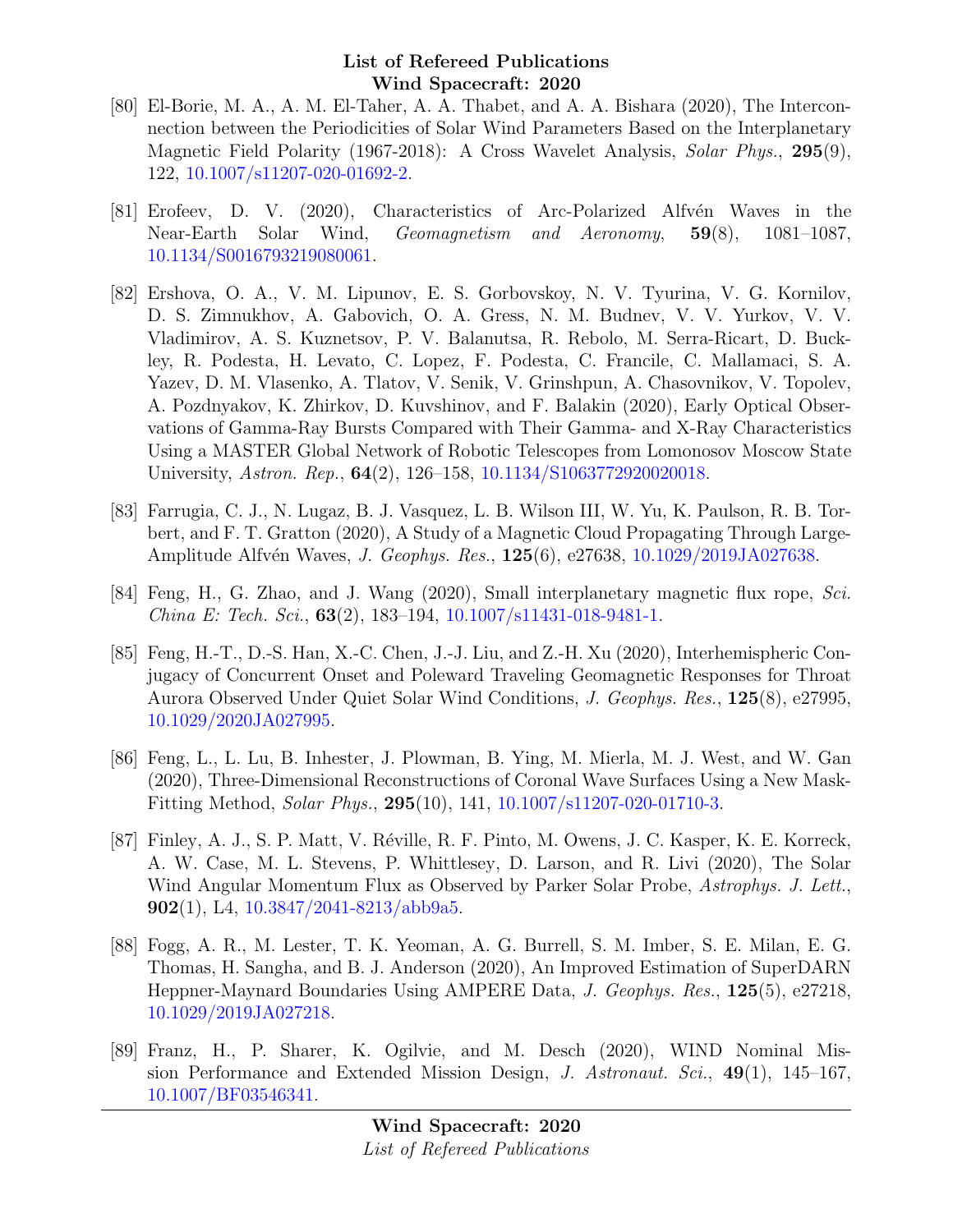- [90] Fu, H., R. A. Harrison, J. A. Davies, L. Xia, X. Zhu, B. Li, Z. Huang, and D. Barnes (2020), The High Helium Abundance and Charge States of the Interplanetary CME and Its Material Source on the Sun, Astrophys. J. Lett., 900(2), L18, [10.3847/2041-](http://dx.doi.org/10.3847/2041-8213/abb083) [8213/abb083.](http://dx.doi.org/10.3847/2041-8213/abb083)
- [91] Fukui, K., Y. Miyashita, S. Machida, Y. Miyoshi, A. Ieda, Y. Nishimura, and V. Angelopoulos (2020), A Statistical Study of Near-Earth Magnetotail Evolution During Pseudosubstorms and Substorms With THEMIS Data, J. Geophys. Res., 125(1), e26642, [10.1029/2019JA026642.](http://dx.doi.org/10.1029/2019JA026642)
- [92] George, H., E. Kilpua, A. Osmane, T. Asikainen, M. M. H. Kalliokoski, C. J. Rodger, S. Dubyagin, and M. Palmroth (2020), Outer Van Allen belt trapped and precipitating electron flux responses to two interplanetary magnetic clouds of opposite polarity, Ann. Geophys., 38(4), 931–951, [10.5194/angeo-38-931-2020.](http://dx.doi.org/10.5194/angeo-38-931-2020)
- [93] Gershman, D. J., and G. A. DiBraccio (2020), Solar Cycle Dependence of Solar Wind Coupling With Giant Planet Magnetospheres, Geophys. Res. Lett., 47(24), e89315, [10.1029/2020GL089315.](http://dx.doi.org/10.1029/2020GL089315)
- [94] Giday, N. M., Z. T. Katamzi-Joseph, and R. Stoneback (2020), Effect of moderate geomagnetic storms on equatorial plasma bubbles over eastern Africa in the year 2012: Evolution and electrodynamics, Adv. Space Res.,  $65(7)$ , 1701–1713, [10.1016/j.asr.2020.01.013.](http://dx.doi.org/10.1016/j.asr.2020.01.013)
- [95] Gil, A., R. Modzelewska, S. Moskwa, A. Siluszyk, M. Siluszyk, A. Wawrzynczak, M. Pozoga, and L. Tomasik (2020), The Solar Event of 14 - 15 July 2012 and Its Geoeffectiveness, Solar Phys., 295(10), 135, [10.1007/s11207-020-01703-2.](http://dx.doi.org/10.1007/s11207-020-01703-2)
- [96] Globina, V. I., A. N. Shabalin, E. P. Ovchinnikova, and Y. E. Charikov (2020), Quasi-Periodic Hard X-Ray Pulsations in Solar Flares Based on RHESSI and Konus-Wind Data, Geomagnetism and Aeronomy, 59(7), 890–897, [10.1134/S0016793219070156.](http://dx.doi.org/10.1134/S0016793219070156)
- [97] Goncharov, O., H. Gunell, M. Hamrin, and S. Chong (2020), Evolution of High-Speed Jets and Plasmoids Downstream of the Quasi-Perpendicular Bow Shock, J. Geophys. *Res.*,  $125(6)$ , e27667,  $10.1029/2019JA027667$ .
- [98] Goodwin, L. V., Y. Nishimura, A. J. Coster, S. Zhang, N. Nishitani, J. M. Ruohoniemi, B. J. Anderson, and Q. H. Zhang (2020), Dayside Polar Cap Density Enhancements Formed During Substorms, J. Geophys. Res., 125(10), e28101, [10.1029/2020JA028101.](http://dx.doi.org/10.1029/2020JA028101)
- [99] Gopalswamy, N., P. Mäkelä, S. Yashiro, S. Akiyama, H. Xie, and N. Thakur (2020), Source of Energetic Protons in the 2014 September 1 Sustained Gamma-ray Emission Event, Solar Phys., 295(2), 18, [10.1007/s11207-020-1590-8.](http://dx.doi.org/10.1007/s11207-020-1590-8)
- [100] Gopalswamy, N., S. Akiyama, S. Yashiro, G. Michalek, H. Xie, and P. Mäkelä (2020), Effect of the Weakened Heliosphere in Solar Cycle 24 on the Properties of Coronal Mass Ejections, in J. Phys. Conf. Ser., Journal of Physics Conference Series, vol. 1620, p. 012005, [10.1088/1742-6596/1620/1/012005.](http://dx.doi.org/10.1088/1742-6596/1620/1/012005)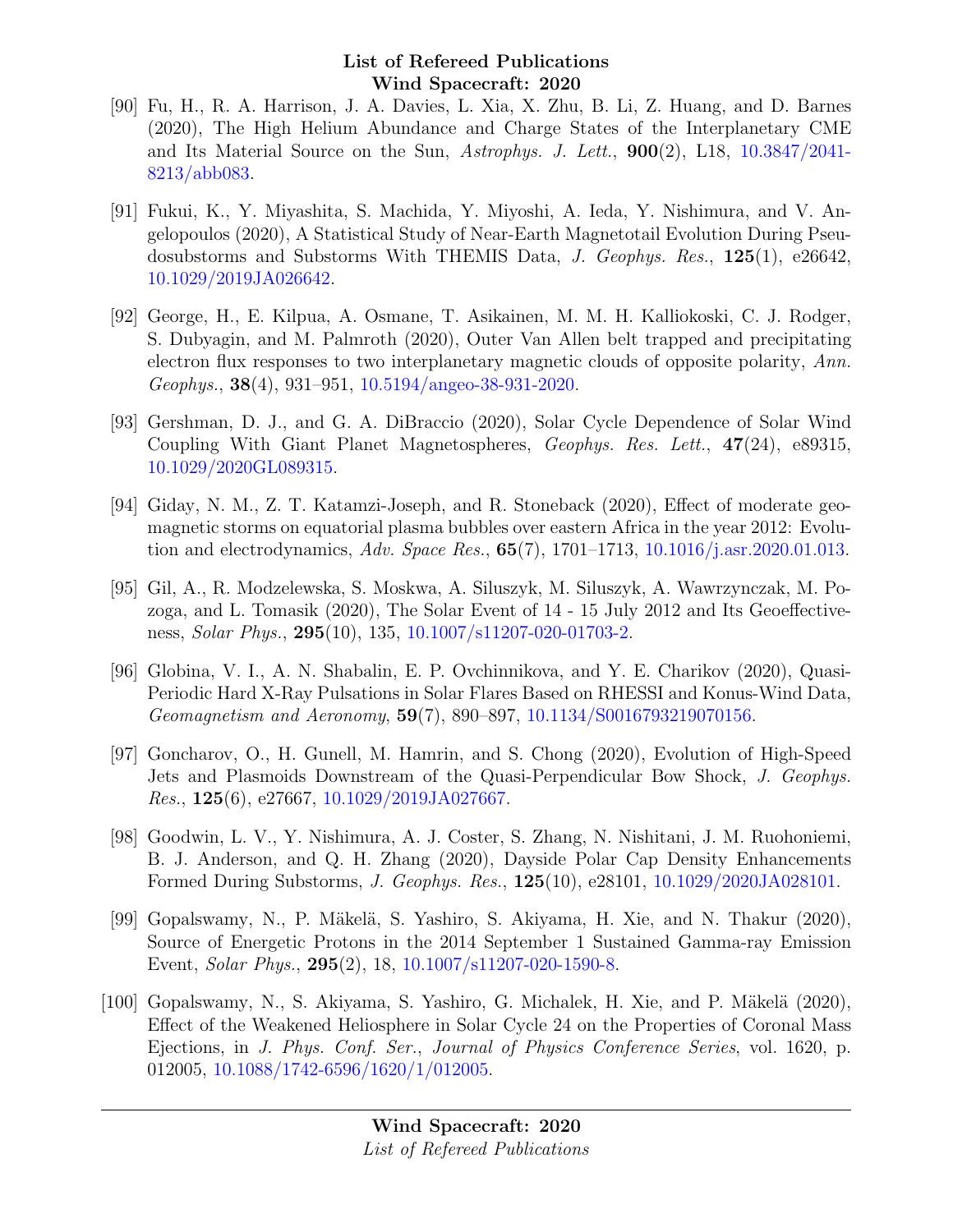- [101] Gopalswamy, N., S. Akiyama, and S. Yashiro (2020), The State of the Heliosphere Revealed by Limb-halo Coronal Mass Ejections in Solar Cycles 23 and 24, Astrophys. J. Lett.,  $897(1)$ , L1,  $10.3847/2041-8213/ab9b7b$ .
- [102] Gou, X., L. Li, Y. Zhang, B. Zhou, Y. Feng, B. Cheng, T. Raita, J. Liu, Z. Zhima, and X. Shen (2020), Ionospheric Pc1 waves during a storm recovery phase observed by the China Seismo-Electromagnetic Satellite, Ann. Geophys., 38(3), 775–787, [10.5194/angeo-](http://dx.doi.org/10.5194/angeo-38-775-2020)[38-775-2020.](http://dx.doi.org/10.5194/angeo-38-775-2020)
- [103] Grechnev, V. V., and I. V. Kuzmenko (2020), A Geoeffective CME Caused by the Eruption of a Quiescent Prominence on 29 September 2013, Solar Phys., 295(4), 55, [10.1007/s11207-020-01619-x.](http://dx.doi.org/10.1007/s11207-020-01619-x)
- [104] Grono, E., and E. Donovan (2020), Surveying pulsating auroras, Ann. Geophys., 38(1), 1–8, [10.5194/angeo-38-1-2020.](http://dx.doi.org/10.5194/angeo-38-1-2020)
- [105] Gu, X., S. Xia, S. Fu, Z. Xiang, B. Ni, J. Guo, and X. Cao (2020), Dynamic Responses of Radiation Belt Electron Fluxes to Magnetic Storms and their Correlations with Magnetospheric Plasma Wave Activities,  $A stronglys. J., 891(2), 127, 10.3847/1538-4357/ab71fc.$  $A stronglys. J., 891(2), 127, 10.3847/1538-4357/ab71fc.$
- [106] Guidorzi, C., M. Orlandini, F. Frontera, L. Nicastro, S. L. Xiong, J. Y. Liao, G. Li, S. N. Zhang, L. Amati, E. Virgilli, S. Zhang, Q. C. Bu, C. Cai, X. L. Cao, Z. Chang, L. Chen, T. X. Chen, Y. Chen, Y. P. Chen, W. W. Cui, Y. Y. Du, G. H. Gao, H. Gao, M. Gao, M. Y. Ge, Y. D. Gu, J. Guan, C. C. Guo, D. W. Han, Y. Huang, J. Huo, S. M. Jia, W. C. Jiang, J. Jin, L. D. Kong, B. Li, C. K. Li, T. P. Li, W. Li, X. Li, X. B. Li, X. F. Li, Z. W. Li, X. H. Liang, B. S. Liu, C. Z. Liu, H. X. Liu, H. W. Liu, X. J. Liu, F. J. Lu, X. F. Lu, Q. Luo, T. Luo, R. C. Ma, X. Ma, B. Meng, Y. Nang, J. Y. Nie, G. Ou, J. L. Qu, X. Q. Ren, N. Sai, L. M. Song, X. Y. Song, L. Sun, Y. Tan, L. Tao, Y. L. Tuo, C. Wang, L. J. Wang, P. J. Wang, W. S. Wang, Y. S. Wang, X. Y. Wen, B. Y. Wu, B. B. Wu, M. Wu, G. C. Xiao, S. Xiao, Y. P. Xu, R. Yang, S. Yang, Y. J. Yang, Q. B. Yi, Q. Q. Yin, Y. You, F. Zhang, H. M. Zhang, J. Zhang, P. Zhang, W. C. Zhang, W. Zhang, Y. F. Zhang, Y. H. Zhang, H. S. Zhao, X. F. Zhao, S. J. Zheng, Y. G. Zheng, and D. K. Zhou (2020), Constraining the transient high-energy activity of FRB 180916.J0158+65 with Insight-HXMT follow-up observations, Astron. & Astrophys., 642, A160, [10.1051/0004-6361/202039129.](http://dx.doi.org/10.1051/0004-6361/202039129)
- [107] Guidorzi, C., M. Marongiu, R. Martone, L. Nicastro, S. L. Xiong, J. Y. Liao, G. Li, S. N. Zhang, L. Amati, F. Frontera, M. Orlandini, P. Rosati, E. Virgilli, S. Zhang, Q. C. Bu, C. Cai, X. L. Cao, Z. Chang, G. Chen, L. Chen, T. X. Chen, Y. B. Chen, Y. P. Chen, W. Cui, W. W. Cui, J. K. Deng, Y. W. Dong, Y. Y. Du, M. X. Fu, G. H. Gao, H. Gao, M. Gao, M. Y. Ge, Y. D. Gu, J. Guan, C. C. Guo, D. W. Han, Y. Huang, J. Huo, S. M. Jia, L. H. Jiang, W. C. Jiang, J. Jin, Y. J. Jin, L. D. Kong, B. Li, C. K. Li, M. S. Li, T. P. Li, W. Li, X. Li, X. B. Li, X. F. Li, Y. G. Li, Z. W. Li, X. H. Liang, B. S. Liu, C. Z. Liu, G. Q. Liu, H. W. Liu, X. J. Liu, Y. N. Liu, B. Lu, F. J. Lu, X. F. Lu, Q. Luo, T. Luo, R. C. Ma, X. Ma, B. Meng, Y. Nang, J. Y. Nie, G. Ou, J. L. Qu, N. Sai, R. C. Shang, L. M. Song, X. Y. Song, L. Sun, Y. Tan, L. Tao, Y. L. Tuo, C. Wang, G. F. Wang, J. Wang, W. S. Wang, Y. S. Wang, X. Y. Wen, B. Y. Wu, B. B. Wu, M. Wu, G. C. Xiao, S. Xiao,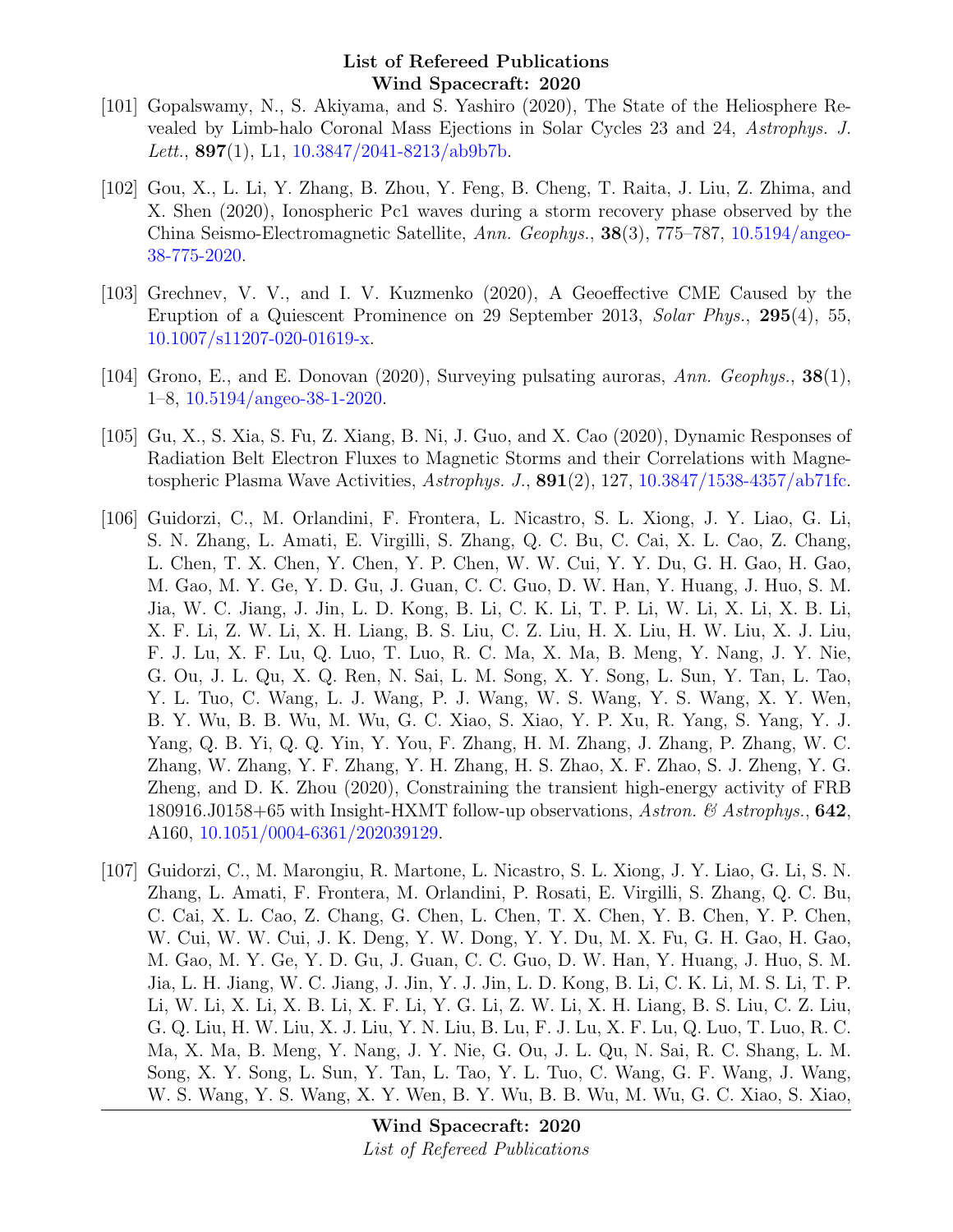Y. P. Xu, J. W. Yang, S. Yang, Y. J. Yang, Q. B. Yi, Q. Q. Yin, Y. You, A. M. Zhang, C. M. Zhang, F. Zhang, H. M. Zhang, J. Zhang, T. Zhang, W. C. Zhang, W. Zhang, W. Z. Zhang, Y. Zhang, Y. F. Zhang, Y. J. Zhang, Y. Zhang, Z. Zhang, Z. Zhang, Z. L. Zhang, H. S. Zhang, X. F. Zhang, S. J. Zheng, D. K. Zhou, J. F. Zhou, Y. X. Zhu, Y. Zhu, and R. L. Zhuang (2020), A search for prompt  $\gamma$ -ray counterparts to fast radio bursts in the Insight-HXMT data, Astron. & Astrophys., 637, A69, [10.1051/0004-6361/202037797.](http://dx.doi.org/10.1051/0004-6361/202037797)

- [108] Gutynska, O., N. Omidi, D. G. Sibeck, Z. Nemecek, J. Safrankova, and A. Lynnyk (2020), Solar Wind Deflection in the Foreshock: Model-Data Comparison, J. Geophys. Res., 125(2), e26970, [10.1029/2019JA026970.](http://dx.doi.org/10.1029/2019JA026970)
- [109] Habarulema, J. B., Z. T. Katamzi-Joseph, D. Burešová, R. Nndanganeni, T. Matamba, M. Tshisaphungo, S. Buchert, M. Kosch, S. Lotz, P. Cilliers, and A. Mahrous (2020), Ionospheric Response at Conjugate Locations During the 7-8 September 2017 Geomagnetic Storm Over the Europe-African Longitude Sector, J. Geophys. Res., 125(10), e28307, [10.1029/2020JA028307.](http://dx.doi.org/10.1029/2020JA028307)
- [110] Haiducek, J. D., D. T. Welling, S. K. Morley, N. Y. Ganushkina, and X. Chu (2020), Using Multiple Signatures to Improve Accuracy of Substorm Identification, J. Geophys. *Res.*,  $125(4)$ ,  $e^{27559}$ ,  $10.1029/2019JA027559$ .
- [111] Hajra, R., B. T. Tsurutani, and G. S. Lakhina (2020), The Complex Space Weather Events of 2017 September, Astrophys. J., 899(1), 3, [10.3847/1538-4357/aba2c5.](http://dx.doi.org/10.3847/1538-4357/aba2c5)
- [112] Han, Y., B. Han, Z. Hu, X. Gao, L. Zhang, H. Yang, and B. Li (2020), Prediction and variation of the auroral oval boundary based on a deep learning model and space physical parameters, Nonlin. Proc. Geophys., 27(1), 11–22, [10.5194/npg-27-11-2020.](http://dx.doi.org/10.5194/npg-27-11-2020)
- [113] Hanson, E. L. M., O. V. Agapitov, I. Y. Vasko, F. S. Mozer, V. Krasnoselskikh, S. D. Bale, L. Avanov, Y. Khotyaintsev, and B. Giles (2020), Shock Drift Acceleration of Ions in an Interplanetary Shock Observed by MMS, Astrophys. J. Lett., 891(1), L26, [10.3847/2041-](http://dx.doi.org/10.3847/2041-8213/ab7761) [8213/ab7761.](http://dx.doi.org/10.3847/2041-8213/ab7761)
- [114] Hasegawa, H., T. K. M. Nakamura, D. Â. J. Gershman, Y. Nariyuki, A. Â. F. Viñas, B. A. L. Giles, B. Lavraud, C. A. T. Russell, Y. A. V. Khotyaintsev, R. A. E. Ergun, and Y. Saito (2020), Generation of Turbulence in Kelvin-Helmholtz Vortices at the Earth's Magnetopause: Magnetospheric Multiscale Observations, J. Geophys. Res., 125(3), e27595, [10.1029/2019JA027595.](http://dx.doi.org/10.1029/2019JA027595)
- [115] He, F., R.-L. Guo, W. R. Dunn, Z.-H. Yao, H.-S. Zhang, Y.-X. Hao, Q.-Q. Shi, Z.-J. Rong, J. Liu, A.-M. Tian, X.-X. Zhang, Y. Wei, Y.-L. Zhang, Q.-G. Zong, Z.-Y. Pu, and W.-X. Wan (2020), Plasmapause surface wave oscillates the magnetosphere and diffuse aurora, Nature Comm., 11, 1668, [10.1038/s41467-020-15506-3.](http://dx.doi.org/10.1038/s41467-020-15506-3)
- [116] Heinemann, S. G., V. Jerčić, M. Temmer, S. J. Hofmeister, M. Dumbović, S. Vennerstrom, G. Verbanac, and A. M. Veronig (2020), A statistical study of the long-term evolution of coronal hole properties as observed by SDO, Astron.  $\mathcal C$  Astrophys., 638, A68, [10.1051/0004-6361/202037613.](http://dx.doi.org/10.1051/0004-6361/202037613)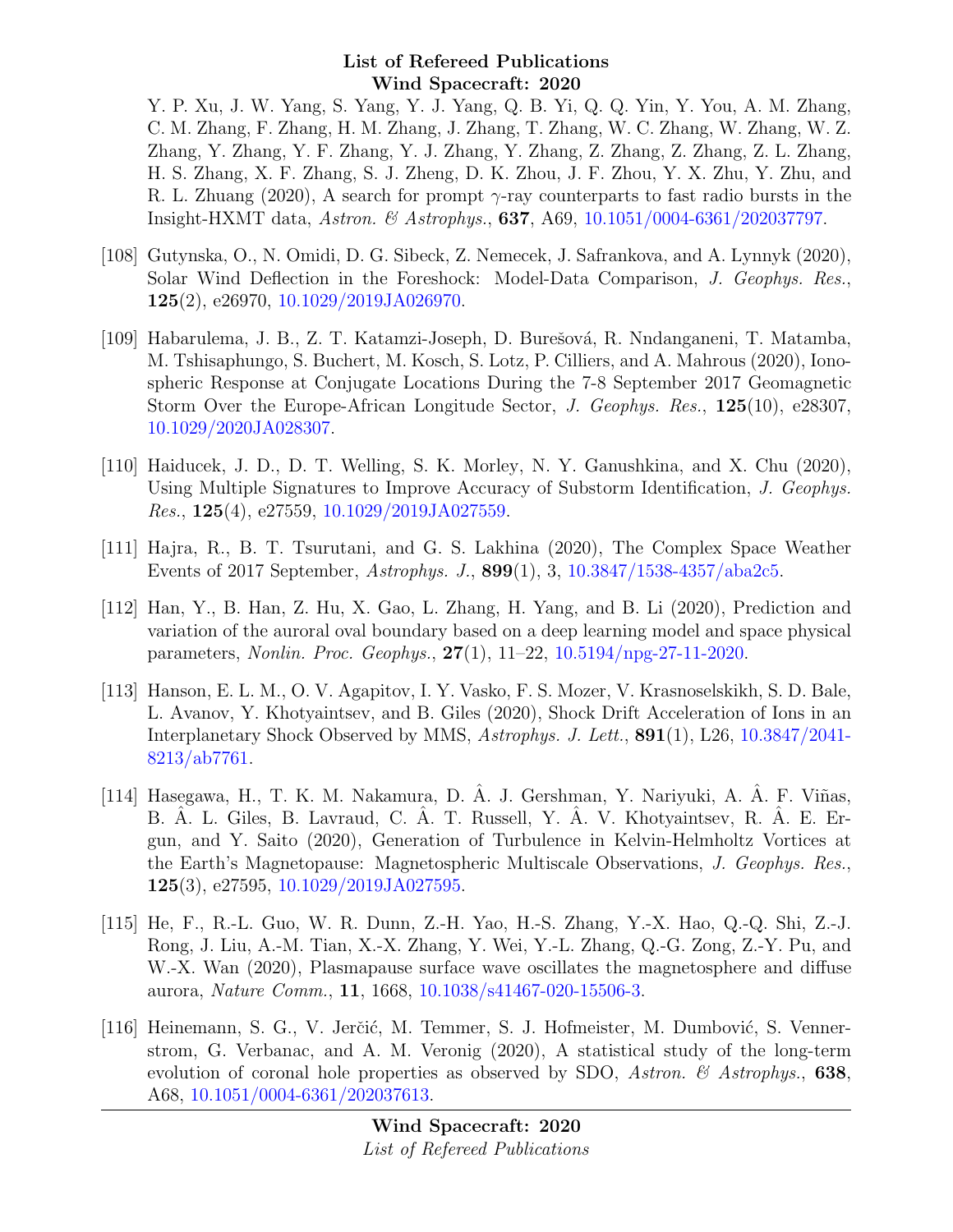- [117] Herlingshaw, K., L. J. Baddeley, K. Oksavik, and D. A. Lorentzen (2020), A Statistical Study of Polar Cap Flow Channels and Their IMF By Dependence, J. Geophys. Res., 125(11), e28359, [10.1029/2020JA028359.](http://dx.doi.org/10.1029/2020JA028359)
- [118] Heuer, P. V., M. S. Weidl, R. S. Dorst, D. B. Schaeffer, S. K. P. Tripathi, S. Vincena, C. G. Constantin, C. Niemann, L. B. Wilson III, and D. Winske (2020), Laboratory Observations of Ultra-low-frequency Analog Waves Driven by the Right-hand Resonant Ion Beam Instability, Astrophys. J. Lett., 891(1), L11, [10.3847/2041-8213/ab75f4.](http://dx.doi.org/10.3847/2041-8213/ab75f4)
- [119] Ho, A. Y. Q., D. A. Perley, P. Beniamini, S. B. Cenko, S. R. Kulkarni, I. Andreoni, L. P. Singer, K. De, M. M. Kasliwal, C. Fremling, E. C. Bellm, R. Dekany, A. Delacroix, D. A. Duev, D. A. Goldstein, V. Z. Golkhou, A. Goobar, M. J. Graham, D. Hale, T. Kupfer, R. R. Laher, F. J. Masci, A. A. Miller, J. D. Neill, R. Riddle, B. Rusholme, D. L. Shupe, R. Smith, J. Sollerman, and J. van Roestel (2020), ZTF20aajnksq (AT 2020blt): A Fast Optical Transient at  $z \approx 2.9$  with No Detected Gamma-Ray Burst Counterpart, Astrophys. J., 905(2), 98, [10.3847/1538-4357/abc34d.](http://dx.doi.org/10.3847/1538-4357/abc34d)
- [120] Ho, A. Y. Q., D. A. Perley, S. R. Kulkarni, D. Z. J. Dong, K. De, P. Chandra, I. Andreoni, E. C. Bellm, K. B. Burdge, M. Coughlin, R. Dekany, M. Feeney, D. D. Frederiks, C. Fremling, V. Z. Golkhou, M. J. Graham, D. Hale, G. Helou, A. Horesh, M. M. Kasliwal, R. R. Laher, F. J. Masci, A. A. Miller, M. Porter, A. Ridnaia, B. Rusholme, D. L. Shupe, M. T. Soumagnac, and D. S. Svinkin (2020), The Koala: A Fast Blue Optical Transient with Luminous Radio Emission from a Starburst Dwarf Galaxy at  $z = 0.27$ , Astrophys. J., 895(1), 49, [10.3847/1538-4357/ab8bcf.](http://dx.doi.org/10.3847/1538-4357/ab8bcf)
- [121] Ho, A. Y. Q., S. R. Kulkarni, D. A. Perley, S. B. Cenko, A. Corsi, S. Schulze, R. Lunnan, J. Sollerman, A. Gal-Yam, S. Anand, C. Barbarino, E. C. Bellm, R. J. Bruch, E. Burns, K. De, R. Dekany, A. Delacroix, D. A. Duev, D. D. Frederiks, C. Fremling, D. A. Goldstein, V. Z. Golkhou, M. J. Graham, D. Hale, M. M. Kasliwal, T. Kupfer, R. R. Laher, J. Martikainen, F. J. Masci, J. D. Neill, A. Ridnaia, B. Rusholme, V. Savchenko, D. L. Shupe, M. T. Soumagnac, N. L. Strotjohann, D. S. Svinkin, K. Taggart, L. Tartaglia, L. Yan, and J. Zolkower (2020), SN 2020bvc: A Broad-line Type Ic Supernova with a Double-peaked Optical Light Curve and a Luminous X-Ray and Radio Counterpart, Astrophys. J.,  $902(1)$ , 86,  $10.3847/1538-4357/aba630$ .
- [122] Ho, A. Y. Q., A. Corsi, S. B. Cenko, F. Taddia, S. R. Kulkarni, S. Adams, K. De, R. Dekany, D. D. Frederiks, C. Fremling, V. Z. Golkhou, M. J. Graham, T. Hung, T. Kupfer, R. R. Laher, A. Mahabal, F. J. Masci, A. A. Miller, J. D. Neill, D. Reiley, R. Riddle, A. Ridnaia, B. Rusholme, Y. Sharma, J. Sollerman, M. T. Soumagnac, D. S. Svinkin, and D. L. Shupe (2020), The Broad-lined Ic Supernova ZTF18aaqjovh (SN 2018bvw): An Optically Discovered Engine-driven Supernova Candidate with Luminous Radio Emission, Astrophys. J., 893(2), 132, [10.3847/1538-4357/ab7f3b.](http://dx.doi.org/10.3847/1538-4357/ab7f3b)
- [123] Holappa, L., T. Asikainen, and K. Mursula (2020), Explicit IMF  $B_y$  Dependence in Geomagnetic Activity: Modulation of Precipitating Electrons, Geophys. Res. Lett., 47(4), e86676, [10.1029/2019GL086676.](http://dx.doi.org/10.1029/2019GL086676)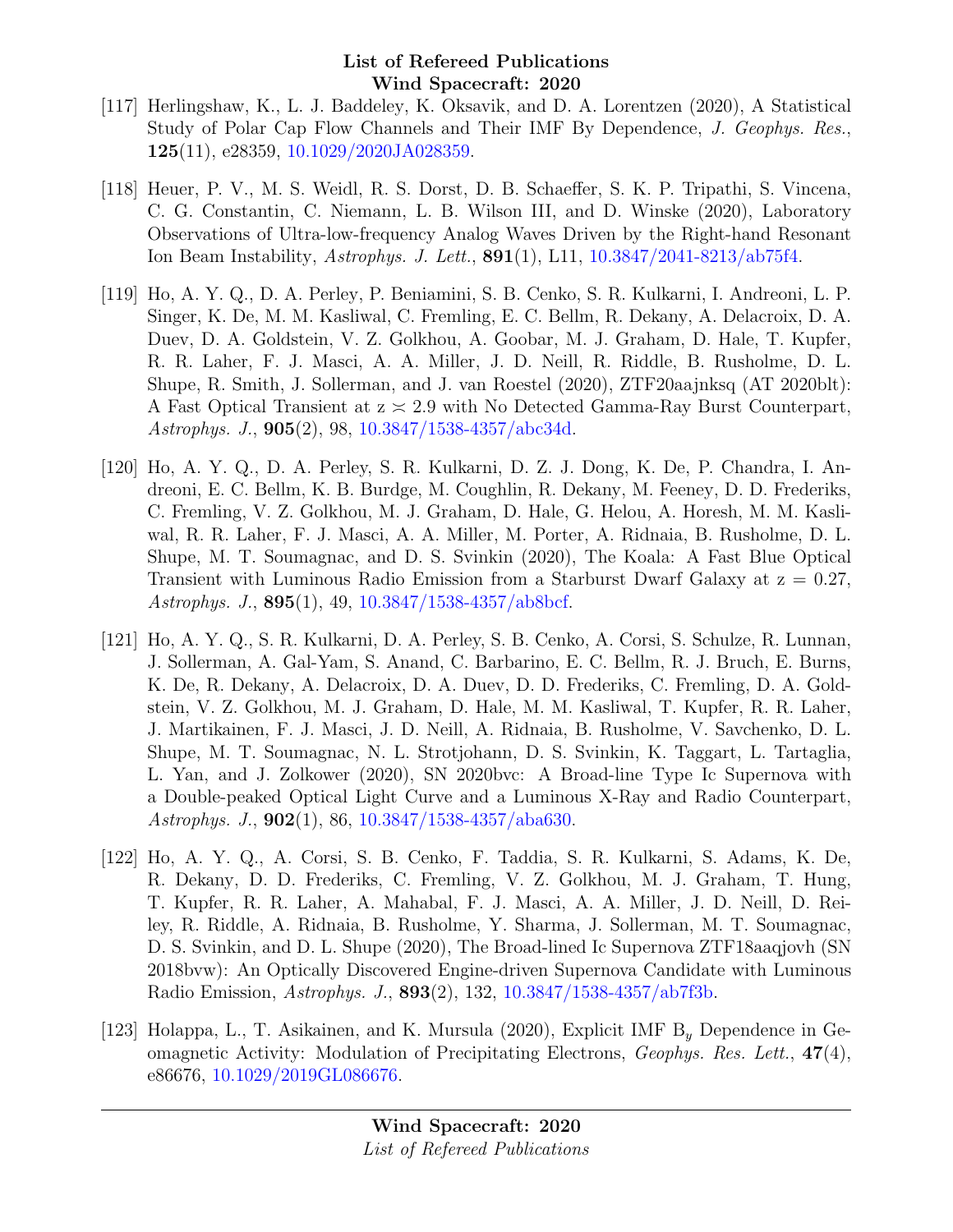- [124] Hong, J., J. H. Kim, J. K. Chung, Y. H. Kim, H. Kam, J. Park, and M. Mendillo (2020), Simultaneous Observations of SAR Arc and Its Ionospheric Response at Subauroral Conjugate Points ( $L \simeq 2.5$ ) During the St. Patrick's Day Storm in 2015, *J. Geophys. Res.*, 125(4), e27321, [10.1029/2019JA027321.](http://dx.doi.org/10.1029/2019JA027321)
- [125] Hsiao, T. Y.-Y., T. Hashimoto, J.-Y. Chang, T. Goto, S. J. Kim, S. C. C. Ho, D. J. D. Santos, T.-Y. Lu, A. Y. L. On, and T.-W. Wang (2020), Far-infrared star formation rates of six GRB host galaxies with ALMA, Mon. Not. Roy. Astron. Soc., 496(4), 4405–4419, [10.1093/mnras/staa1865.](http://dx.doi.org/10.1093/mnras/staa1865)
- [126] Huang, C.-S. (2020), Systematical Analyses of Global Ionospheric Disturbance Current Systems Caused by Multiple Processes: Penetration Electric Fields, Solar Wind Pressure Impulses, Magnetospheric Substorms, and ULF Waves, J. Geophys. Res., 125(9), e27942, [10.1029/2020JA027942.](http://dx.doi.org/10.1029/2020JA027942)
- [127] Huang, F., J. Lei, R. Zhang, N. Li, S. Gu, Y. Yu, L. Liu, C. Owolabi, B. Ning, G. Li, J. Zhong, T. Dang, D. Ren, W. Yi, X. Luan, X. Xue, T. Yu, F. Li, X. Dou, and A. Yoshikawa (2020), Prominent Daytime TEC Enhancements Under the Quiescent Condition of January 2017, Geophys. Res. Lett., 47(14), e88398, [10.1029/2020GL088398.](http://dx.doi.org/10.1029/2020GL088398)
- [128] Huang, J., J. C. Kasper, D. Vech, K. G. Klein, M. Stevens, M. M. Martinović, B. L. Alterman, T. Durovcová, K. Paulson, B. A. Maruca, R. A. Qudsi, A. W. Case, K. E. Korreck, L. K. Jian, M. Velli, B. Lavraud, A. Hegedus, C. M. Bert, J. Holmes, S. D. Bale, D. E. Larson, R. Livi, P. Whittlesey, M. Pulupa, R. J. MacDowall, D. M. Malaspina, J. W. Bonnell, P. Harvey, K. Goetz, and T. Dudok de Wit (2020), Proton Temperature Anisotropy Variations in Inner Heliosphere Estimated with the First Parker Solar Probe Observations, Astrophys. J. Suppl., 246(2), 70, [10.3847/1538-4365/ab74e0.](http://dx.doi.org/10.3847/1538-4365/ab74e0)
- [129] Huang, J., Y. Liu, J. Liu, and Y. Shen (2020), Comparative Analyses of Plasma Properties and Composition in Two Types of Small-scale Interplanetary Flux-ropes, Astrophys. J. Lett., **899**(2), L29, [10.3847/2041-8213/abac18.](http://dx.doi.org/10.3847/2041-8213/abac18)
- [130] Huang, X.-L., E.-W. Liang, R.-Y. Liu, J.-G. Cheng, and X.-Y. Wang (2020), Do Afterglow Synchrotron Radiations Follow the  $L_{p,iso} - E_{p,z} - \Gamma_0$  Relation of Gamma-Ray Bursts? The Cases of GRBs 190114C, 130427A, and 180720B, Astrophys. J. Lett., 903(2), L26, [10.3847/2041-8213/abc330.](http://dx.doi.org/10.3847/2041-8213/abc330)
- [131] Imajo, S., M. Nosé, M. Aida, N. Higashio, H. Matsumoto, K. Kiyokazu, C. Smith, R. J. MacDowall, and A. Yoshikawa (2020), Evolution of field-aligned current in the meridional plane during substorm: multipoint observations from satellites and ground stations, Earth, Planets, and Space, 72(1), 58, [10.1186/s40623-020-01182-6.](http://dx.doi.org/10.1186/s40623-020-01182-6)
- [132] Imtiaz, N., W. Younas, and M. Khan (2020), Response of the low- to mid-latitude ionosphere to the geomagnetic storm of September 2017, Ann. Geophys., 38(2), 359–372, [10.5194/angeo-38-359-2020.](http://dx.doi.org/10.5194/angeo-38-359-2020)
- [133] Intriligator, D. S., W. D. Miller, J. Intriligator, and W. Webber (2020), Heliosphere Configuration Insights from the Voyagers' Heliopause Crossings and Solar Disturbance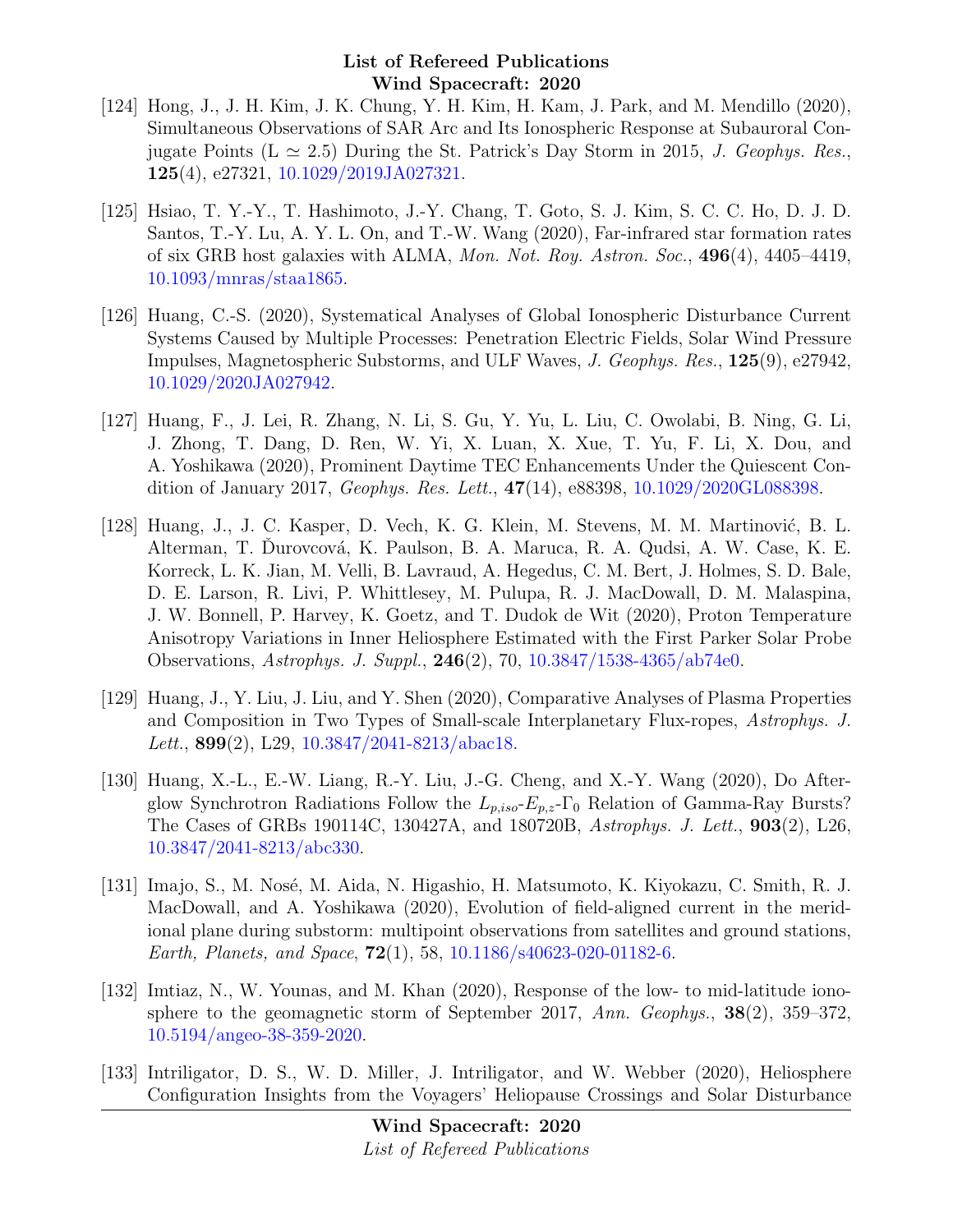Propagations, in J. Phys. Conf. Ser., Journal of Physics Conference Series, vol. 1620, p. 012007, [10.1088/1742-6596/1620/1/012007.](http://dx.doi.org/10.1088/1742-6596/1620/1/012007)

- [134] Iwai, K., S. Yashiro, N. V. Nitta, and Y. Kubo (2020), Spectral Structures of Type II Solar Radio Bursts and Solar Energetic Particles, Astrophys. J., 888(1), 50, [10.3847/1538-](http://dx.doi.org/10.3847/1538-4357/ab57ff) [4357/ab57ff.](http://dx.doi.org/10.3847/1538-4357/ab57ff)
- [135] Izmodenov, V. V., and D. B. Alexashov (2020), Magnitude and direction of the local interstellar magnetic field inferred from Voyager 1 and 2 interstellar data and global heliospheric model, Astron. & Astrophys., **633**, L12, [10.1051/0004-6361/201937058.](http://dx.doi.org/10.1051/0004-6361/201937058)
- [136] Jebaraj, I. C., J. Magdalenić, T. Podladchikova, C. Scolini, J. Pomoell, A. M. Veronig, K. Dissauer, V. Krupar, E. K. J. Kilpua, and S. Poedts (2020), Using radio triangulation to understand the origin of two subsequent type II radio bursts, Astron.  $\mathcal{C}$  Astrophys. 639, A56, [10.1051/0004-6361/201937273.](http://dx.doi.org/10.1051/0004-6361/201937273)
- [137] Jordana-Mitjans, N., C. G. Mundell, S. Kobayashi, R. J. Smith, C. Guidorzi, I. A. Steele, M. Shrestha, A. Gomboc, M. Marongiu, R. Martone, V. Lipunov, E. S. Gorbovskoy, D. A. H. Buckley, R. Rebolo, and N. M. Budnev (2020), Lowly Polarized Light from a Highly Magnetized Jet of GRB 190114C, Astrophys. J., 892(2), 97, [10.3847/1538-](http://dx.doi.org/10.3847/1538-4357/ab7248) [4357/ab7248.](http://dx.doi.org/10.3847/1538-4357/ab7248)
- [138] Kalaee, M. J. (2020), Linear theory of current driven ion acoustic instability at the distance 0.3 to 1 AU from the Sun, Astrophys. Space Sci.,  $365(10)$ ,  $166$ ,  $10.1007/s10509$ -[020-03879-2.](http://dx.doi.org/10.1007/s10509-020-03879-2)
- [139] Kalaivani, P. P., A. Shanmugaraju, O. Prakash, and R. S. Kim (2020), Statistical Characteristics on SEPs, Radio-Loud CMEs, Low Frequency Type II and Type III Radio Bursts Associated with Impulsive and Gradual Flares, Earth Moon and Planets, 123(3-4), 61–85, [10.1007/s11038-020-09533-9.](http://dx.doi.org/10.1007/s11038-020-09533-9)
- [140] Kalliokoski, M. M. H., E. K. J. Kilpua, A. Osmane, D. L. Turner, A. N. Jaynes, L. Turc, H. George, and M. Palmroth (2020), Outer radiation belt and inner magnetospheric response to sheath regions of coronal mass ejections: a statistical analysis, Ann. Geophys., 38(3), 683–701, [10.5194/angeo-38-683-2020.](http://dx.doi.org/10.5194/angeo-38-683-2020)
- [141] Karna, M. L., N. Karna, S. H. Saar, W. D. Pesnell, and E. E. DeLuca (2020), A Study of Equatorial Coronal Holes during the Maximum Phase of Four Solar Cycles, Astrophys. J., 901(2), 124, [10.3847/1538-4357/abafae.](http://dx.doi.org/10.3847/1538-4357/abafae)
- [142] Kartavykh, Y. Y., W. Dröge, B. Klecker, G. A. Kovaltsov, and V. M. Ostryakov (2020), A Possible Enrichment of Heavy and Ultraheavy Ions in Solar Energetic Particle Events Due to a Combined Effect of Stochastic Acceleration and Coulomb Losses, Astrophys. J., 888(1), 48, [10.3847/1538-4357/ab584e.](http://dx.doi.org/10.3847/1538-4357/ab584e)
- [143] Kashapova, L. K., E. G. Kupriyanova, Z. Xu, H. A. S. Reid, and D. Y. Kolotkov (2020), The origin of quasi-periodicities during circular ribbon flares, Astron. & Astrophys.,  $642$ , A195, [10.1051/0004-6361/201833947.](http://dx.doi.org/10.1051/0004-6361/201833947)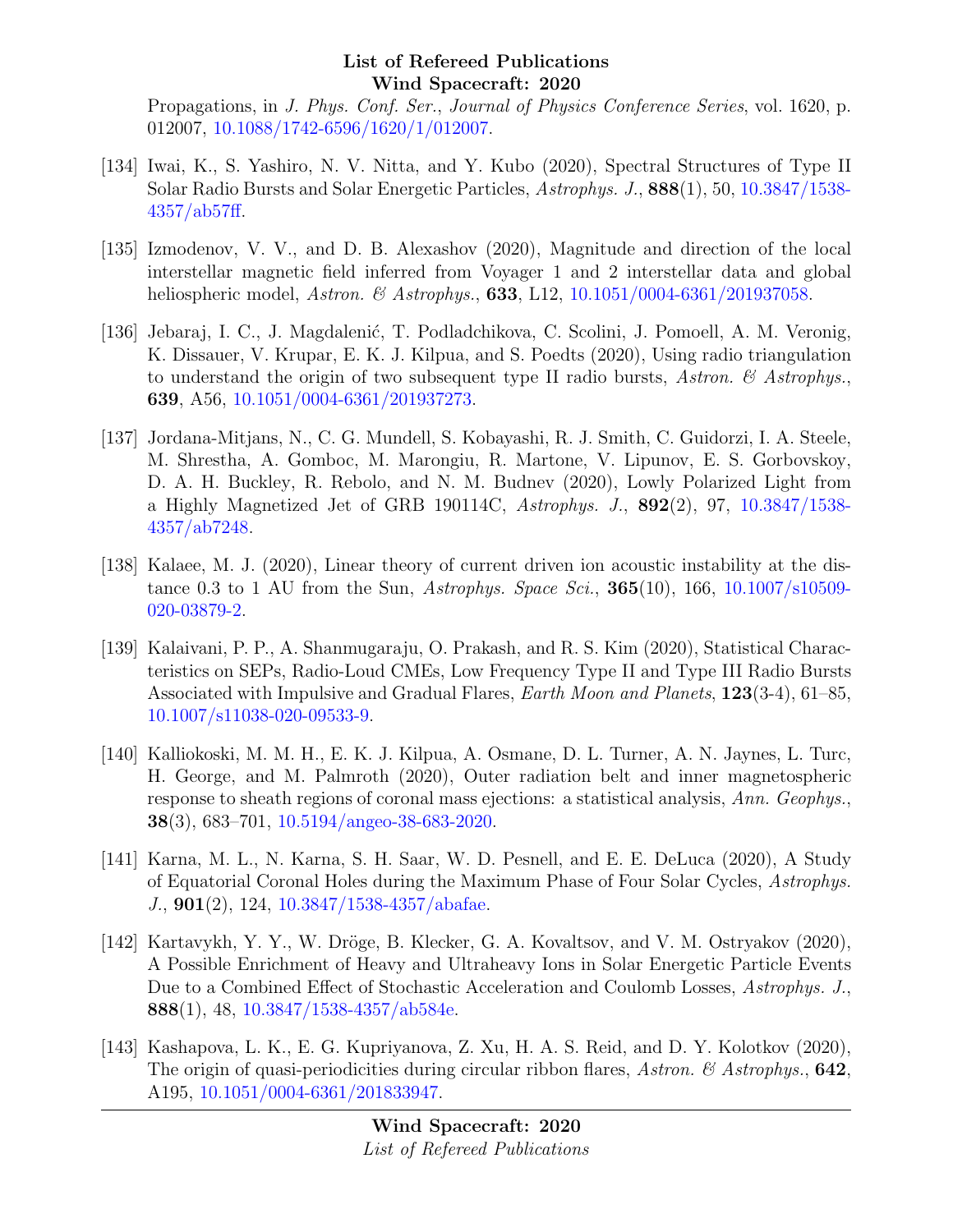- [144] Katz, J. I. (2020), The FRB-SGR connection, *Mon. Not. Roy. Astron. Soc.*,  $499(2)$ , 2319–2326, [10.1093/mnras/staa3042.](http://dx.doi.org/10.1093/mnras/staa3042)
- [145] Keesee, A. M., R. M. Katus, M. Floyd, and E. E. Scime (2020), Database of Storm Time Equatorial Ion Temperatures in Earth's Magnetosphere Calculated From Energetic Neutral Atom Data, J. Geophys. Res., 125(9), e28266, [10.1029/2020JA028266.](http://dx.doi.org/10.1029/2020JA028266)
- [146] Kellogg, P. J. (2020), Heating of the Solar Wind by Ion Acoustic Waves, Astrophys. J., 891(1), 51, [10.3847/1538-4357/ab7003.](http://dx.doi.org/10.3847/1538-4357/ab7003)
- [147] Kepko, L., N. M. Viall, and K. Wolfinger (2020), Inherent Length Scales of Periodic Mesoscale Density Structures in the Solar Wind Over Two Solar Cycles, J. Geophys. *Res.*,  $125(8)$ , e28037,  $10.1029/2020JA028037$ .
- [148] Khabarova, O., V. Zharkova, Q. Xia, and O. E. Malandraki (2020), Counterstreaming Strahls and Heat Flux Dropouts as Possible Signatures of Local Particle Acceleration in the Solar Wind, Astrophys. J. Lett., 894(1), L12, [10.3847/2041-8213/ab8cb8.](http://dx.doi.org/10.3847/2041-8213/ab8cb8)
- [149] Kilpua, E., L. Juusola, M. Grandin, A. Kero, S. Dubyagin, N. Partamies, A. Osmane, H. George, M. Kalliokoski, T. Raita, T. Asikainen, and M. Palmroth (2020), Cosmic noise absorption signature of particle precipitation during interplanetary coronal mass ejection sheaths and ejecta, Ann. Geophys., 38(2), 557–574, [10.5194/angeo-38-557-2020.](http://dx.doi.org/10.5194/angeo-38-557-2020)
- [150] Kilpua, E. K. J., D. Fontaine, S. W. Good, M. Ala-Lahti, A. Osmane, E. Palmerio, E. Yordanova, C. Moissard, L. Z. Hadid, and M. Janvier (2020), Magnetic field fluctuation properties of coronal mass ejection-driven sheath regions in the near-Earth solar wind, Ann. Geophys., 38(5), 999–1017, [10.5194/angeo-38-999-2020.](http://dx.doi.org/10.5194/angeo-38-999-2020)
- [151] Kim, J.-H., Y.-S. Kwak, Y. H. Kim, S.-I. Moon, S.-H. Jeong, and J. Y. Yun (2020), Regional Ionospheric Parameter Estimation by Assimilating the LSTM Trained Results Into the SAMI2 Model, Space Weather, 18(10), e02590, [10.1029/2020SW002590.](http://dx.doi.org/10.1029/2020SW002590)
- [152] Kim, K.-C., Y. Shprits, and D. Wang (2020), Quantifying the Effect of Plasmaspheric Hiss on the Electron Loss From the Slot Region, J. Geophys. Res., 125(5), e27555, [10.1029/2019JA027555.](http://dx.doi.org/10.1029/2019JA027555)
- [153] Kim, T. K., N. V. Pogorelov, C. N. Arge, C. J. Henney, S. I. Jones-Mecholsky, W. P. Smith, S. D. Bale, J. W. Bonnell, T. Dudok de Wit, K. Goetz, P. R. Harvey, R. J. MacDowall, D. M. Malaspina, M. Pulupa, J. C. Kasper, K. E. Korreck, M. Stevens, A. W. Case, P. Whittlesey, R. Livi, D. E. Larson, K. G. Klein, and G. P. Zank (2020), Predicting the Solar Wind at the Parker Solar Probe Using an Empirically Driven MHD Model, Astrophys. J. Suppl., 246(2), 40, [10.3847/1538-4365/ab58c9.](http://dx.doi.org/10.3847/1538-4365/ab58c9)
- [154] Kirsten, F., M. P. Snelders, M. Jenkins, K. Nimmo, J. van den Eijnden, J. W. T. Hessels, M. P. Gawronski, and J. Yang (2020), Detection of two bright radio bursts from magnetar SGR 1935 + 2154, Nature Astron., [10.1038/s41550-020-01246-3.](http://dx.doi.org/10.1038/s41550-020-01246-3)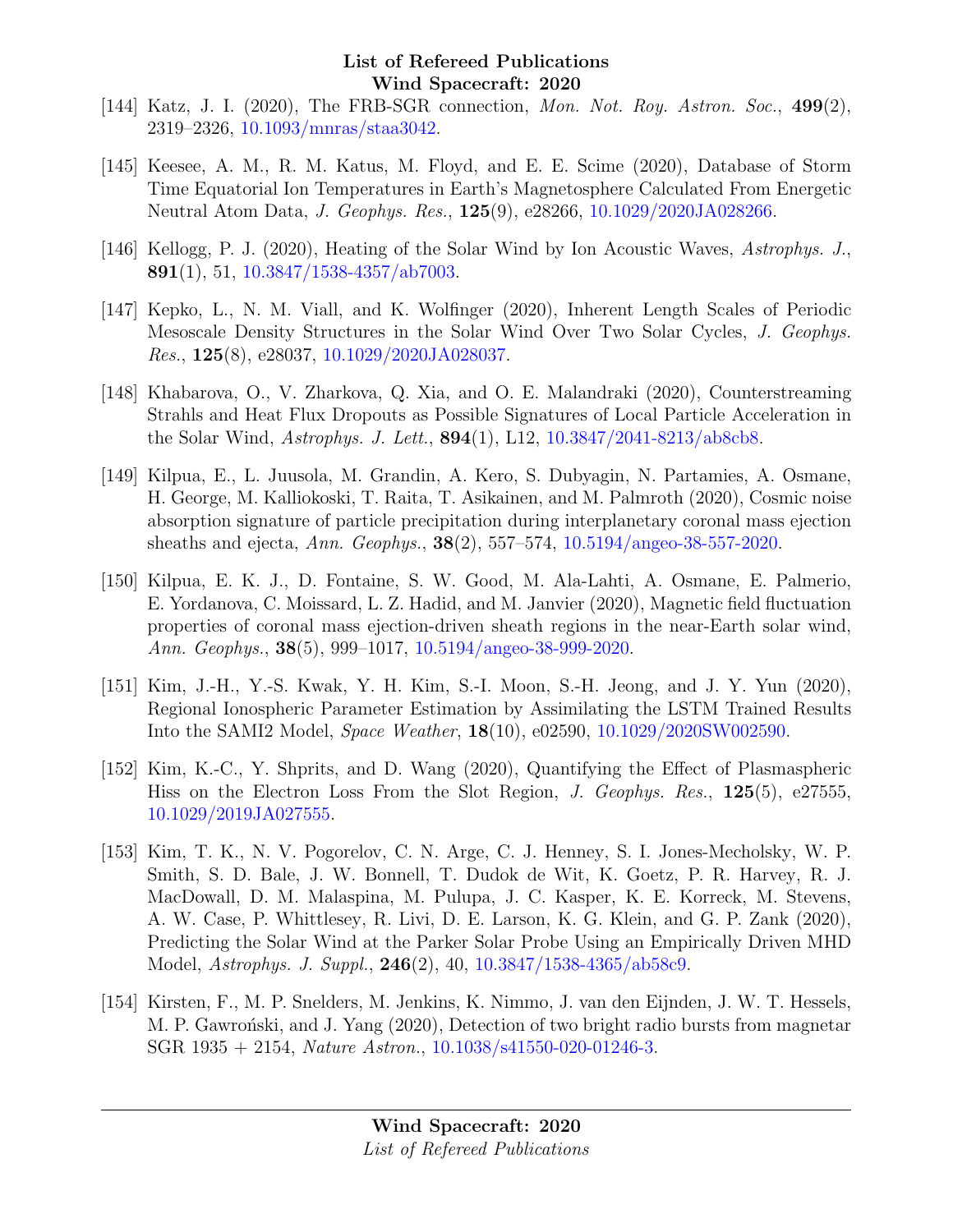- [155] Kitamura, N., Y. Omura, S. Nakamura, T. Amano, S. A. Boardsen, N. Ahmadi, O. Le Contel, P. A. Lindqvist, R. E. Ergun, Y. Saito, S. Yokota, D. J. Gershman, W. R. Paterson, C. J. Pollock, B. L. Giles, C. T. Russell, R. J. Strangeway, and J. L. Burch (2020), Observations of the Source Region of Whistler Mode Waves in Magnetosheath Mirror Structures, J. Geophys. Res., 125(5), e27488, [10.1029/2019JA027488.](http://dx.doi.org/10.1029/2019JA027488)
- [156] Koklu, K. (2020), Mathematical analysis of the 09 March 2012 intense storm, Adv. Space *Res.*,  $66(4)$ ,  $932-941$ ,  $10.1016/j.asr.2020.04.053$ .
- [157] Kole, M., N. De Angelis, F. Berlato, J. M. Burgess, N. Gauvin, J. Greiner, W. Hajdas, H. C. Li, Z. H. Li, A. Pollo, N. Produit, D. Rybka, L. M. Song, J. C. Sun, J. Szabelski, T. Tymieniecka, Y. H. Wang, B. B. Wu, X. Wu, S. L. Xiong, S. N. Zhang, and Y. J. Zhang (2020), The POLAR gamma-ray burst polarization catalog, Astron.  $\mathcal{C}$  Astrophys. 644, A124, [10.1051/0004-6361/202037915.](http://dx.doi.org/10.1051/0004-6361/202037915)
- [158] Kong, F. J., and G. Qin (2020), Suprathermal Electron Acceleration by a Quasiperpendicular Shock: Simulations and Observations, Astrophys. J., 896(1), 20, [10.3847/1538-4357/ab8e32.](http://dx.doi.org/10.3847/1538-4357/ab8e32)
- [159] Kooi, J. E., and M. E. Kaplan (2020), Modeling Differential Faraday Rotation in the Solar Corona, Solar Phys., 295(8), 114, [10.1007/s11207-020-01684-2.](http://dx.doi.org/10.1007/s11207-020-01684-2)
- [160] Kornbleuth, M., M. Opher, A. T. Michael, J. M. Sokół, G. Tóth, V. Tenishev, and J. F. Drake (2020), The Confinement of the Heliosheath Plasma by the Solar Magnetic Field as Revealed by Energetic Neutral Atom Simulations, Astrophys. J. Lett., 895(2), L26, [10.3847/2041-8213/ab922b.](http://dx.doi.org/10.3847/2041-8213/ab922b)
- [161] Kou, Y. K., Z. C. Jing, X. Cheng, W. Q. Pan, Y. Liu, C. Li, and M. D. Ding (2020), What Determines Solar Flares Producing Interplanetary Type III Radio Bursts?, Astrophys. J. Lett., 898(1), L24, [10.3847/2041-8213/aba362.](http://dx.doi.org/10.3847/2041-8213/aba362)
- [162] Krcelic, P., S. Haaland, L. Maes, R. Slapak, and A. Schillings (2020), Estimating the fate of oxygen ion outflow from the high-altitude cusp, Ann. Geophys.,  $38(2)$ ,  $491-505$ , [10.5194/angeo-38-491-2020.](http://dx.doi.org/10.5194/angeo-38-491-2020)
- [163] Kronberg, E. A., F. Gastaldello, S. Haaland, A. Smirnov, M. Berrendorf, S. Ghizzardi, K. D. Kuntz, N. Sivadas, R. C. Allen, A. Tiengo, R. Ilie, Y. Huang, and L. Kistler (2020), Prediction and Understanding of Soft-proton Contamination in XMM-Newton: A Machine Learning Approach, Astrophys. J., 903(2), 89, [10.3847/1538-4357/abbb8f.](http://dx.doi.org/10.3847/1538-4357/abbb8f)
- [164] Krupar, V., A. Szabo, M. Maksimovic, O. Kruparova, E. P. Kontar, L. A. Balmaceda, X. Bonnin, S. D. Bale, M. Pulupa, D. M. Malaspina, J. W. Bonnell, P. R. Harvey, K. Goetz, T. Dudok de Wit, R. J. MacDowall, J. C. Kasper, A. W. Case, K. E. Korreck, D. E. Larson, R. Livi, M. L. Stevens, P. L. Whittlesey, and A. M. Hegedus (2020), Density Fluctuations in the Solar Wind Based on Type III Radio Bursts Observed by Parker Solar Probe, Astrophys. J. Suppl., 246(2), 57, [10.3847/1538-4365/ab65bd.](http://dx.doi.org/10.3847/1538-4365/ab65bd)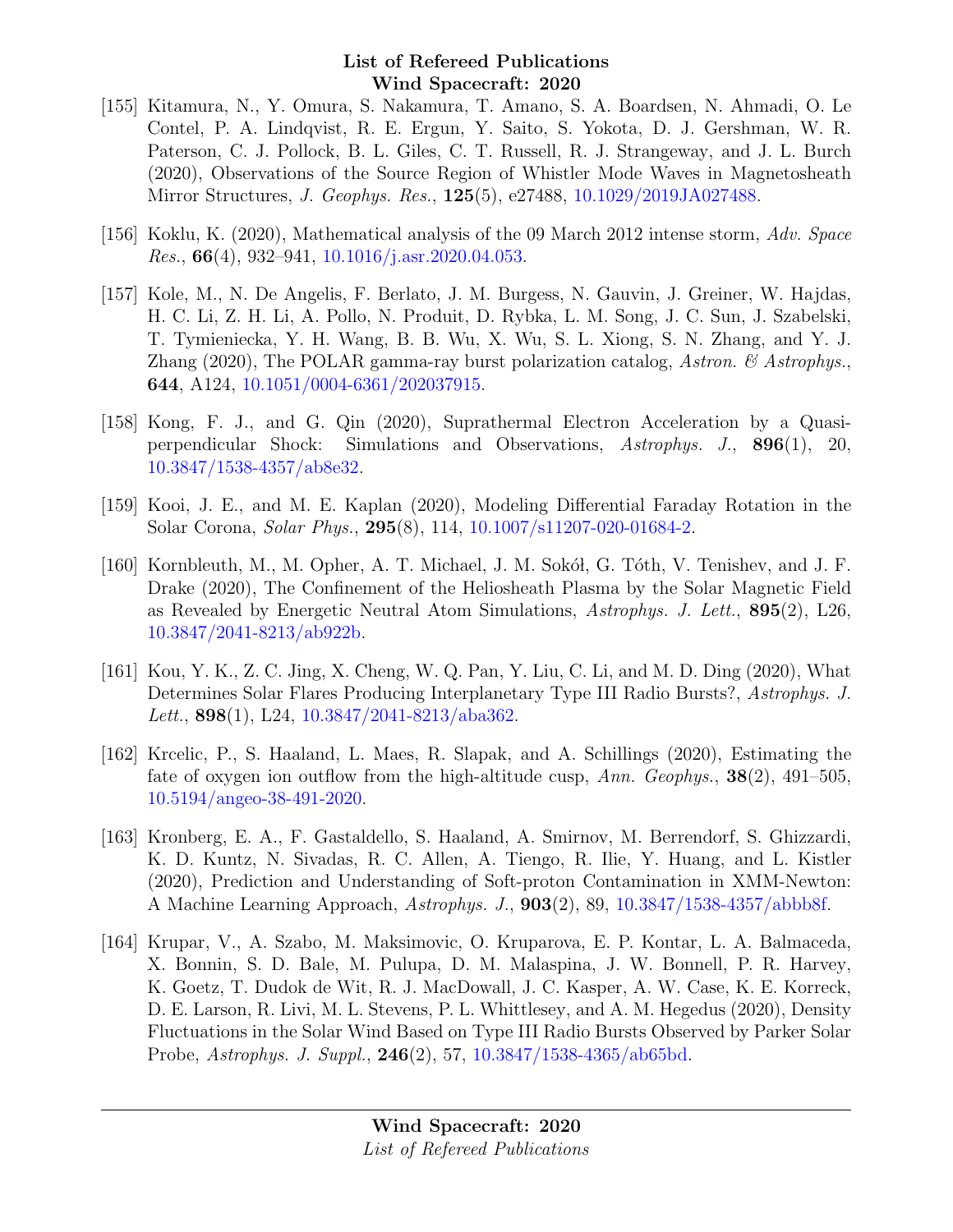- [165] Kumar, S., A. Paul, and B. Vaidya (2020), A comparison study of extrapolation models and empirical relations in forecasting solar wind, Front. Astron. Space Sci., 7, 92, [10.3389/fspas.2020.572084.](http://dx.doi.org/10.3389/fspas.2020.572084)
- [166] Lanabere, V., S. Dasso, P. Démoulin, M. Janvier, L. Rodriguez, and J. J. Masías-Meza (2020), Magnetic twist profile inside magnetic clouds derived with a superposed epoch analysis, Astron. & Astrophys., **635**, A85,  $10.1051/0004-6361/201937404$ .
- [167] Laperre, B., J. Amaya, and G. Lapenta (2020), Dynamic Time Warping as a New Evalua-tion for Dst Forecast with Machine Learning, Front. Astron. Space Sci., 7, 39, [10.3389/fs](http://dx.doi.org/10.3389/fspas.2020.00039)[pas.2020.00039.](http://dx.doi.org/10.3389/fspas.2020.00039)
- [168] Lario, D., R. Y. Kwon, L. Balmaceda, I. G. Richardson, V. Krupar, B. J. Thompson, O. C. S. Cyr, L. Zhao, and M. Zhang (2020), Fast and Wide CMEs without Observed  $>$ 20 MeV Protons, Astrophys. J., 889(2), 92, [10.3847/1538-4357/ab64e1.](http://dx.doi.org/10.3847/1538-4357/ab64e1)
- [169] Lazar, M., K. Scherer, H. Fichtner, and V. Pierrard (2020), Toward a realistic macroscopic parametrization of space plasmas with regularized  $\kappa$ -distributions, Astron. & Astrophys., 634, A20, [10.1051/0004-6361/201936861.](http://dx.doi.org/10.1051/0004-6361/201936861)
- [170] Lee, Y.-S., Y.-S. Kwak, K.-C. Kim, and Y. H. Kim (2020), Dynamically Unstable Strong Wind Shears Observed in the Polar Mesosphere Summer Echo Layer Associated With Geomagnetic Disturbances, J. Geophys. Res., 125(2), e27013, [10.1029/2019JA027013.](http://dx.doi.org/10.1029/2019JA027013)
- [171] Lejosne, S. (2020), Electromagnetic Radial Diffusion in the Earth's Radiation Belts as Determined by the Solar Wind Immediate Time History and a Toy Model for the Electromagnetic Fields, J. Geophys. Res., 125(6), e27893, [10.1029/2020JA027893.](http://dx.doi.org/10.1029/2020JA027893)
- [172] Lejosne, S., and F. S. Mozer (2020), Experimental Determination of the Conditions Associated With "Zebra Stripe" Pattern Generation in the Earth's Inner Radiation Belt and Slot Region, J. Geophys. Res., 125(7), e27889, [10.1029/2020JA027889.](http://dx.doi.org/10.1029/2020JA027889)
- [173] Lepping, R. P., C. C. Wu, D. B. Berdichevsky, and A. Szabo (2020), Model Fitting of Wind Magnetic Clouds for the Period 2004 - 2006, Solar Phys., 295(6), 83, [10.1007/s11207-020-01630-2.](http://dx.doi.org/10.1007/s11207-020-01630-2)
- [174] Li, D., and S. Yao (2020), Stronger Southward Magnetic Field and Geoeffectiveness of ICMEs Containing Prominence Materials Measured from 1998 to 2011, Astrophys. J., 891(1), 79, [10.3847/1538-4357/ab7197.](http://dx.doi.org/10.3847/1538-4357/ab7197)
- [175] Li, D., D. Y. Kolotkov, V. M. Nakariakov, L. Lu, and Z. J. Ning (2020), Quasi-periodic Pulsations of Gamma-Ray Emissions from a Solar Flare on 2017 September 6, Astrophys. J., 888(2), 53, [10.3847/1538-4357/ab5e86.](http://dx.doi.org/10.3847/1538-4357/ab5e86)
- [176] Li, G., and N. Lugaz (2020), An Analytical Treatment for Particle Acceleration at Shocks inside Coronal Mass Ejections near 1 au, Astrophys. J., 905(1), 8, [10.3847/1538-](http://dx.doi.org/10.3847/1538-4357/abc00c) [4357/abc00c.](http://dx.doi.org/10.3847/1538-4357/abc00c)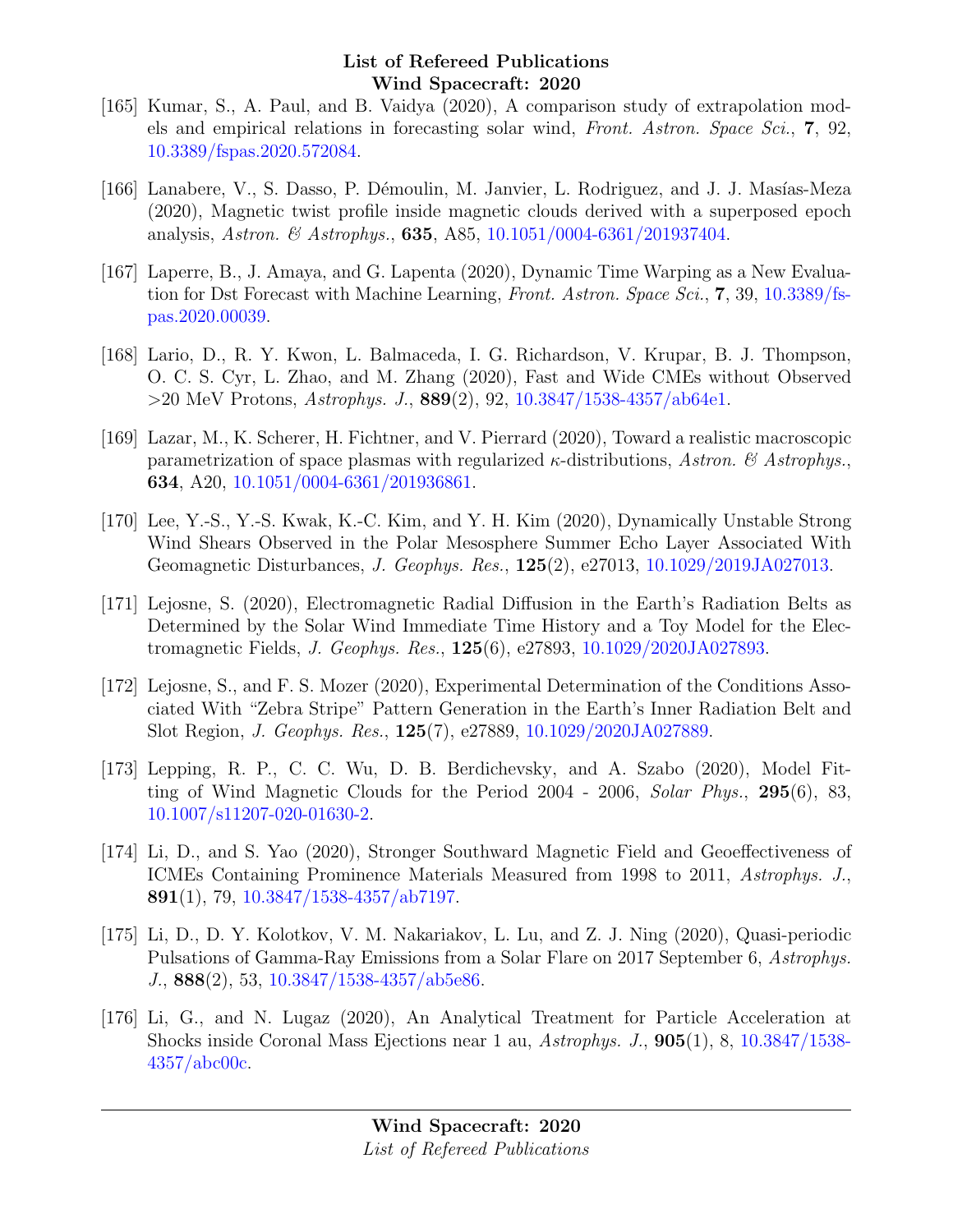- [177] Li, G., X. Wu, L. Zhao, and S. Yao (2020), Observations of Outward-propagating and Mirroring of the Same Energetic Electrons by Wind, Astrophys. J. Lett., 905(1), L1, [10.3847/2041-8213/abca87.](http://dx.doi.org/10.3847/2041-8213/abca87)
- [178] Li, G., L. Zhao, L. Wang, W. Liu, and X. Wu (2020), Identification of Two Distinct Electron Populations in an Impulsive Solar Energetic Electron Event, Astrophys. J. Lett., 900(2), L16, [10.3847/2041-8213/abb098.](http://dx.doi.org/10.3847/2041-8213/abb098)
- [179] Li, H., N. Li, C. Wang, and S. Yao (2020), Plasma-beta Modulated Characteristics of Magnetohydrodynamic Waves around the Heliospheric Current Sheet, Astrophys. J. Lett., 889(1), L16, [10.3847/2041-8213/ab698f.](http://dx.doi.org/10.3847/2041-8213/ab698f)
- [180] Li, H., X. Feng, P. Zuo, and F. Wei (2020), Simulation of the Interplanetary  $B_z$  Using a Data-driven Heliospheric Solar Wind Model,  $Astrophys. J., 900(1), 76, 10.3847/1538 Astrophys. J., 900(1), 76, 10.3847/1538-$ [4357/aba61f.](http://dx.doi.org/10.3847/1538-4357/aba61f)
- [181] Li, H., W. Jiang, C. Wang, D. Verscharen, C. Zeng, C. T. Russell, B. Giles, and J. L. Burch (2020), Evolution of the Earth's Magnetosheath Turbulence: A Statistical Study Based on MMS Observations, Astrophys. J. Lett., 898(2), L43, [10.3847/2041-8213/aba531.](http://dx.doi.org/10.3847/2041-8213/aba531)
- [182] Li, H., X. Feng, and F. Wei (2020), Assessment of CESE-HLLD ambient solar wind model results using multipoint observation, *J. Space Weather Space Clim.*, **10**, 44, [10.1051/swsc/2020048.](http://dx.doi.org/10.1051/swsc/2020048)
- [183] Li, H., Q. Peng, R. Tang, H. Zhang, Z. Zhong, X. Deng, and D. Wang (2020), Statistical Characteristics of Electron Pitch Angle Distributions Inside the Magnetopasue Based on MMS Observations, J. Geophys. Res., 125(10), e28291, [10.1029/2020JA028291.](http://dx.doi.org/10.1029/2020JA028291)
- [184] Li, K., M. Förster, Z. Rong, S. Haaland, E. Kronberg, J. Cui, L. Chai, and Y. Wei (2020), The Polar Wind Modulated by the Spatial Inhomogeneity of the Strength of the Earth's Magnetic Field, J. Geophys. Res., 125(4), e27802, [10.1029/2020JA027802.](http://dx.doi.org/10.1029/2020JA027802)
- [185] Li, L., X.-G. Wang, W. Zheng, A. S. Pozanenko, A. V. Filippenko, S. Qin, S.-Q. Wang, L.-Y. Jiang, J. Li, D.-B. Lin, E.-W. Liang, A. A. Volnova, L. Elenin, E. Klunko, R. Y. Inasaridze, A. Kusakin, and R.-J. Lu (2020), GRB 140423A: A Case of Stellar Wind to Interstellar Medium Transition in the Afterglow, Astrophys. J., 900(2), 176, [10.3847/1538-](http://dx.doi.org/10.3847/1538-4357/aba757) [4357/aba757.](http://dx.doi.org/10.3847/1538-4357/aba757)
- [186] Li, L.-F., W. Tu, L. Dai, B.-B. Tang, C. Wang, M. Barani, G. Zeng, C. Wei, and J. L. Burch (2020), Quantifying Event-Specific Radial Diffusion Coefficients of Radiation Belt Electrons With the PPMLR-MHD Simulation, *J. Geophys. Res.*, 125(5), e27634, [10.1029/2019JA027634.](http://dx.doi.org/10.1029/2019JA027634)
- [187] Li, Q., F. Huang, J. Zhong, R. Zhang, J. Kuai, J. Lei, L. Liu, D. Ren, H. Ma, A. Yoshikawa, L. Hu, J. Guo, W. Li, X. Zhou, and J. Cui (2020), Persistence of the Long-Duration Daytime TEC Enhancements at Different Longitudinal Sectors During the August 2018 Geomagnetic Storm, J. Geophys. Res., 125(11), e28238, [10.1029/2020JA028238.](http://dx.doi.org/10.1029/2020JA028238)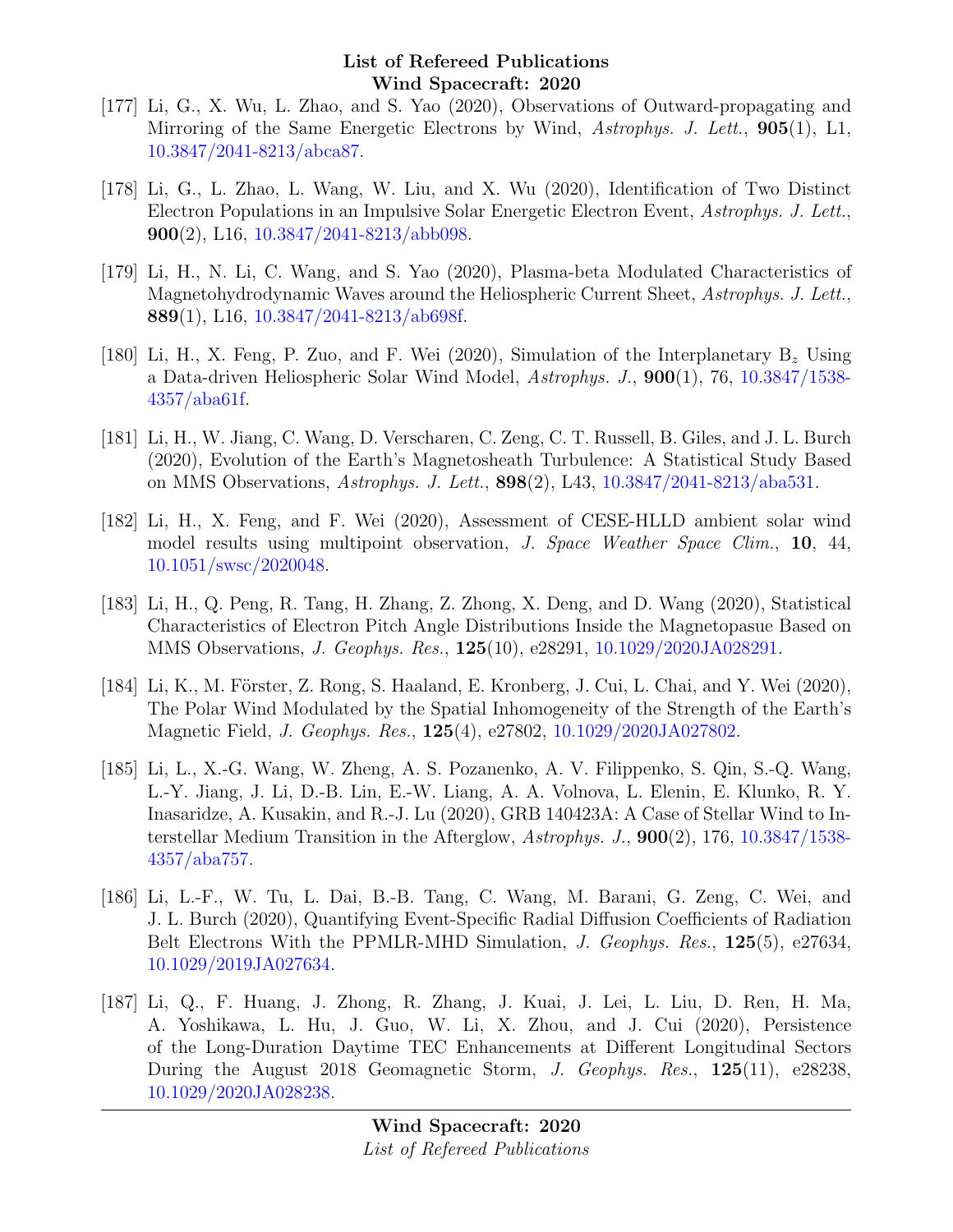- [188] Li, Q. H., L. Yang, L. Xiang, and D. J. Wu (2020), Spatial Distribution of Electromagnetic Waves near the Proton Cyclotron Frequency in ICME Sheath Regions Associated with Quasi-perpendicular Shocks: Wind Observations, Astrophys. J., 892(2), 98, [10.3847/1538-4357/ab7cde.](http://dx.doi.org/10.3847/1538-4357/ab7cde)
- [189] Li, S. Y., H. Luo, E. A. Kronberg, C. P. Ferradas, A. M. Du, Y. S. Ge, Y. Zhang, G. X. Chen, and H. Deng (2020), Stationary "nose-like" ion spectral structures in the inner magnetosphere: Observations by Van Allen probes and simulations, J. Atmos. Solar-Terr. Phys., 211, 105390, [10.1016/j.jastp.2020.105390.](http://dx.doi.org/10.1016/j.jastp.2020.105390)
- [190] Li, X., Y. Wang, R. Liu, C. Shen, Q. Zhang, S. Lyu, B. Zhuang, F. Shen, J. Liu, and Y. Chi (2020), Reconstructing Solar Wind Inhomogeneous Structures From Stereoscopic Observations in White Light: Solar Wind Transients in 3-D, J. Geophys. Res., 125(7), e27513, [10.1029/2019JA027513.](http://dx.doi.org/10.1029/2019JA027513)
- [191] Liao, B., Y.-C. Zou, F.-F. Wang, Y. Liu, and W.-H. Lei (2020), The correlations among variability, optical peak time and spectral time lag of long gamma-ray bursts, Res. Astron. Astrophys., 20(11), 172, [10.1088/1674-4527/20/11/172.](http://dx.doi.org/10.1088/1674-4527/20/11/172)
- [192] Lin, J., R.-J. Lu, D.-B. Lin, and X.-G. Wang (2020), GRB 111209A/SN 2011kl: Collapse of a Supramassive Magnetar with r-mode Oscillation and Fallback Accretion onto a Newborn Black Hole, Astrophys. J., 895(1), 46, [10.3847/1538-4357/ab88a7.](http://dx.doi.org/10.3847/1538-4357/ab88a7)
- [193] Lin, L., C. F. Zhang, P. Wang, H. Gao, X. Guan, J. L. Han, J. C. Jiang, P. Jiang, K. J. Lee, D. Li, Y. P. Men, C. C. Miao, C. H. Niu, J. R. Niu, C. Sun, B. J. Wang, Z. L. Wang, H. Xu, J. L. Xu, J. W. Xu, Y. H. Yang, Y. P. Yang, W. Yu, B. Zhang, B. B. Zhang, D. J. Zhou, W. W. Zhu, A. J. Castro-Tirado, Z. G. Dai, M. Y. Ge, Y. D. Hu, C. K. Li, Y. Li, Z. Li, E. W. Liang, S. M. Jia, R. Querel, L. Shao, F. Y. Wang, X. G. Wang, X. F. Wu, S. L. Xiong, R. X. Xu, Y. S. Yang, G. Q. Zhang, S. N. Zhang, T. C. Zheng, and J. H. Zou (2020), No pulsed radio emission during a bursting phase of a Galactic magnetar, Nature, 587(7832), 63–65, [10.1038/s41586-020-2839-y.](http://dx.doi.org/10.1038/s41586-020-2839-y)
- [194] Liou, K., and E. J. Mitchell (2020), Hemispheric asymmetry of the dayside aurora due to imbalanced solar insolation, Sci. Rep., 10, 13451, [10.1038/s41598-020-70018-w.](http://dx.doi.org/10.1038/s41598-020-70018-w)
- [195] Liou, K., and C. C. Wu (2020), Large-density (>50 cm<sup>−</sup><sup>3</sup> ) heliospheric plasma sheets recorded by the Wind spacecraft between 1995 and 2017, in J. Phys. Conf. Ser., Journal of Physics Conference Series, vol. 1620, p. 012011, [10.1088/1742-6596/1620/1/012011.](http://dx.doi.org/10.1088/1742-6596/1620/1/012011)
- [196] Liou, K., T. Sotirelis, and E. Mitchell (2020), Control of the East-West Component of the Interplanetary Magnetic Field on the Occurrence of Magnetic Substorms, Geophys. Res. Lett., 47(5), e87406, [10.1029/2020GL087406.](http://dx.doi.org/10.1029/2020GL087406)
- [197] Lipunov, V., V. Kornilov, D. Vlasenko, N. Tiurina, E. Gorbovskoy, O. A. Gress, I. Gorbunov, P. Balanutsa, D. Cheryasov, A. Pozdnyakov, D. Buckley, R. Podesta, R. Rebolo, M. Serra, F. Balakin, A. Chasovnikov, V. Topolev, K. Zhirkov, A. Kuznetsov, V. Vladimirov, V. Senik, A. Gabovich, F. Podesta, C. Francile, N. M. Budnev, Y. Sergienko, A. Tlatov, V. Grinshpun, E. Minkina, and V. Yurkov (2020), Optical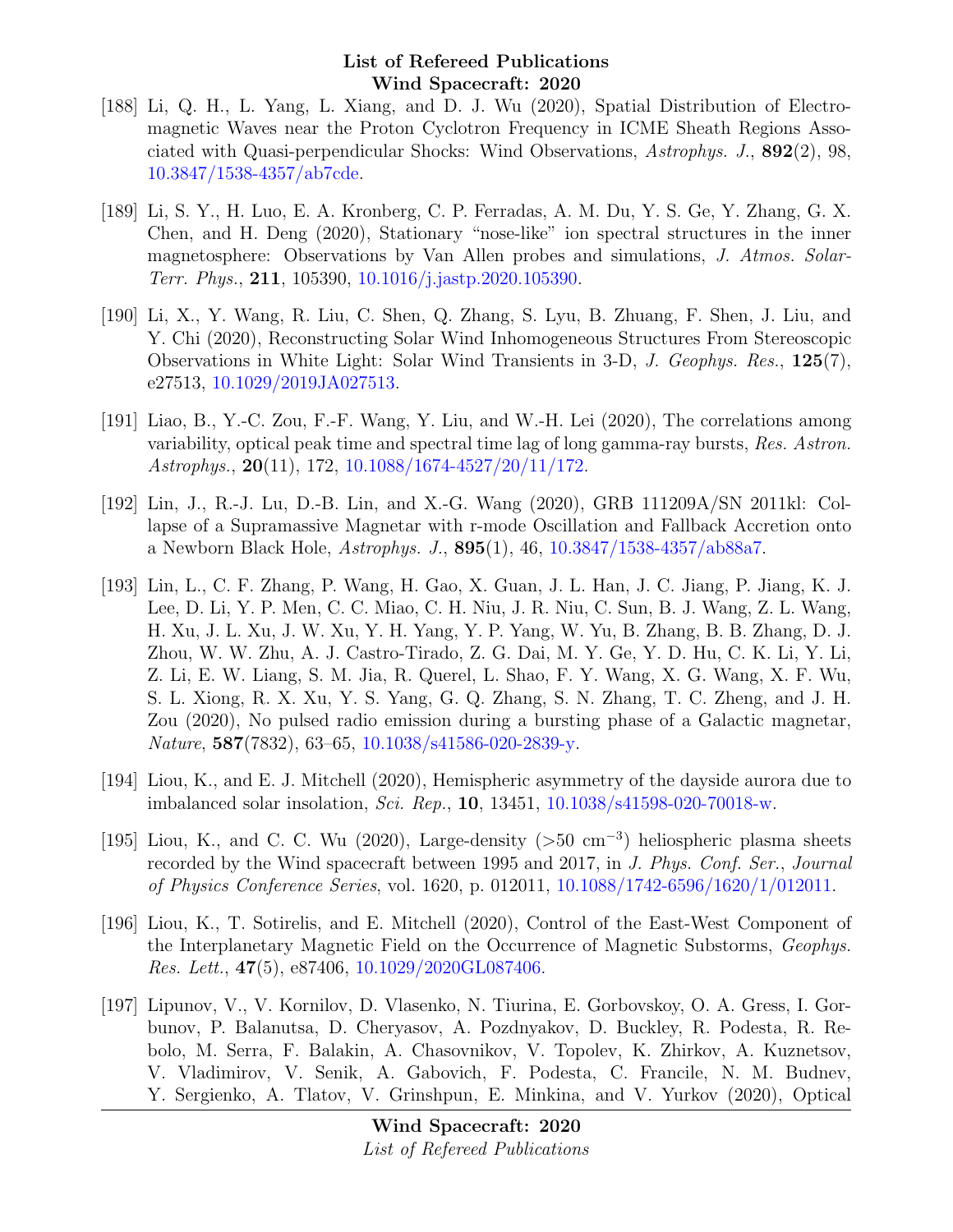Transients Found by MASTER during the Observation of LIGO/VIRGO S200219ac Gravitational-wave Event, Res. Notes American Astron. Soc., 4(11), 194, [10.3847/2515-](http://dx.doi.org/10.3847/2515-5172/abc6ad) [5172/abc6ad.](http://dx.doi.org/10.3847/2515-5172/abc6ad)

- [198] Liu, J., C. Wang, P. Wang, D. Du, X. Li, and G. Liu (2020), A New Way for Walén Test of Alfvénic Fluctuations in Solar Wind Streams via EEMD, Astrophys. J., 891(2), 162, [10.3847/1538-4357/ab722b.](http://dx.doi.org/10.3847/1538-4357/ab722b)
- [199] Liu, L., Z. Ding, R. Zhang, Y. Chen, H. Le, H. Zhang, G. Li, J. Wu, and W. Wan (2020), A Case Study of the Enhancements in Ionospheric Electron Density and Its Longitudinal Gradient at Chinese Low Latitudes, J. Geophys. Res., 125(5), e27751, [10.1029/2019JA027751.](http://dx.doi.org/10.1029/2019JA027751)
- [200] Liu, T. Z., H. Hietala, V. Angelopoulos, Y. Omelchenko, R. Vainio, and F. Plaschke (2020), Statistical Study of Magnetosheath Jet-Driven Bow Waves, J. Geophys. Res., 125(7), e27710, [10.1029/2019JA027710.](http://dx.doi.org/10.1029/2019JA027710)
- [201] Liu, Y. C. M., Z. Qi, J. Huang, C. Wang, H. Fu, B. Klecker, L. Wang, and C. J. Farrugia (2020), Unusually low density regions in the compressed slow wind: Solar wind transients of small coronal hole origin, Astron. & Astrophys., **635**, A49, [10.1051/0004-](http://dx.doi.org/10.1051/0004-6361/201935884) [6361/201935884.](http://dx.doi.org/10.1051/0004-6361/201935884)
- [202] Liu, Y. D., C. Chen, and X. Zhao (2020), Characteristics and Importance of "ICME-insheath" Phenomenon and Upper Limit for Geomagnetic Storm Activity, Astrophys. J. Lett.,  $897(1)$ , L11, [10.3847/2041-8213/ab9d25.](http://dx.doi.org/10.3847/2041-8213/ab9d25)
- [203] Liu, Z., L. Wang, Q. Shi, M. Oka, L. Yang, R. F. Wimmer-Schweingruber, J. He, H. Tian, and S. D. Bale (2020), Case Study of Solar Wind Suprathermal Electron Acceleration at the Earth's Bow Shock, Astrophys. J. Lett., 889(1), L2, [10.3847/2041-8213/ab64d0.](http://dx.doi.org/10.3847/2041-8213/ab64d0)
- [204] Lockwood, M., K. A. McWilliams, M. J. Owens, L. A. Barnard, C. E. Watt, C. J. Scott, A. R. Macneil, and J. C. Coxon (2020), Semi-annual, annual and Universal Time variations in the magnetosphere and in geomagnetic activity: 2. Response to solar wind power input and relationships with solar wind dynamic pressure and magnetospheric flux transport, J. Space Weather Space Clim., 10, 30, [10.1051/swsc/2020033.](http://dx.doi.org/10.1051/swsc/2020033)
- [205] Lodkina, I. G., Y. I. Yermolaev, M. Y. Yermolaev, M. O. Riazantseva, and A. A. Khokhlachev (2020), Some Problems of Identifying Types of Large-Scale Solar Wind and Their Role in Magnetosphere Physics: 3. Use of Published Incorrect Data, Cosmic Res., 58(5), 338–356, [10.1134/S001095252005007X.](http://dx.doi.org/10.1134/S001095252005007X)
- [206] Lu, W., P. Kumar, and B. Zhang (2020), A unified picture of Galactic and cosmological fast radio bursts, Mon. Not. Roy. Astron. Soc., 498(1), 1397–1405, [10.1093/mn](http://dx.doi.org/10.1093/mnras/staa2450)[ras/staa2450.](http://dx.doi.org/10.1093/mnras/staa2450)
- [207] Lugaz, N., T. M. Salman, R. M. Winslow, N. Al-Haddad, C. J. Farrugia, B. Zhuang, and A. B. Galvin (2020), Inconsistencies Between Local and Global Measures of CME Radial Expansion as Revealed by Spacecraft Conjunctions, Astrophys. J., 899(2), 119, [10.3847/1538-4357/aba26b.](http://dx.doi.org/10.3847/1538-4357/aba26b)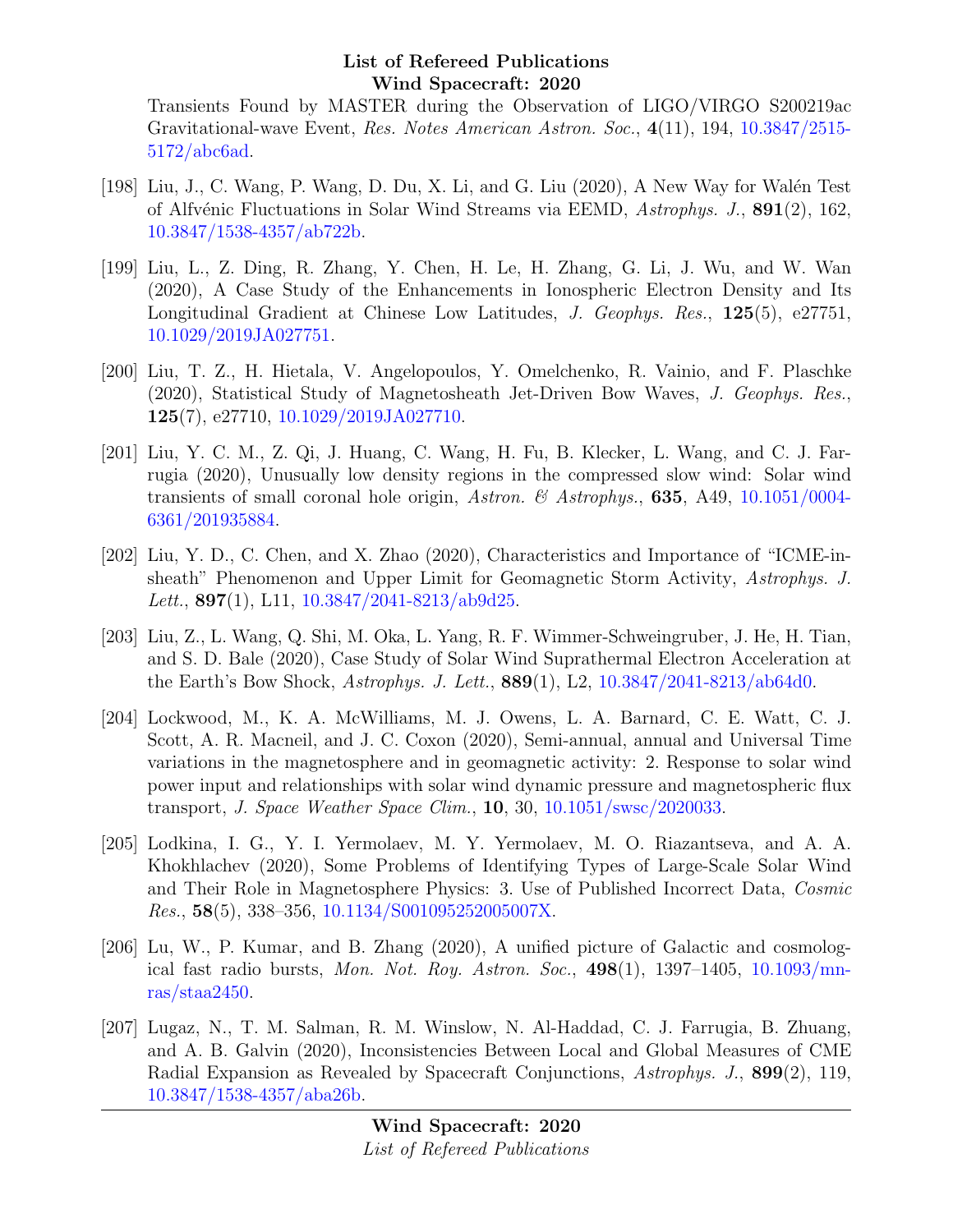- [208] Lugaz, N., R. M. Winslow, and C. J. Farrugia (2020), Evolution of a Long-Duration Coronal Mass Ejection and Its Sheath Region Between Mercury and Earth on 9-14 July 2013, J. Geophys. Res., 125(1), e27213, [10.1029/2019JA027213.](http://dx.doi.org/10.1029/2019JA027213)
- [209] Luhmann, J. G., N. Gopalswamy, L. K. Jian, and N. Lugaz (2020), ICME Evolution in the Inner Heliosphere, Solar Phys., 295(4), 61, [10.1007/s11207-020-01624-0.](http://dx.doi.org/10.1007/s11207-020-01624-0)
- [210] Lühr, H., and Y.-L. Zhou (2020), Relation between the asymmetric ring current effect and the anti-sunward auroral currents, as deduced from CHAMP observations, Ann. Geophys., 38(3), 749–764, [10.5194/angeo-38-749-2020.](http://dx.doi.org/10.5194/angeo-38-749-2020)
- [211] Luo, Q., J.-Y. Liao, X.-F. Li, G. Li, J. Zhang, C.-Z. Liu, X.-B. Li, Y. Zhu, C.-K. Li, Y. Huang, M.-Y. Ge, Y.-P. Xu, Z.-W. Li, C. Cai, S. Xiao, Q.-B. Yi, Y.-F. Zhang, S.-L. Xiong, S. Zhang, and S.-N. Zhang (2020), Calibration of the instrumental response of Insight-HXMT/HE CsI detectors for gamma-ray monitoring, J. High Ener. Astrophys., 27, 1–13, [10.1016/j.jheap.2020.04.004.](http://dx.doi.org/10.1016/j.jheap.2020.04.004)
- [212] Lysenko, A. L., D. D. Frederiks, G. D. Fleishman, R. L. Aptekar, A. T. Altyntsev, S. V. Golenetskii, D. S. Svinkin, M. Ulanov, A. E. Tsvetkova, and A. V. Ridnaia (2020), X-ray and gamma-ray emission from solar flares, Phys. Uspekhi, 63(8), 818–832, [10.3367/UFNe.2019.06.038757.](http://dx.doi.org/10.3367/UFNe.2019.06.038757)
- [213] Ma, X., K. Nykyri, A. Dimmock, and C. Chu (2020), Statistical Study of Solar Wind, Magnetosheath, and Magnetotail Plasma and Field Properties: 12+ Years of THEMIS Observations and MHD Simulations, J. Geophys. Res., 125(10), e28209, [10.1029/2020JA028209.](http://dx.doi.org/10.1029/2020JA028209)
- [214] Ma, Y., J. Yang, M. W. Dunlop, I. J. Rae, and J. Yang (2020), Energy Budget of High-speed Plasma Flows in the Terrestrial Magnetotail, Astrophys. J., 894(1), 16, [10.3847/1538-4357/ab83fd.](http://dx.doi.org/10.3847/1538-4357/ab83fd)
- [215] Magdalenić, J., C. Marqué, R. A. Fallows, G. Mann, C. Vocks, P. Zucca, B. P. Dabrowski, A. Krankowski, and V. Melnik (2020), Fine Structure of a Solar Type II Radio Burst Observed by LOFAR, Astrophys. J. Lett.,  $897(1)$ , L15,  $10.3847/2041-8213/ab9abc$ .
- [216] Magnes, W., O. Hillenmaier, H. U. Auster, P. Brown, S. Kraft, J. Seon, M. Delva, A. Valavanoglou, S. Leitner, D. Fischer, G. Berghofer, Y. Narita, F. Plaschke, M. Volwerk, J. Wilfinger, C. Strauch, J. Ludwig, D. Constantinescu, K. H. Fornacon, K. Gebauer, D. Hercik, I. Richter, J. P. Eastwood, J. P. Luntama, A. Hilgers, M. Heil, G. W. Na, and C. H. Lee (2020), Space Weather Magnetometer Aboard GEO-KOMPSAT-2A, Space Sci. Rev., 216(8), 119, [10.1007/s11214-020-00742-2.](http://dx.doi.org/10.1007/s11214-020-00742-2)
- [217] Maguire, C. A., E. P. Carley, J. McCauley, and P. T. Gallagher (2020), Evolution of the Alfvén Mach number associated with a coronal mass ejection shock, Astron. & Astrophys., 633, A56, [10.1051/0004-6361/201936449.](http://dx.doi.org/10.1051/0004-6361/201936449)
- [218] Maksimovic, M., S. D. Bale, T. Chust, Y. Khotyaintsev, V. Krasnoselskikh, M. Kretzschmar, D. Plettemeier, H. O. Rucker, J. Souček, M. Steller, Š. Štverák, P. Trávníček,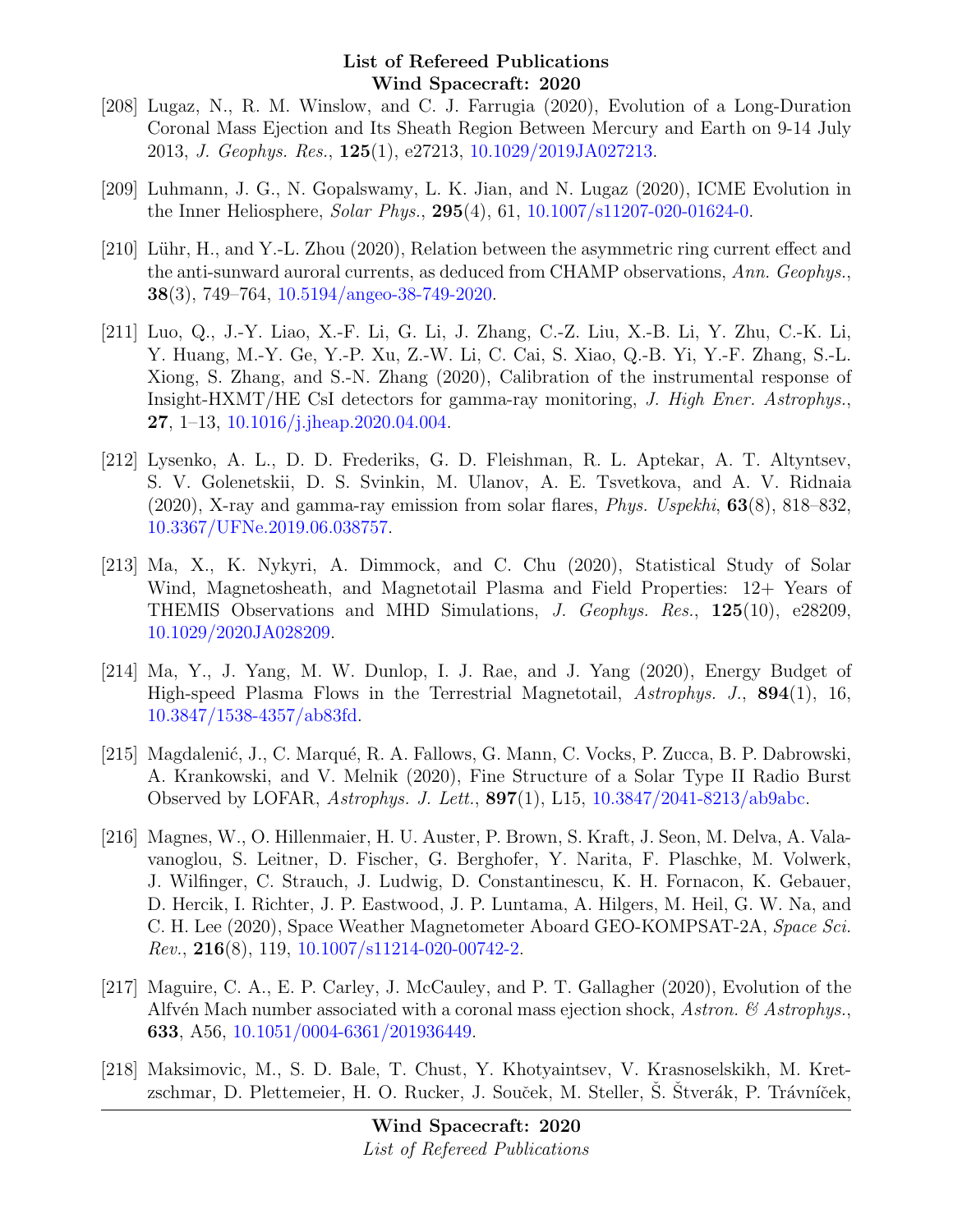A. Vaivads, S. Chaintreuil, M. Dekkali, O. Alexandrova, P. A. Astier, G. Barbary, D. B´erard, X. Bonnin, K. Boughedada, B. Cecconi, F. Chapron, M. Chariet, C. Collin, Y. de Conchy, D. Dias, L. Guéguen, L. Lamy, V. Leray, S. Lion, L. R. Malac-Allain, L. Matteini, Q. N. Nguyen, F. Pantellini, J. Parisot, P. Plasson, S. Thijs, A. Vecchio, I. Fratter, E. Bellouard, E. Lorfèvre, P. Danto, S. Julien, E. Guilhem, C. Fiachetti, J. Sanisidro, C. Laffaye, F. Gonzalez, B. Pontet, N. Quéruel, G. Jannet, P. Fergeau, J. Y. Brochot, G. Cassam-Chenai, T. Dudok de Wit, M. Timofeeva, T. Vincent, C. Agrapart, G. T. Delory, P. Turin, A. Jeandet, P. Leroy, J. C. Pellion, V. Bouzid, B. Katra, R. Piberne, W. Recart, O. Santolík, I. Kolmašová, V. Krupař, O. Krupařová, D. Píša, L. Uhlíř, R. Lán, J. Baše, L. Ahlèn, M. André, L. Bylander, V. Cripps, C. Cully, A. Eriksson, S. E. Jansson, E. P. G. Johansson, T. Karlsson, W. Puccio, J. Břínek, H. Ottacher, M. Panchenko, M. Berthomier, K. Goetz, P. Hellinger, T. S. Horbury, K. Issautier, E. Kontar, S. Krucker, O. Le Contel, P. Louarn, M. Martinović, C. J. Owen, A. Retino, J. Rodríguez-Pacheco, F. Sahraoui, R. F. Wimmer-Schweingruber, A. Zaslavsky, and I. Zouganelis (2020), The Solar Orbiter Radio and Plasma Waves (RPW) instrument, Astron. & Astrophys., **642**, A12, [10.1051/0004-6361/201936214.](http://dx.doi.org/10.1051/0004-6361/201936214)

- [219] Mansilla, G. A., and M. M. Zossi (2020), Effects on the equatorial and low latitude thermosphere and ionosphere during the 19-22 December 2015 geomagnetic storm period, Adv. Space Res., 65(9), 2083–2089, [10.1016/j.asr.2019.09.025.](http://dx.doi.org/10.1016/j.asr.2019.09.025)
- [220] Mansilla, G. A., and M. M. Zossi (2020), Longitudinal Variation of the Ionospheric Response to the 26 August 2018 Geomagnetic Storm at Equatorial/Low Latitudes, Pure Appl. Geophys., 177(12), 5833–5844, [10.1007/s00024-020-02601-1.](http://dx.doi.org/10.1007/s00024-020-02601-1)
- [221] Margalit, B., P. Beniamini, N. Sridhar, and B. D. Metzger (2020), Implications of a Fast Radio Burst from a Galactic Magnetar, Astrophys. J. Lett., 899(2), L27, [10.3847/2041-](http://dx.doi.org/10.3847/2041-8213/abac57) [8213/abac57.](http://dx.doi.org/10.3847/2041-8213/abac57)
- [222] Maričić, D., B. Vršnak, A. M. Veronig, M. Dumbović, F. Šterc, D. Roša, M. Karlica, D. Hržina, and I. Romštajn (2020), Sun-to-Earth Observations and Characteristics of Isolated Earth-Impacting Interplanetary Coronal Mass Ejections During 2008 - 2014, Solar Phys., 295(7), 91, [10.1007/s11207-020-01658-4.](http://dx.doi.org/10.1007/s11207-020-01658-4)
- [223] Marongiu, M., A. Pellizzoni, E. Egron, T. Laskar, M. Giroletti, S. Loru, A. Melis, G. Carboni, C. Guidorzi, S. Kobayashi, N. Jordana-Mitjans, A. Rossi, C. G. Mundell, R. Concu, R. Martone, and L. Nicastro (2020), Methods for detection and analysis of weak radio sources with single-dish radio telescopes,  $Exper. Astron.$ ,  $49(3)$ ,  $159-182$ ,  $10.1007/s10686-$ [020-09658-9.](http://dx.doi.org/10.1007/s10686-020-09658-9)
- [224] Martinez-Calderon, C., J. Bortnik, W. Li, H. Spence, S. G. Claudepierre, E. Douma, and C. J. Rodger (2020), Comparison of Long-Term Lightning Activity and Inner Radiation Belt Electron Flux Perturbations, J. Geophys. Res., 125(3), e27763, [10.1029/2019JA027763.](http://dx.doi.org/10.1029/2019JA027763)
- [225] Martínez Oliveros, J. C., S. M. D. Castillo, V. Krupar, M. Pulupa, S. D. Bale, and B. Calvo-Mozo (2020), An In Situ Interplanetary "U-burst": Observation and Results, Astrophys. J., 897(2), 170, [10.3847/1538-4357/ab96c3.](http://dx.doi.org/10.3847/1538-4357/ab96c3)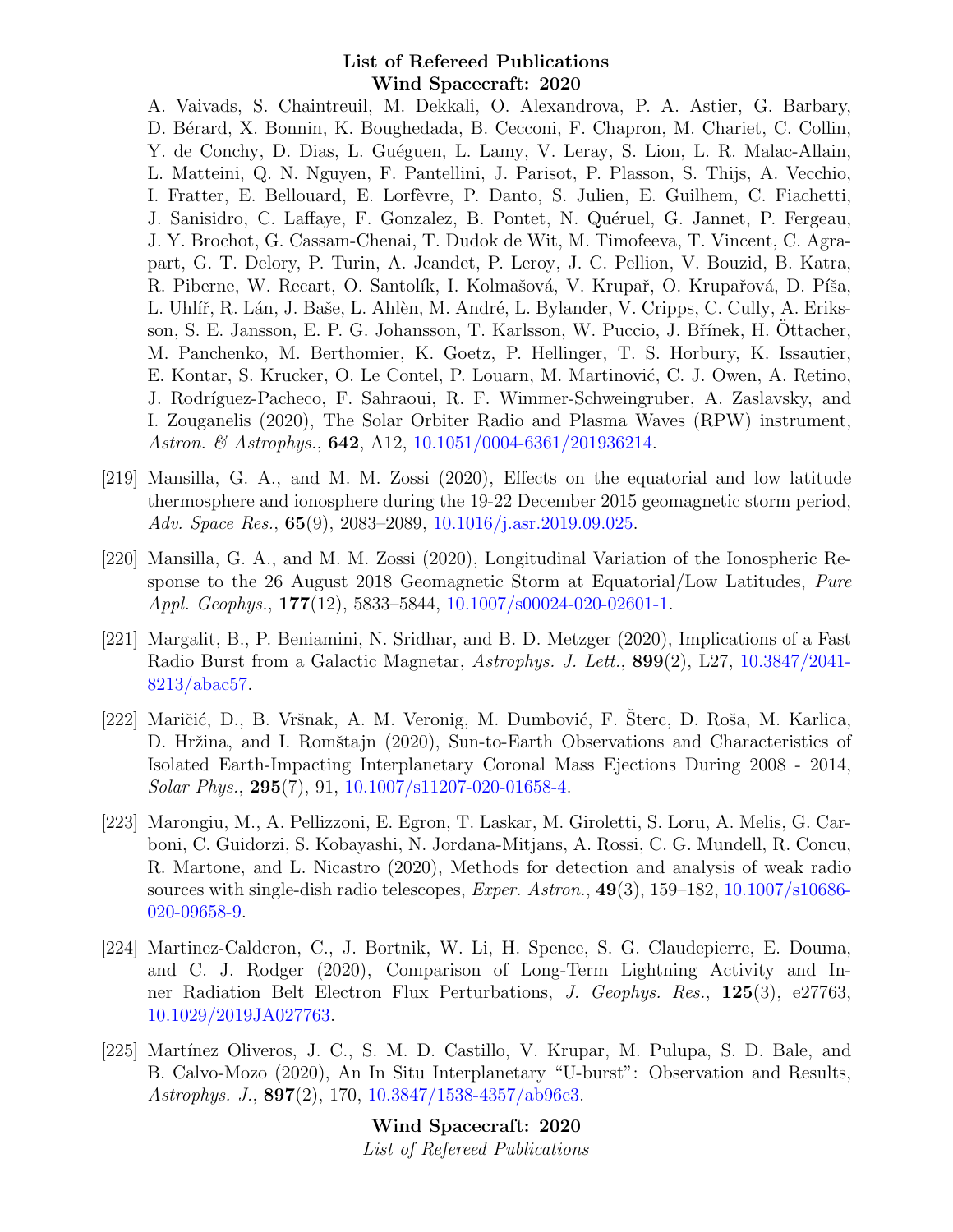- [226] Martinović, M. M., K. G. Klein, S. R. Gramze, H. Jain, M. Maksimović, A. Zaslavsky, C. Salem, I. Zouganelis, and Z. Simić (2020), Solar Wind Electron Parameters Determination on Wind Spacecraft Using Quasi-Thermal Noise Spectroscopy, J. Geophys. Res., 125(8), e28113, [10.1029/2020JA028113.](http://dx.doi.org/10.1029/2020JA028113)
- [227] Mazziotta, M. N., P. D. L. T. Luque, L. Di Venere, A. Fassò, A. Ferrari, F. Loparco, P. R. Sala, and D. Serini (2020), Cosmic-ray interactions with the Sun using the FLUKA code, Phys. Rev. D, 101(8), 083011, [10.1103/PhysRevD.101.083011.](http://dx.doi.org/10.1103/PhysRevD.101.083011)
- [228] McComas, D. J., M. Bzowski, M. A. Dayeh, R. DeMajistre, H. O. Funsten, P. H. Janzen, I. Kowalska-Leszczyńska, M. A. Kubiak, N. A. Schwadron, J. M. Sokół, J. R. Szalay, M. Tokumaru, and E. J. Zirnstein (2020), Solar Cycle of Imaging the Global Heliosphere: Interstellar Boundary Explorer (IBEX) Observations from 2009-2019, Astrophys. J. Suppl., 248(2), 26, [10.3847/1538-4365/ab8dc2.](http://dx.doi.org/10.3847/1538-4365/ab8dc2)
- [229] Mereghetti, S., V. Savchenko, C. Ferrigno, D. Götz, M. Rigoselli, A. Tiengo, A. Bazzano, E. Bozzo, A. Coleiro, T. J. L. Courvoisier, M. Doyle, A. Goldwurm, L. Hanlon, E. Jourdain, A. von Kienlin, A. Lutovinov, A. Martin-Carrillo, S. Molkov, L. Natalucci, F. Onori, F. Panessa, J. Rodi, J. Rodriguez, C. S´anchez-Fern´andez, R. Sunyaev, and P. Ubertini (2020), INTEGRAL Discovery of a Burst with Associated Radio Emission from the Magnetar SGR 1935+2154, Astrophys. J. Lett., 898(2), L29, [10.3847/2041-8213/aba2cf.](http://dx.doi.org/10.3847/2041-8213/aba2cf)
- [230] Milan, S. E., J. A. Carter, G. E. Bower, S. M. Imber, L. J. Paxton, B. J. Anderson, M. R. Hairston, and B. Hubert (2020), Dual-Lobe Reconnection and Horse-Collar Auroras, J. Geophys. Res., 125(10), e28567, [10.1029/2020JA028567.](http://dx.doi.org/10.1029/2020JA028567)
- [231] Minaev, P. Y., and A. S. Pozanenko (2020), GRB 200415A: Magnetar Giant Flare or Short Gamma-Ray Burst?, Astron. Lett., 46(9), 573–585, [10.1134/S1063773720090042.](http://dx.doi.org/10.1134/S1063773720090042)
- [232] Minaev, P. Y., and A. S. Pozanenko (2020), The  $E_{p,I}$ - $E_{iso}$  correlation: type I gamma-ray bursts and the new classification method, Mon. Not. Roy. Astron. Soc., 492(2), 1919– 1936, [10.1093/mnras/stz3611.](http://dx.doi.org/10.1093/mnras/stz3611)
- [233] Mirakhor, M. S., and S. A. Walker (2020), A high coverage view of the thermodynamics and metal abundance in the outskirts of the nearby galaxy cluster Abell 2199, Mon. Not. Roy. Astron. Soc., 497(3), 3943–3952, [10.1093/mnras/staa2204.](http://dx.doi.org/10.1093/mnras/staa2204)
- [234] Mishra, W., Y. Wang, L. Teriaca, J. Zhang, and Y. Chi (2020), Probing the thermodynamic state of a Coronal Mass Ejection (CME) up to 1 AU, Front. Astron. Space Sci., 7, 1, [10.3389/fspas.2020.00001.](http://dx.doi.org/10.3389/fspas.2020.00001)
- [235] Miteva, R. (2020), On extreme space weather events: Solar eruptions, energetic protons and geomagnetic storms, Adv. Space Res., 66(8), 1977–1991, [10.1016/j.asr.2020.07.006.](http://dx.doi.org/10.1016/j.asr.2020.07.006)
- [236] Miteva, R., S. W. Samwel, S. Zabunov, and M. Dechev (2020), On the flux saturation of SOHO/ERNE proton events, Bulgarian Astron. J., 33, 99.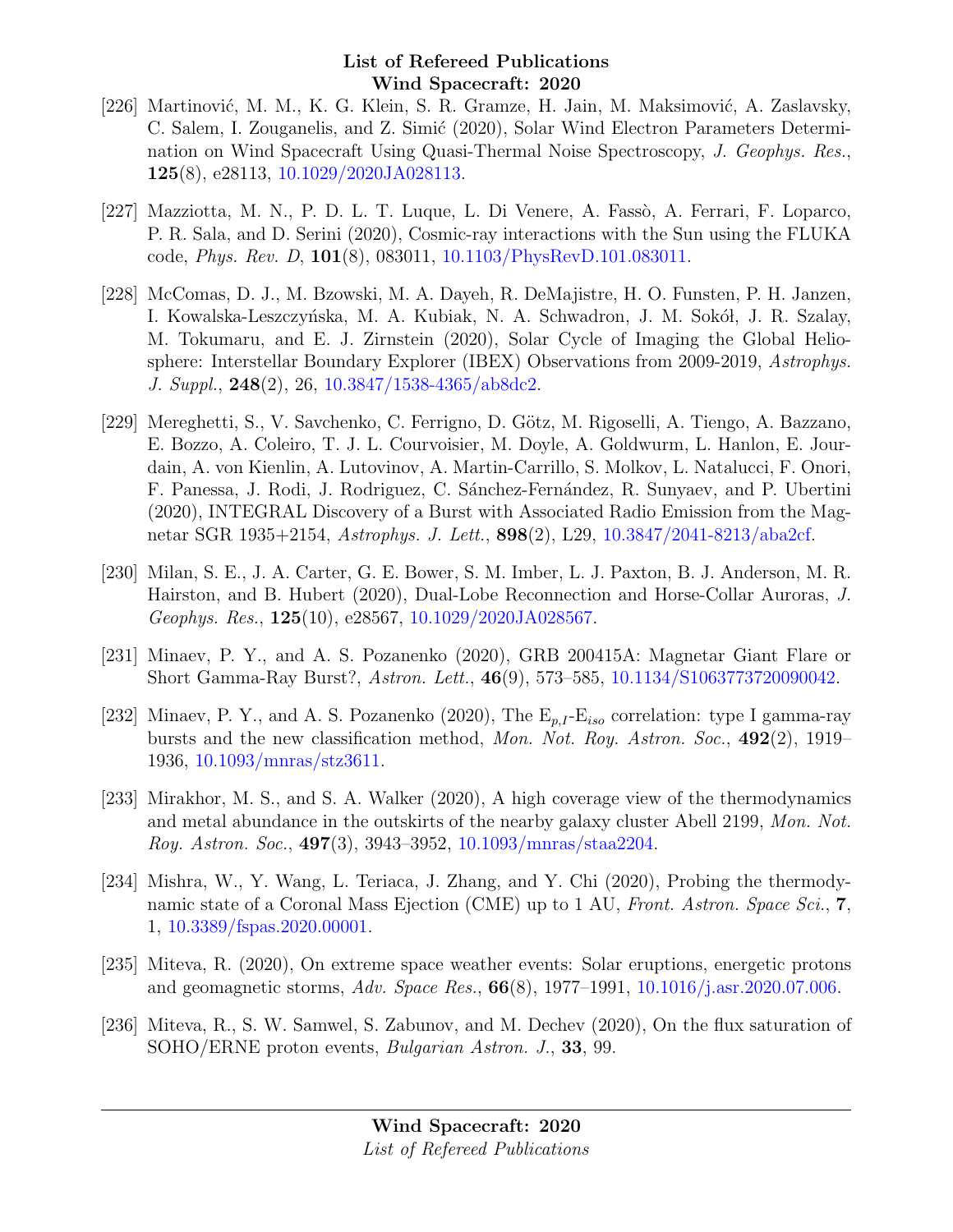- [237] Modzelewska, R., G. A. Bazilevskaya, M. Boezio, S. V. Koldashov, M. B. Krainev, N. Marcelli, A. G. Mayorov, M. A. Mayorova, R. Munini, I. K. Troitskaya, R. F. Yulbarisov, X. Luo, M. S. Potgieter, and O. P. M. Aslam (2020), Study of the 27 Day Variations in GCR Fluxes during 2007-2008 Based on PAMELA and ARINA Observations, Astrophys. J., 904(1), 3, [10.3847/1538-4357/abbdac.](http://dx.doi.org/10.3847/1538-4357/abbdac)
- [238] Molina, M. G., S. Dasso, G. Mansilla, J. H. Namour, M. A. Cabrera, and E. Zuccheretti (2020), Consequences of a Solar Wind Stream Interaction Region on the Low Latitude Ionosphere: Event of 7 October 2015, Solar Phys., 295(12), 173, [10.1007/s11207-020-](http://dx.doi.org/10.1007/s11207-020-01728-7) [01728-7.](http://dx.doi.org/10.1007/s11207-020-01728-7)
- [239] Moloto, K. D., and N. E. Engelbrecht (2020), A Fully Time-dependent Ab Initio Cosmic-Ray Modulation Model Applied to Historical Cosmic-Ray Modulation, Astrophys. J., 894(2), 121, [10.3847/1538-4357/ab87a2.](http://dx.doi.org/10.3847/1538-4357/ab87a2)
- [240] Morosan, D. E., E. Palmerio, J. Pomoell, R. Vainio, M. Palmroth, and E. K. J. Kilpua (2020), Three-dimensional reconstruction of multiple particle acceleration regions during a coronal mass ejection, Astron. & Astrophys., 635, A62, [10.1051/0004-6361/201937133.](http://dx.doi.org/10.1051/0004-6361/201937133)
- [241] Moses, J. D., E. Antonucci, J. Newmark, F. Auch`ere, S. Fineschi, M. Romoli, D. Telloni, G. Massone, L. Zangrilli, M. Focardi, F. Landini, M. Pancrazzi, G. Rossi, A. M. Malvezzi, D. Wang, J.-C. Leclec'h, J.-P. Moalic, F. Rouesnel, L. Abbo, A. Canou, N. Barbey, C. Guennou, J. M. Laming, J. Lemen, J.-P. Wuelser, J. L. Kohl, and L. D. Gardner (2020), Global helium abundance measurements in the solar corona, Nature Astron., 4, 1134–1139, [10.1038/s41550-020-1156-6.](http://dx.doi.org/10.1038/s41550-020-1156-6)
- [242] Mosna, Z., D. Kouba, P. K. Knizova, D. Buresova, J. Chum, T. Sindelarova, J. Urbar, J. Boska, and D. Saxonbergova-Jankovicova (2020), Ionospheric storm of September 2017 observed at ionospheric station Pruhonice, the Czech Republic, Adv. Space Res., 65(1), 115–128, [10.1016/j.asr.2019.09.024.](http://dx.doi.org/10.1016/j.asr.2019.09.024)
- [243] Motorina, G. G., G. D. Fleishman, and E. P. Kontar (2020), Spatiotemporal Energy Partitioning in a Nonthermally Dominated Two-loop Solar Flare, Astrophys. J., 890(1), 75, [10.3847/1538-4357/ab67d1.](http://dx.doi.org/10.3847/1538-4357/ab67d1)
- [244] Mourenas, D., A. V. Artemyev, and X. J. Zhang (2020), Dynamical Properties of Peak and Time-Integrated Geomagnetic Events Inferred From Sample Entropy, J. Geophys. Res., 125(2), e27599, [10.1029/2019JA027599.](http://dx.doi.org/10.1029/2019JA027599)
- [245] Mrak, S., J. Semeter, Y. Nishimura, F. S. Rodrigues, A. J. Coster, and K. Groves (2020), Leveraging Geodetic GPS Receivers for Ionospheric Scintillation Science, Radio Sci., 55(11), e07131, [10.1029/2020RS007131.](http://dx.doi.org/10.1029/2020RS007131)
- [246] Murphy, A. K., R. M. Winslow, N. A. Schwadron, N. Lugaz, W. Yu, C. J. Farrugia, and J. T. Niehof (2020), A Survey of Interplanetary Small Flux Ropes at Mercury, Astrophys. J., 894(2), 120, [10.3847/1538-4357/ab8821.](http://dx.doi.org/10.3847/1538-4357/ab8821)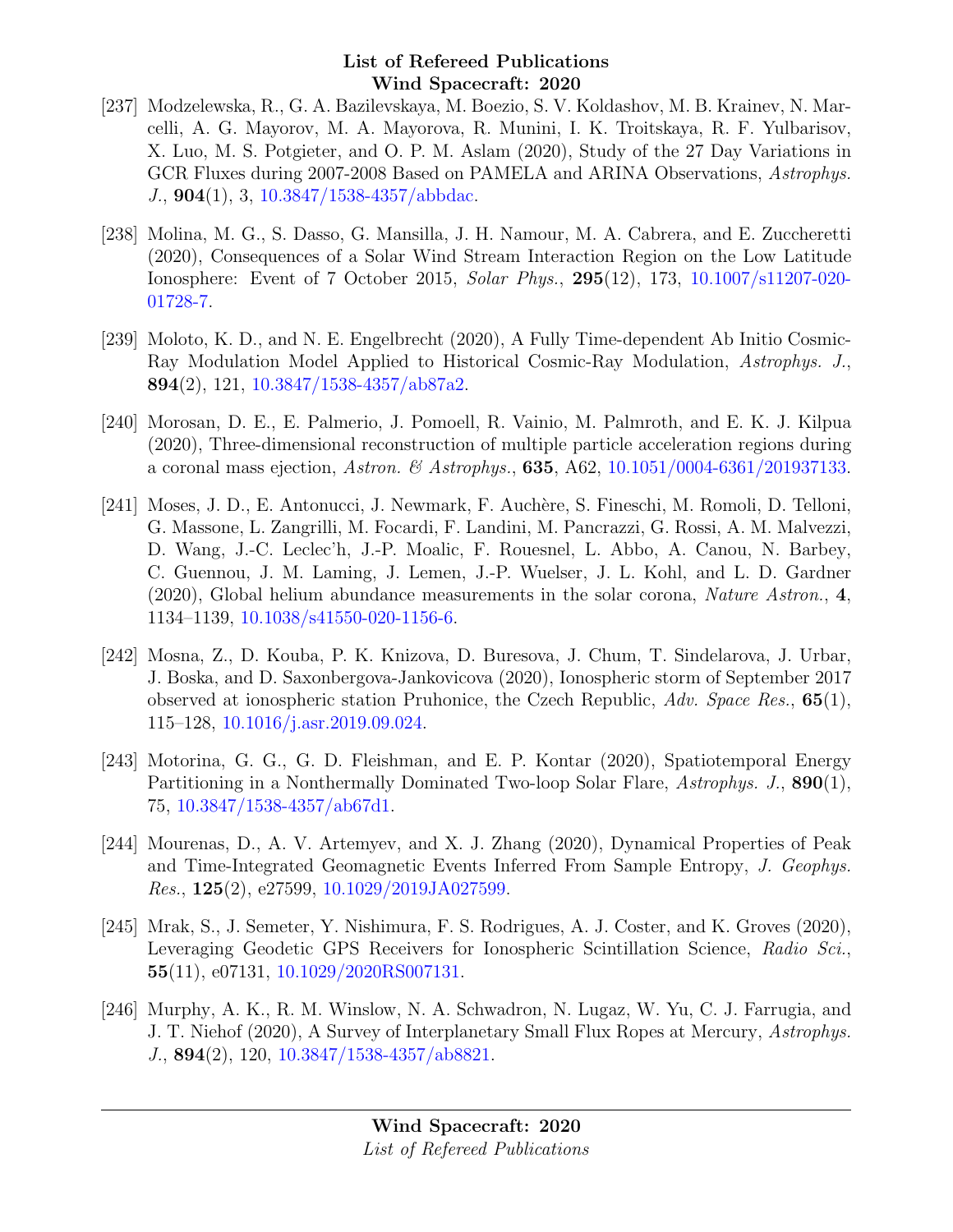- [247] Nakar, E. (2020), The electromagnetic counterparts of compact binary mergers, Phys. Rep., 886, 1–84, [10.1016/j.physrep.2020.08.008.](http://dx.doi.org/10.1016/j.physrep.2020.08.008)
- [248] Negale, M., J. Holmes, R. Parris, D. Ober, E. Dao, R. Kelly, J. V. Eccles, J. Hines, and T. Pedersen (2020), Using Data Assimilation to Reconstruct High-Latitude Polar Cap Patches, Radio Sci., 55(6), e06937, [10.1029/2019RS006937.](http://dx.doi.org/10.1029/2019RS006937)
- [249] Nénon, Q., and A. R. Poppe  $(2020)$ , On the Long-term Weathering of Airless Body Surfaces by the Heavy Minor Ions of the Solar Wind: Inputs from Ion Observations and SRIM Simulations, *Planet. Sci. J.*,  $\mathbf{1}(3)$ , 69,  $10.3847/PSJ/abbelo$ .
- [250] Ni, B., L. Yan, S. Fu, X. Gu, X. Cao, Z. Xiang, and Y. Zhang (2020), Distinct Formation and Evolution Characteristics of Outer Radiation Belt Electron Butterfly Pitch Angle Distributions Observed by Van Allen Probes, Geophys. Res. Lett., 47(4), e86487, [10.1029/2019GL086487.](http://dx.doi.org/10.1029/2019GL086487)
- [251] Nilam, B., S. T. Ram, K. Shiokawa, N. Balan, and Q. Zhang (2020), The Solar Wind Density Control on the Prompt Penetration Electric Field and Equatorial Electrojet, J. Geophys. Res., 125(9), e27869, [10.1029/2020JA027869.](http://dx.doi.org/10.1029/2020JA027869)
- [252] Nishimura, N., K. Marubashi, and M. Tokumaru (2020), Comparison of Toroidal Interplanetary Flux-rope Model Fitting with Different Boundary Pitch-angle Treatments, Solar Phys., 295(3), 40, [10.1007/s11207-020-01607-1.](http://dx.doi.org/10.1007/s11207-020-01607-1)
- [253] Nosé, M., A. Matsuoka, A. Kumamoto, Y. Kasahara, M. Teramoto, S. Kurita, J. Goldstein, L. M. Kistler, S. Singh, A. Gololobov, K. Shiokawa, S. Imajo, S. Oimatsu, K. Yamamoto, Y. Obana, M. Shoji, F. Tsuchiya, I. Shinohara, Y. Miyoshi, W. S. Kurth, C. A. Kletzing, C. W. Smith, R. J. MacDowall, H. Spence, and G. D. Reeves (2020), Oxygen torus and its coincidence with EMIC wave in the deep inner magnetosphere: Van Allen Probe B and Arase observations, *Earth, Planets, and Space*, **72**(1), 111, [10.1186/s40623-](http://dx.doi.org/10.1186/s40623-020-01235-w) [020-01235-w.](http://dx.doi.org/10.1186/s40623-020-01235-w)
- [254] Nowada, M., Q.-G. Zong, B. Hubert, Q.-Q. Shi, Y.-F. Wang, J. Yang, A. Grocott, A. W. Degeling, A.-M. Tian, X.-Z. Zhou, and C. Yue (2020), North-South Asymmetric Nightside Distorted Transpolar Arcs Within A Framework of Deformed Magnetosphere-Ionosphere Coupling: IMF-B<sup>y</sup> Dependence, Ionospheric Currents, and Magnetotail Reconnection, J. Geophys. Res., 125(10), e7991, [10.1029/2020JA027991.](http://dx.doi.org/10.1029/2020JA027991)
- [255] Němeček, Z., T. Durovcová, J. Safránková, J. D. Richardson, J. Simůnek, and M. L. Stevens (2020), (Non)radial Solar Wind Propagation through the Heliosphere, Astrophys. J. Lett., 897(2), L39, [10.3847/2041-8213/ab9ff7.](http://dx.doi.org/10.3847/2041-8213/ab9ff7)
- [256] Němeček, Z., T. Durovcová, J. Šafránková, F. Němec, L. Matteini, D. Stansby, N. Janitzek, L. Berger, and R. F. Wimmer-Schweingruber (2020), What is the Solar Wind Frame of Reference?, Astrophys. J., 889(2), 163, [10.3847/1538-4357/ab65f7.](http://dx.doi.org/10.3847/1538-4357/ab65f7)
- [257] Ogunmodimu, O., F. Honary, N. Rogers, I. G. Richardson, B. Adebisi, and V. U. J. Nwankwo (2020), Empirical modelling of auroral absorption during disturbed periods of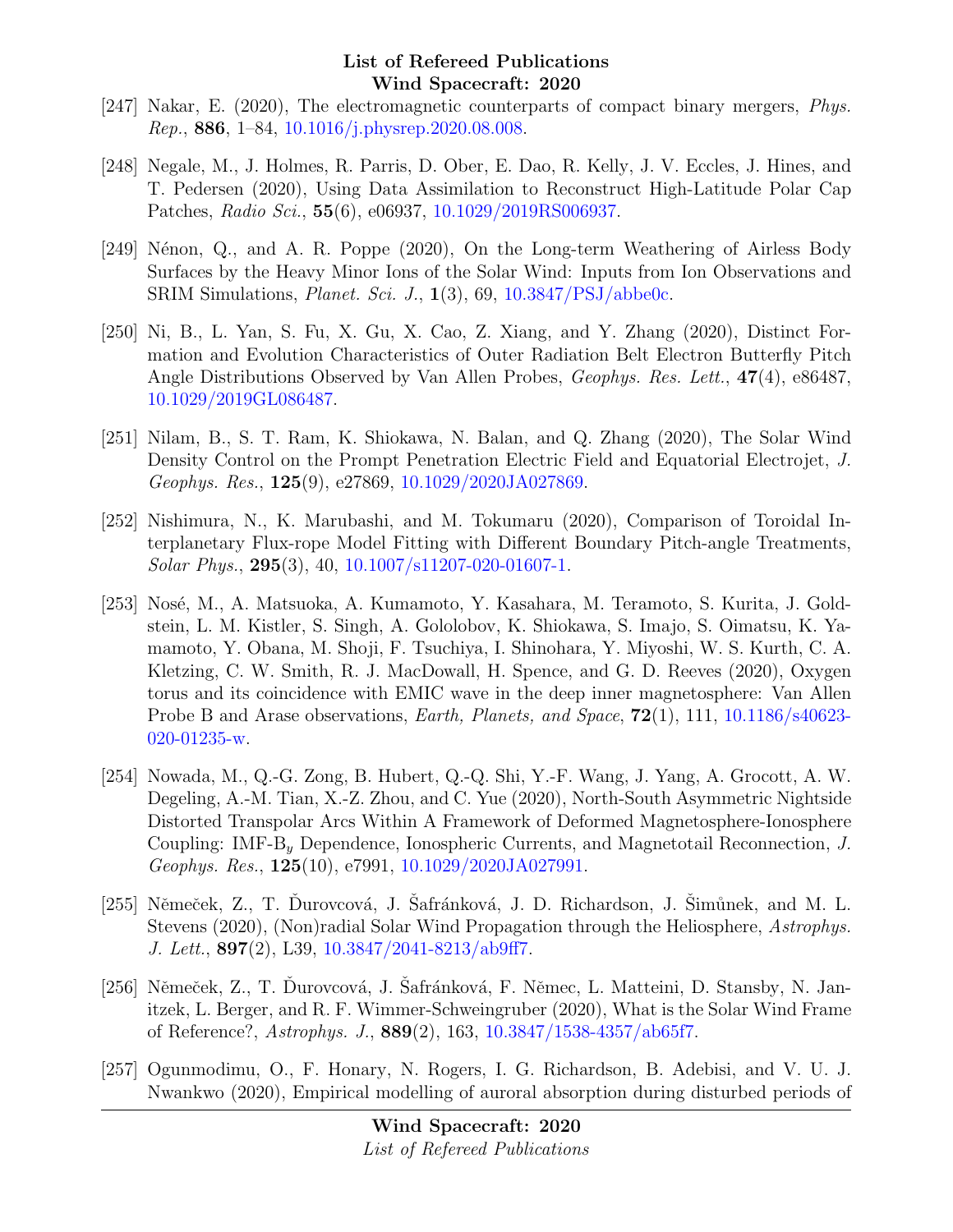interplanetary coronal mass ejection events, J. Atmos. Solar-Terr. Phys., 207, 105364, [10.1016/j.jastp.2020.105364.](http://dx.doi.org/10.1016/j.jastp.2020.105364)

- [258] Oimatsu, S., M. Nosé, G. Le, S.  $\AA$ . A. Fuselier, R.  $\AA$ . E. Ergun, P.  $\AA$ . Lindqvist, and D. Sormakov (2020), Selective Acceleration of  $O^+$  by Drift-Bounce Resonance in the Earth's Magnetosphere: MMS Observations, J. Geophys. Res., 125(2), e27686, [10.1029/2019JA027686.](http://dx.doi.org/10.1029/2019JA027686)
- [259] Oloketuyi, J., Y. Liu, A. C. Amanambu, and M. Zhao (2020), Responses and Periodic Variations of Cosmic Ray Intensity and Solar Wind Speed to Sunspot Numbers, Adv. Astron., 2020, 3527570, [10.1155/2020/3527570.](http://dx.doi.org/10.1155/2020/3527570)
- [260] Owens, M. J. (2020), Coherence of Coronal Mass Ejections in Near-Earth Space, Solar *Phys.*,  $295(10)$ , 148,  $10.1007/s11207-020-01721-0$ .
- [261] Ozeke, L. G., I. R. Mann, L. Olifer, K. Y. Dufresne, S. K. Morley, S. G. Claudepierre, K. R. Murphy, H. E. Spence, D. N. Baker, and A. W. Degeling (2020), Rapid Outer Radiation Belt Flux Dropouts and Fast Acceleration During the March 2015 and 2013 Storms: The Role of Ultra-Low Frequency Wave Transport From a Dynamic Outer Boundary, J. Geophys. Res., 125(2), e27179, [10.1029/2019JA027179.](http://dx.doi.org/10.1029/2019JA027179)
- [262] Page, B., S. D. Bale, J. W. Bonnell, K. Goetz, K. Goodrich, P. R. Harvey, R. Larsen, R. J. MacDowall, D. M. Malaspina, P. Pokorný, M. Pulupa, and J. R. Szalay (2020), Examining Dust Directionality with the Parker Solar Probe FIELDS Instrument, Astrophys. J. Suppl., 246(2), 51, [10.3847/1538-4365/ab5f6a.](http://dx.doi.org/10.3847/1538-4365/ab5f6a)
- [263] Palacios, J., D. Utz, S. Hofmeister, K. Krikova, P. Gömöry, C. Kuckein, C. Denker, M. Verma, S. J. González Manrique, J. I. Campos Rozo, J. Koza, M. Temmer, A. Veronig, A. Diercke, I. Kontogiannis, and C. Cid (2020), Magnetic Flux Emergence in a Coronal Hole, Solar Phys., 295(5), 64, [10.1007/s11207-020-01629-9.](http://dx.doi.org/10.1007/s11207-020-01629-9)
- [264] Panaitescu, A. (2020), X-Ray Afterglows from the Gamma-Ray Burst "Large-angle" Emission, Astrophys. J., 895(1), 39, [10.3847/1538-4357/ab8bdf.](http://dx.doi.org/10.3847/1538-4357/ab8bdf)
- [265] Panasenco, O., M. Velli, R. D'Amicis, C. Shi, V. Réville, S. D. Bale, S. T. Badman, J. Kasper, K. Korreck, J. W. Bonnell, D. d. T. Wit, K. Goetz, P. R. Harvey, R. J. MacDowall, D. M. Malaspina, M. Pulupa, A. W. Case, D. Larson, R. Livi, M. Stevens, and P. Whittlesey (2020), Exploring Solar Wind Origins and Connecting Plasma Flows from the Parker Solar Probe to 1 au: Nonspherical Source Surface and Alfvénic Fluctuations, Astrophys. J. Suppl., 246(2), 54, [10.3847/1538-4365/ab61f4.](http://dx.doi.org/10.3847/1538-4365/ab61f4)
- [266] Papailiou, M., M. Abunina, A. Belov, E. Eroshenko, V. Yanke, and H. Mavromichalaki (2020), Large Forbush Decreases and their Solar Sources: Features and Characteristics, Solar Phys., 295(12), 164, [10.1007/s11207-020-01735-8.](http://dx.doi.org/10.1007/s11207-020-01735-8)
- [267] Papitto, A., M. Falanga, W. Hermsen, S. Mereghetti, L. Kuiper, J. Poutanen, E. Bozzo, F. Ambrosino, F. Coti Zelati, V. De Falco, D. de Martino, T. Di Salvo, P. Esposito,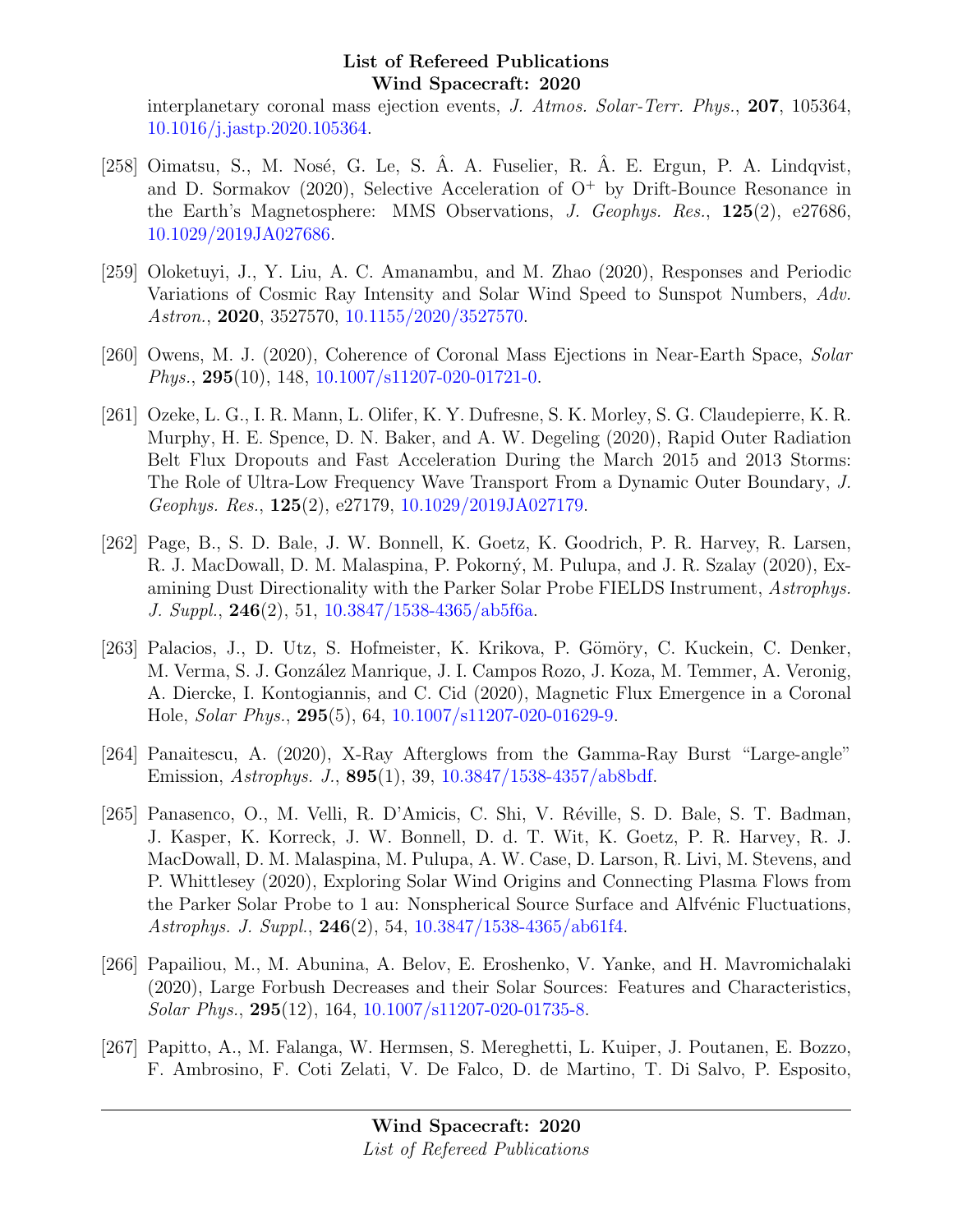C. Ferrigno, M. Forot, D. Götz, C. Gouiffes, R. Iaria, P. Laurent, J. Li, Z. Li, T. Mineo, P. Moran, A. Neronov, A. Paizis, N. Rea, A. Riggio, A. Sanna, V. Savchenko, A. Słowikowska, A. Shearer, A. Tiengo, and D. F. Torres (2020), The INTEGRAL view of the pulsating hard X-ray sky: from accreting and transitional millisecond pulsars to rotation-powered pulsars and magnetars, New Astron. Rev., 91, 101544, [10.1016/j.newar.2020.101544.](http://dx.doi.org/10.1016/j.newar.2020.101544)

- [268] Parkhomov, V., V. Eselevich, M. Eselevich, A. Dmitriev, A. Suvorova, and T. Vedernikova (2020), Classification of Magnetospheric Responses to Interaction with Diamagnetic Structures of Slow Solar Wind, Solar-Terr. Phys., 6(4), 24–36, [10.12737/stp-](http://dx.doi.org/10.12737/stp-64202004)[64202004.](http://dx.doi.org/10.12737/stp-64202004)
- [269] Paziewski, J., and R. Sieradzki (2020), Enhanced wide-area multi-GNSS RTK and rapid static positioning in the presence of ionospheric disturbances, Earth, Planets, and Space,  $72(1)$ , 110, [10.1186/s40623-020-01238-7.](http://dx.doi.org/10.1186/s40623-020-01238-7)
- [270] Peng, Z. Y., Y. Yin, T. Li, H. Wu, and D. Z. Wang  $(2020)$ , Confirmed Width- $E_{iso}$  and Width-L<sub>iso</sub> Relations in Gamma-Ray Bursts: Comparison with the Amati and Yonetoku Relations, Astrophys. J., 900(1), 33, [10.3847/1538-4357/abaa45.](http://dx.doi.org/10.3847/1538-4357/abaa45)
- [271] Petrinec, S. M., J. L. Burch, M. Chandler, C. J. Farrugia, S. A. Fuselier, B. L. Giles, R. G. Gomez, J. Mukherjee, W. R. Paterson, C. T. Russell, D. G. Sibeck, R. J. Strangeway, R. B. Torbert, K. J. Trattner, S. K. Vines, and C. Zhao (2020), Characteristics of Minor Ions and Electrons in Flux Transfer Events Observed by the Magnetospheric Multiscale Mission, J. Geophys. Res., 125(7), e27778, [10.1029/2020JA027778.](http://dx.doi.org/10.1029/2020JA027778)
- [272] Petrukovich, A. A., H. V. Malova, V. Y. Popov, E. V. Maiewski, V. V. Izmodenov, O. A. Katushkina, A. A. Vinogradov, M. Riazantseva, L. S. Rakhmanova, T. V. Podladchikova, G. N. Zastenker, Y. I. Yermolaev, I. G. Lodkina, and L. S. Chesalin (2020), Modern view of the solar wind from micro to macro scales, *Phys. Uspekhi*, **63**(8), 801–811, [10.3367/UFNe.2019.06.038677.](http://dx.doi.org/10.3367/UFNe.2019.06.038677)
- [273] Petukhova, A. S., I. S. Petukhov, and S. I. Petukhov (2020), Forbush decrease spectrum in a magnetic cloud in the 2004 July 27 event, in J. Phys. Conf. Ser., Journal of Physics Conference Series, vol. 1690, p. 012016, [10.1088/1742-6596/1690/1/012016.](http://dx.doi.org/10.1088/1742-6596/1690/1/012016)
- [274] Phan, T. D., S. D. Bale, J. P. Eastwood, B. Lavraud, J. F. Drake, M. Oieroset, M. A. Shay, M. Pulupa, M. Stevens, R. J. MacDowall, A. W. Case, D. Larson, J. Kasper, P. Whittlesey, A. Szabo, K. E. Korreck, J. W. Bonnell, T. D. de Wit, K. Goetz, P. R. Harvey, T. S. Horbury, R. Livi, D. Malaspina, K. Paulson, N. E. Raouafi, and M. Velli (2020), Parker Solar Probe In Situ Observations of Magnetic Reconnection Exhausts during Encounter 1, Astrophys. J. Suppl., 246(2), 34, [10.3847/1538-4365/ab55ee.](http://dx.doi.org/10.3847/1538-4365/ab55ee)
- [275] Pi, G., A. PitÅa, Z. Němeček, J. Šafránková, J.-H. Shue, and Y.-H. Yang (2020), Longand Short-Term Evolutions of Magnetic Field Fluctuations in High-Speed Streams, Solar Phys., 295(6), 84, [10.1007/s11207-020-01646-8.](http://dx.doi.org/10.1007/s11207-020-01646-8)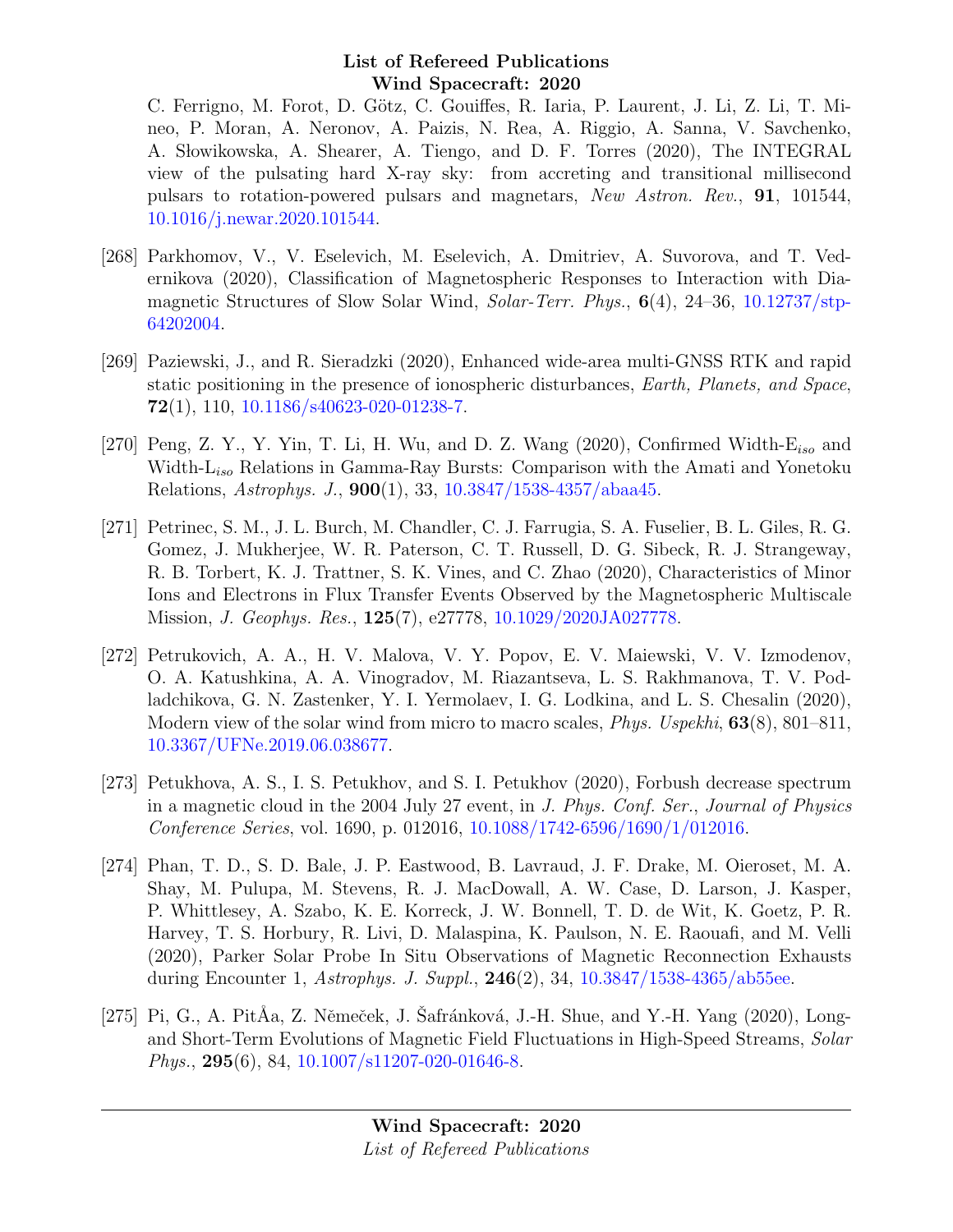- [276] Pick, M., J. Magdalenić, N. Cornilleau-Wehrlin, B. Grison, B. Schmieder, and K. Bocchialini (2020), Role of the Coronal Environment in the Formation of Four Shocks Observed without Coronal Mass Ejections at Earth's Lagrangian Point L1, Astrophys. J., 895(2), 144,  $10.3847/1538-4357/ab8$ fae.
- [277] Pierrard, V., M. Lazar, and S. Stverák (2020), Solar Wind Plasma Particles Organized by the Flow Speed, Solar Phys., 295(11), 151, [10.1007/s11207-020-01730-z.](http://dx.doi.org/10.1007/s11207-020-01730-z)
- [278] Piersanti, M., P. De Michelis, D. Del Moro, R. Tozzi, M. Pezzopane, G. Consolini, M. F. Marcucci, M. Laurenza, S. Di Matteo, A. Pignalberi, V. Quattrociocchi, and P. Diego (2020), From the Sun to Earth: effects of the 25 August 2018 geomagnetic storm, Ann. Geophys., 38(3), 703–724, [10.5194/angeo-38-703-2020.](http://dx.doi.org/10.5194/angeo-38-703-2020)
- [279] Pilia, M., M. Burgay, A. Possenti, A. Ridolfi, V. Gajjar, A. Corongiu, D. Perrodin, G. Bernardi, G. Naldi, G. Pupillo, F. Ambrosino, G. Bianchi, A. Burtovoi, P. Casella, C. Casentini, M. Cecconi, C. Ferrigno, M. Fiori, K. C. Gendreau, A. Ghedina, G. Naletto, L. Nicastro, P. Ochner, E. Palazzi, F. Panessa, A. Papitto, C. Pittori, N. Rea, G. A. R. Castillo, V. Savchenko, G. Setti, M. Tavani, A. Trois, M. Trudu, M. Turatto, A. Ursi, F. Verrecchia, and L. Zampieri (2020), The Lowest-frequency Fast Radio Bursts: Sardinia Radio Telescope Detection of the Periodic FRB 180916 at 328 MHz, Astrophys. J. Lett., 896(2), L40,  $10.3847/2041-8213/ab96c0$ .
- [280] Pinto, V. A., J. Bortnik, P. S. Moya, L. R. Lyons, D. G. Sibeck, S. G. Kanekal, H. E. Spence, and D. N. Baker (2020), Radial Response of Outer Radiation Belt Relativistic Electrons During Enhancement Events at Geostationary Orbit, J. Geophys. Res., 125(5), e27660, [10.1029/2019JA027660.](http://dx.doi.org/10.1029/2019JA027660)
- [281] Plaschke, F., M. Jernej, H. Hietala, and L. Vuorinen (2020), On the alignment of velocity and magnetic fields within magnetosheath jets, Ann. Geophys., **38**(2), 287–296, [10.5194/angeo-38-287-2020.](http://dx.doi.org/10.5194/angeo-38-287-2020)
- [282] Poduval, B., G. Petrie, and L. Bertello (2020), Uncertainty Estimates of Solar Wind Prediction Using HMI Photospheric Vector and Spatial Standard Deviation Synoptic Maps, Solar Phys., 295(10), 138, [10.1007/s11207-020-01704-1.](http://dx.doi.org/10.1007/s11207-020-01704-1)
- [283] Poedts, S., A. Kochanov, A. Lani, C. Scolini, C. Verbeke, S. Hosteaux, E. Chan´e, H. Deconinck, N. Mihalache, F. Diet, D. Heynderickx, J. De Keyser, E. De Donder, N. B. Crosby, M. Echim, L. Rodriguez, R. Vansintjan, F. Verstringe, B. Mampaey, R. Horne, S. Glauert, P. Jiggens, R. Keil, A. Glover, G. Deprez, and J.-P. Luntama  $(2020)$ , The Virtual Space Weather Modelling Centre, *J. Space Weather Space Clim.*, **10**, 14, [10.1051/swsc/2020012.](http://dx.doi.org/10.1051/swsc/2020012)
- [284] Pohjolainen, S., and N. Talebpour Sheshvan (2020), Cut-off features in interplanetary solar radio type IV emission, Adv. Space Res., 65(6), 1663–1672, [10.1016/j.asr.2019.05.034.](http://dx.doi.org/10.1016/j.asr.2019.05.034)
- [285] Poppe, A. R., and C. O. Lee (2020), The Effects of Solar Wind Structure on Nanodust Dynamics in the Inner Heliosphere, J. Geophys. Res., 125(10), e28463, [10.1029/2020JA028463.](http://dx.doi.org/10.1029/2020JA028463)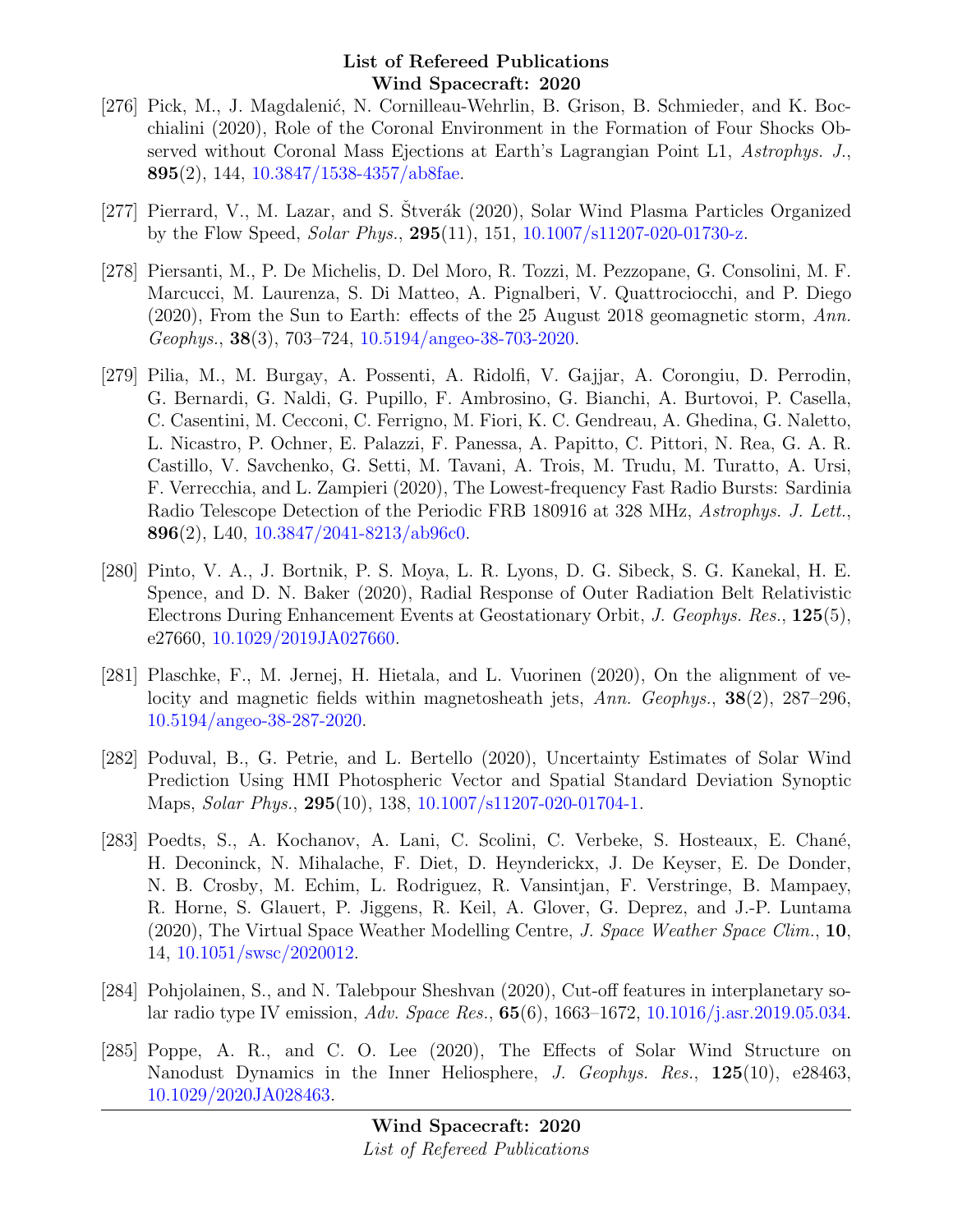- [286] Potapov, A. S. (2020), Kinetic magnetic holes in the high-speed streams during solar cycle 23, Planet. Space Sci., 192, 105066, [10.1016/j.pss.2020.105066.](http://dx.doi.org/10.1016/j.pss.2020.105066)
- [287] Pozanenko, A. S., P. Y. Minaev, S. A. Grebenev, and I. V. Chelovekov (2020), Observation of the Second LIGO/Virgo Event Connected with a Binary Neutron Star Merger S190425z in the Gamma-Ray Range, Astron. Lett., 45(11), 710–727, [10.1134/S1063773719110057.](http://dx.doi.org/10.1134/S1063773719110057)
- [288] Qi, Y., C. T. Russell, Y.-D. Jia, and M. Hubbert (2020), Temporal Evolution of Flux Tube Entanglement at the Magnetopause as Observed by the MMS Satellites, Geophys. Res. Lett., 47(23), e90314, [10.1029/2020GL090314.](http://dx.doi.org/10.1029/2020GL090314)
- [289] Qin, P., Y. Ge, A. Du, C. Huang, Y. Zhang, H. Luo, J. Ou, T. Zhang, and L. shan (2020), Coupling between the Magnetospheric Dipolarization Front and the Earth's Ionosphere by Ultralow-frequency Waves, Astrophys. J. Lett., 895(1), L13, [10.3847/2041-8213/ab8e48.](http://dx.doi.org/10.3847/2041-8213/ab8e48)
- [290] Raghav, A., Z. Shaikh, D. Misal, G. Rajan, W. Mishra, S. Kasthurirangan, A. Bhaskar, N. Bijewar, A. Johri, and G. Vichare (2020), Exploring the common origins of the Forbush decrease phenomenon caused by the interplanetary counterpart of coronal mass ejections or corotating interaction regions, *Phys. Rev. D*,  $101(6)$ , 062003, [10.1103/Phys-](http://dx.doi.org/10.1103/PhysRevD.101.062003)[RevD.101.062003.](http://dx.doi.org/10.1103/PhysRevD.101.062003)
- [291] Rakhmanova, L., M. Riazantseva, G. Zastenker, Y. Yermolaev, and I. Lodkina (2020), Dynamics of Plasma Turbulence at Earth's Bow Shock and through the Magnetosheath, Astrophys. J., 901(1), 30, [10.3847/1538-4357/abae00.](http://dx.doi.org/10.3847/1538-4357/abae00)
- [292] Rakhmanova, L. S., M. O. Riazantseva, G. N. Zastenker, Y. I. Yermolaev, and I. G. Lodkina (2020), Dependence of the Properties of a Turbulent Cascade behind the Bow Shock on the Dynamics of the Solar Wind Parameters, Cosmic Res., 58(6), 478–486, [10.1134/S0010952520060088.](http://dx.doi.org/10.1134/S0010952520060088)
- [293] Raptis, S., S. Aminalragia-Giamini, T. Karlsson, and M. Lindberg (2020), Classification of Magnetosheath Jets UsingNeural Networks and High Resolution OMNI(HRO) Data, Front. Astron. Space Sci., 7, 24, [10.3389/fspas.2020.00024.](http://dx.doi.org/10.3389/fspas.2020.00024)
- [294] Raptis, S., T. Karlsson, F. Plaschke, A. Kullen, and P.-A. Lindqvist (2020), Classifying Magnetosheath Jets Using MMS: Statistical Properties, J. Geophys. Res., 125(11), e27754, [10.1029/2019JA027754.](http://dx.doi.org/10.1029/2019JA027754)
- [295] Ravishankar, A., and G. Michalek (2020), Non-interacting coronal mass ejections and solar energetic particles near the quadrature configuration of Solar TErrestrial RElations Observatory, Astron. & Astrophys., 638, A42, [10.1051/0004-6361/202037528.](http://dx.doi.org/10.1051/0004-6361/202037528)
- [296] Reames, D. V. (2020), Distinguishing the Rigidity Dependences of Acceleration and Transport in Solar Energetic Particles, Solar Phys., 295(8), 113, [10.1007/s11207-020-](http://dx.doi.org/10.1007/s11207-020-01680-6) [01680-6.](http://dx.doi.org/10.1007/s11207-020-01680-6)
- [297] Reames, D. V. (2020), Four Distinct Pathways to the Element Abundances in Solar Energetic Particles, Space Sci. Rev., 216(2), 20, [10.1007/s11214-020-0643-5.](http://dx.doi.org/10.1007/s11214-020-0643-5)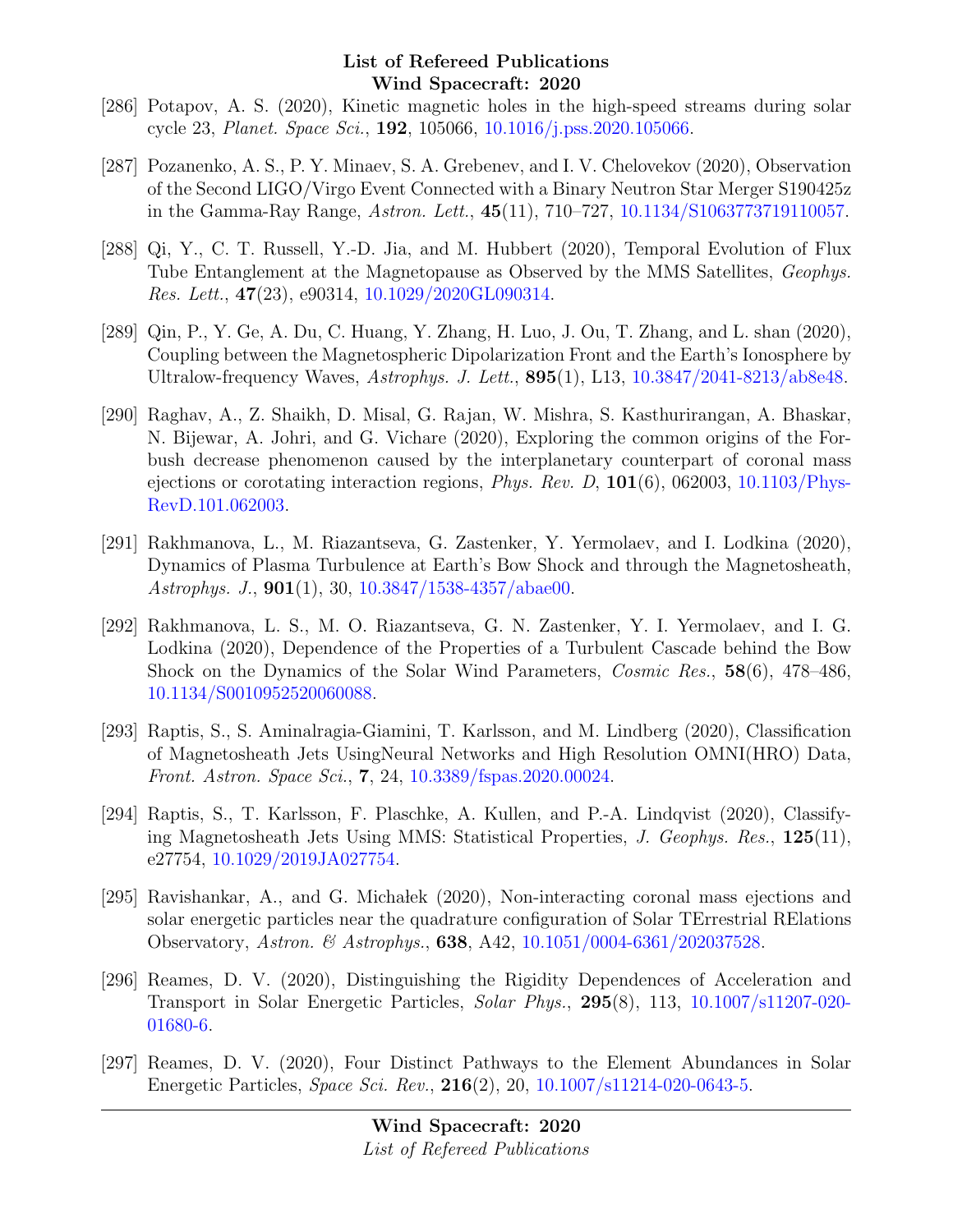- [298] Ren, J., S. Zou, J. Lu, N. Giertych, Y. Chen, R. H. Varney, and A. S. Reimer (2020), Statistical Study of Ion Upflow and Downflow Observed by PFISR, J. Geophys. Res., 125(10), e28179, [10.1029/2020JA028179.](http://dx.doi.org/10.1029/2020JA028179)
- [299] Ren, J., Q. G. Zong, C. Yue, X. Z. Zhou, S. Y. Fu, H. E. Spence, and H. O. Funsten (2020), Simultaneously Formed Wedge-Like Structures of Different Ion Species Deep in the Inner Magnetosphere, J. Geophys. Res., 125(12), e28192, [10.1029/2020JA028192.](http://dx.doi.org/10.1029/2020JA028192)
- [300] Ren, J., S. Zou, E. Kendall, A. Coster, K. Sterne, and M. Ruohoniemi (2020), Direct Observations of a Polar Cap Patch Formation Associated With Dayside Reconnection Driven Fast Flow, J. Geophys. Res., 125(4), e27745, [10.1029/2019JA027745.](http://dx.doi.org/10.1029/2019JA027745)
- [301] Resende, L. C. A., J. K. Shi, C. M. Denardini, I. S. Batista, P. A. B. Nogueira, C. Arras, V. F. Andrioli, J. Moro, L. A. Da Silva, A. J. Carrasco, P. F. Barbosa, C. Wang, and Z. Liu (2020), The Influence of Disturbance Dynamo Electric Field in the Formation of Strong Sporadic E Layers Over Boa Vista, a Low-Latitude Station in the American Sector, J. Geophys. Res., 125(7), e27519, [10.1029/2019JA027519.](http://dx.doi.org/10.1029/2019JA027519)
- [302] Réville, V., M. Velli, O. Panasenco, A. Tenerani, C. Shi, S. T. Badman, S. D. Bale, J. C. Kasper, M. L. Stevens, K. E. Korreck, J. W. Bonnell, A. W. Case, T. D. de Wit, K. Goetz, P. R. Harvey, D. E. Larson, R. Livi, D. M. Malaspina, R. J. MacDowall, M. Pulupa, and P. L. Whittlesey (2020), The Role of Alfvén Wave Dynamics on the Large-scale Properties of the Solar Wind: Comparing an MHD Simulation with Parker Solar Probe E1 Data, Astrophys. J. Suppl., 246(2), 24, [10.3847/1538-4365/ab4fef.](http://dx.doi.org/10.3847/1538-4365/ab4fef)
- [303] Riazantseva, M. O., L. S. Rakhmanova, Y. I. Yermolaev, I. G. Lodkina, G. N. Zastenker, and L. S. Chesalin (2020), Characteristics of Turbulent Solar Wind Flow in Plasma Compression Regions, Cosmic Res., 58(6), 468–477, [10.1134/S001095252006009X.](http://dx.doi.org/10.1134/S001095252006009X)
- [304] Ridnaia, A., D. Svinkin, and D. Frederiks (2020), A search for gamma-ray counterparts to gravitational wave events in Konus-Wind data, in J. Phys. Conf. Ser., Journal of Physics Conference Series, vol. 1697, p. 012030, [10.1088/1742-6596/1697/1/012030.](http://dx.doi.org/10.1088/1742-6596/1697/1/012030)
- [305] Roberts, O. W., R. Nakamura, K. Torkar, Y. Narita, J. C. Holmes, Z. Vörös, C. Lhotka, C. P. Escoubet, D. B. Graham, D. J. Gershman, Y. Khotyaintsev, and P.-A. Lindqvist (2020), Sub-ion Scale Compressive Turbulence in the Solar Wind: MMS Spacecraft Potential Observations, Astrophys. J. Suppl., 250(2), 35, [10.3847/1538-4365/abb45d.](http://dx.doi.org/10.3847/1538-4365/abb45d)
- [306] Roberts, O. W., J. Thwaites, L. Sorriso-Valvo, R. Nakamura, and Z. Vörös  $(2020)$ , Higher-order statistics in compressive solar wind plasma turbulence: High-resolution density observations from the Magnetospheric MultiScale Mission, Front. Phys., 8, 464, [10.3389/fphy.2020.584063.](http://dx.doi.org/10.3389/fphy.2020.584063)
- [307] Rogers, N. C., J. A. Wild, E. F. Eastoe, J. W. Gjerloev, and A. W. P. Thomson (2020), A global climatological model of extreme geomagnetic field fluctuations, J. Space Weather Space Clim., 10, 5, [10.1051/swsc/2020008.](http://dx.doi.org/10.1051/swsc/2020008)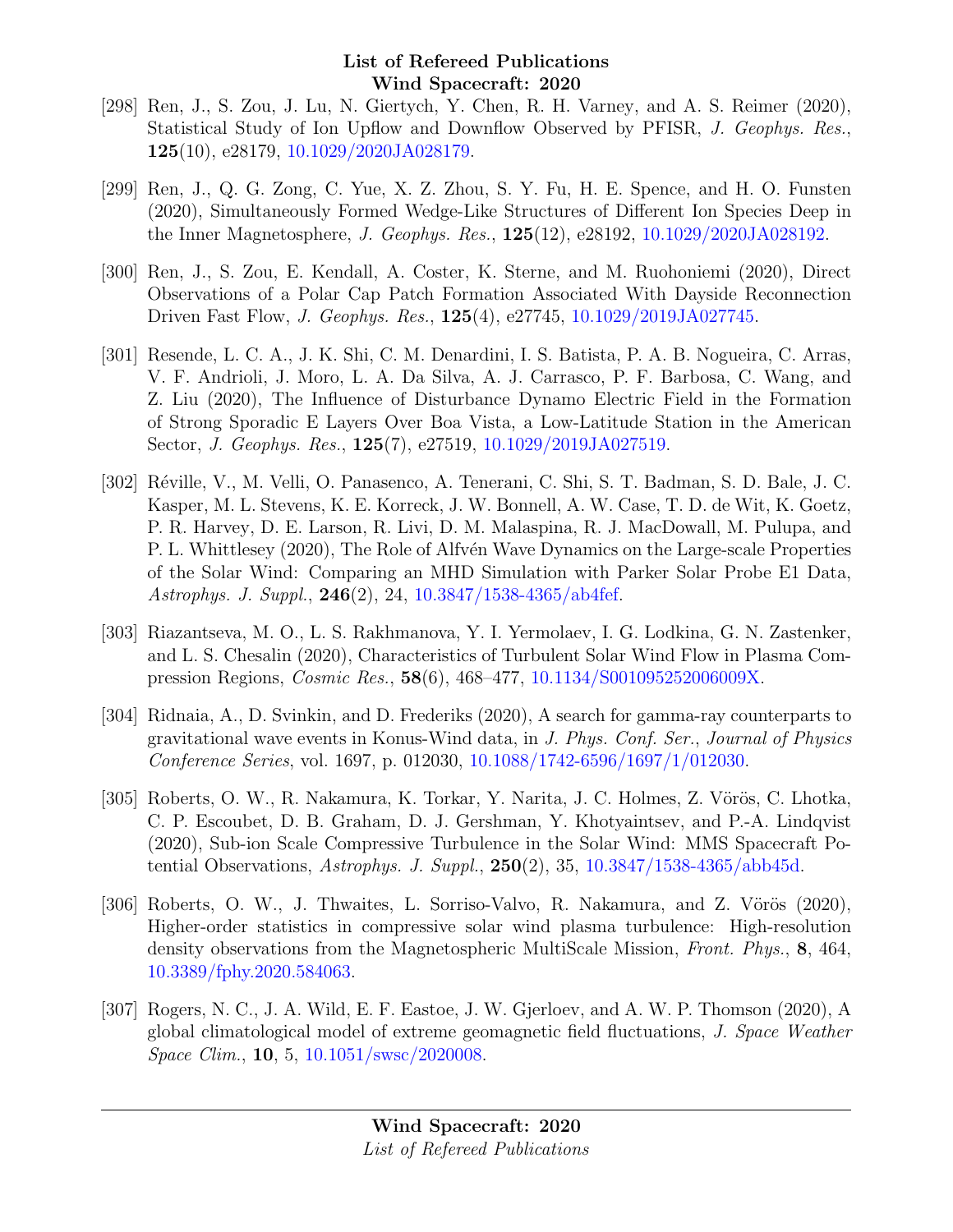- [308] Ronchi, M., F. Fumagalli, M. E. Ravasio, G. Oganesyan, M. Toffano, O. S. Salafia, L. Nava, S. Ascenzi, G. Ghirlanda, and G. Ghisellini (2020), Rise and fall of the high-energy afterglow emission of GRB 180720B, Astron. & Astrophys., 636, A55, [10.1051/0004-6361/201936765.](http://dx.doi.org/10.1051/0004-6361/201936765)
- [309] Salas-Matamoros, C., and K.-L. Klein (2020), Polarisation and source structure of so-lar stationary type IV radio bursts, Astron. & Astrophys., 639, A102, [10.1051/0004-](http://dx.doi.org/10.1051/0004-6361/202037989) [6361/202037989.](http://dx.doi.org/10.1051/0004-6361/202037989)
- [310] Sangha, H., S. E. Milan, J. A. Carter, A. R. Fogg, B. J. Anderson, H. Korth, and L. J. Paxton (2020), Bifurcated Region 2 Field-Aligned Currents Associated With Substorms, J. Geophys. Res., 125(1), e27041, [10.1029/2019JA027041.](http://dx.doi.org/10.1029/2019JA027041)
- [311] Sarkar, R., N. Gopalswamy, and N. Srivastava (2020), An Observationally Constrained Analytical Model for Predicting the Magnetic Field Vectors of Interplanetary Coronal Mass Ejections at 1 au,  $A \, strongly. J., 888(2), 121, 10.3847/1538-4357/ab5f d7.$
- [312] Schillings, A., H. Gunell, H. Nilsson, A. De Spiegeleer, Y. Ebihara, L. G. Westerberg, M. Yamauchi, and R. Slapak (2020), The fate of  $O^+$  ions observed in the plasma mantle: particle tracing modelling and cluster observations, Ann. Geophys., 38(3), 645–656, [10.5194/angeo-38-645-2020.](http://dx.doi.org/10.5194/angeo-38-645-2020)
- [313] Schmieder, B., R. S. Kim, B. Grison, K. Bocchialini, R. Y. Kwon, S. Poedts, and P. Démoulin (2020), Low Geo-Effectiveness of Fast Halo CMEs Related to the 12 X-Class Flares in 2002, J. Geophys. Res., 125(6), e27529, [10.1029/2019JA027529.](http://dx.doi.org/10.1029/2019JA027529)
- [314] Schwadron, N. A., S. Bale, J. Bonnell, A. Case, E. R. Christian, C. M. S. Cohen, A. C. Cummings, A. J. Davis, T. Dudok de Wit, W. de Wet, M. I. Desai, C. J. Joyce, K. Goetz, J. Giacalone, M. Gorby, P. Harvey, B. Heber, M. E. Hill, M. Karavolos, J. C. Kasper, K. Korreck, D. Larson, R. Livi, R. A. Leske, O. Malandraki, R. MacDowall, D. Malaspina, W. H. Matthaeus, D. J. McComas, J. McNutt, R. L., R. A. Mewaldt, D. G. Mitchell, L. Mays, J. T. Niehof, D. Odstrcil, M. Pulupa, B. Poduval, J. S. Rankin, E. C. Roelof, M. Stevens, E. C. Stone, J. R. Szalay, M. E. Wiedenbeck, R. Winslow, and P. Whittlesey (2020), Seed Population Preconditioning and Acceleration Observed by the Parker Solar Probe, Astrophys. J. Suppl., 246(2), 33, [10.3847/1538-4365/ab5527.](http://dx.doi.org/10.3847/1538-4365/ab5527)
- [315] Scolini, C., E. Chané, M. Temmer, E. K. J. Kilpua, K. Dissauer, A. M. Veronig, E. Palmerio, J. Pomoell, M. Dumbović, J. Guo, L. Rodriguez, and S. Poedts (2020), CME-CME Interactions as Sources of CME Geoeffectiveness: The Formation of the Complex Ejecta and Intense Geomagnetic Storm in 2017 Early September, Astrophys. J. Suppl., 247(1), 21, [10.3847/1538-4365/ab6216.](http://dx.doi.org/10.3847/1538-4365/ab6216)
- [316] Selvarani, G., S. Prasanna Subramanian, A. Shanmugaraju, and K. Suresh (2020), Multiwavelength Analysis of the Kinematics of a Long Duration Flare-CME Event on 27 January 2012, Solar Phys., 295(9), 121, [10.1007/s11207-020-01693-1.](http://dx.doi.org/10.1007/s11207-020-01693-1)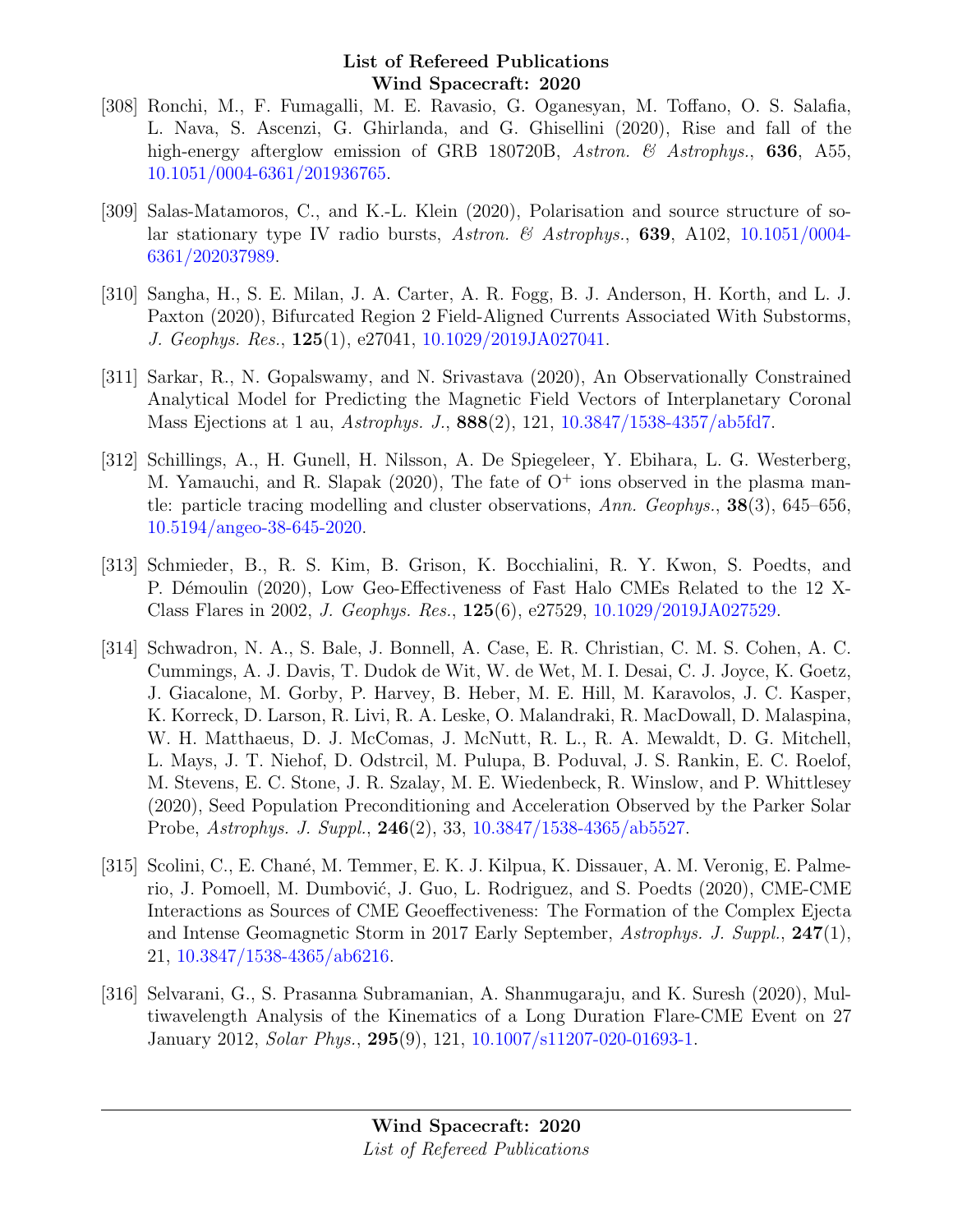- [317] Shah, A., S.-U. Rehman, Q.-U. Haque, and S. Mahmood (2020), Solitons and Turbulence in Solar Wind at 1 au: Multi-satellite Data and FDTD Simulations, Astrophys. J.,  $890(1)$ , 4, [10.3847/1538-4357/ab6294.](http://dx.doi.org/10.3847/1538-4357/ab6294)
- [318] Sharma, S. K., A. K. Singh, S. K. Panda, and S. S. Ahmed (2020), The effect of geomagnetic storms on the total electron content over the low latitude Saudi Arab region: a focus on St. Patrick's Day storm, Astrophys. Space Sci., 365(2), 35, [10.1007/s10509-020-3747-1.](http://dx.doi.org/10.1007/s10509-020-3747-1)
- [319] Shen, Z., G. Qin, P. Zuo, F. Wei, and X. Xu (2020), A Study of Variations of Galactic Cosmic-Ray Intensity Based on a Hybrid Data-processing Method, Astrophys. J., 900(2), 143, [10.3847/1538-4357/abac60.](http://dx.doi.org/10.3847/1538-4357/abac60)
- [320] Sheng, C., Y. Deng, S.-R. Zhang, Y. Nishimura, and L. R. Lyons (2020), Relative Contributions of Ion Convection and Particle Precipitation to Exciting Large-Scale Traveling Atmospheric and Ionospheric Disturbances, J. Geophys. Res., 125(2), e27342, [10.1029/2019JA027342.](http://dx.doi.org/10.1029/2019JA027342)
- [321] Shi, X., M. D. Hartinger, J. B. H. Baker, J. M. Ruohoniemi, D. Lin, Z. Xu, S. Coyle, B. S. R. Kunduri, L. M. Kilcommons, and A. Willer (2020), Multipoint Conjugate Observations of Dayside ULF Waves During an Extended Period of Radial IMF, J. Geophys.  $Res.$ , 125(11), e28364, [10.1029/2020JA028364.](http://dx.doi.org/10.1029/2020JA028364)
- [322] Shi, Y., D. J. Knipp, T. Matsuo, L. Kilcommons, and B. Anderson (2020), Modes of (FACs) Variability and Their Hemispheric Asymmetry Revealed by Inverse and Assimilative Analysis of Iridium Magnetometer Data, J. Geophys. Res.,  $125(2)$ , e27265, [10.1029/2019JA027265.](http://dx.doi.org/10.1029/2019JA027265)
- [323] Sigsbee, K., C. A. A. Kletzing, J. B. Faden, A. A. N. Jaynes, G. D. Reeves, and J. M. Jahn (2020), Simultaneous Observations of Electromagnetic Ion Cyclotron (EMIC) Waves and Pitch Angle Scattering During a Van Allen Probes Conjunction, J. Geophys. Res., 125(4), e27424, [10.1029/2019JA027424.](http://dx.doi.org/10.1029/2019JA027424)
- [324] Simms, L. E., and M. J. Engebretson (2020), Classifier Neural Network Models Predict Relativistic Electron Events at Geosynchronous Orbit Better than Multiple Regression or ARMAX Models, J. Geophys. Res., 125(5), e27357, [10.1029/2019JA027357.](http://dx.doi.org/10.1029/2019JA027357)
- [325] Sinclair, J. A., T. K. Greathouse, R. S. Giles, A. Antuñano, J. I. Moses, T. Fouchet, B. Bézard, C. Tao, J. Martín-Torres, G. B. Clark, D. Grodent, G. S. Orton, V. Hue, L. N. Fletcher, and P. G. J. Irwin (2020), Spatial Variations in the Altitude of the  $CH_4$  Homopause at Jupiter's Mid-to-high Latitudes, as Constrained from IRTF-TEXES Spectra, Planet. Sci. J., 1(3), 85, [10.3847/PSJ/abc887.](http://dx.doi.org/10.3847/PSJ/abc887)
- [326] Sitnov, M. I., G. K. Stephens, N. A. Tsyganenko, H. Korth, E. C. Roelof, P. C. Brandt, V. G. Merkin, and A. Y. Ukhorskiy (2020), Reconstruction of Extreme Geomagnetic Storms: Breaking the Data Paucity Curse, Space Weather, 18(10), e02561, [10.1029/2020SW002561.](http://dx.doi.org/10.1029/2020SW002561)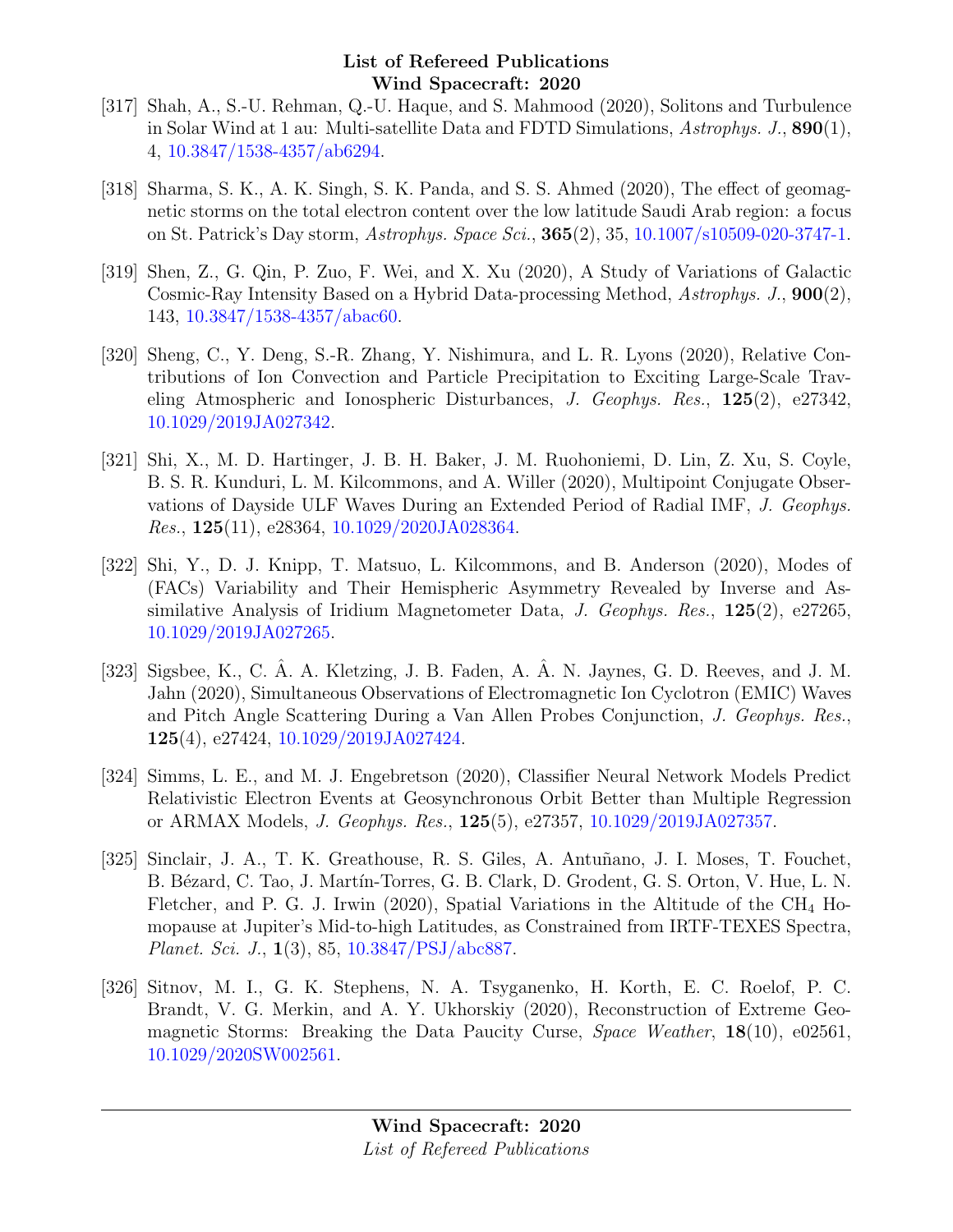- [327] Smetana, A. (2020), Background for gravitational wave signal at LISA from refractive index of solar wind plasma, *Mon. Not. Roy. Astron. Soc.*,  $499(1)$ , L77–L81,  $10.1093/\text{mn}$ [rasl/slaa155.](http://dx.doi.org/10.1093/mnrasl/slaa155)
- [328] Sokół, J. M., D. J. McComas, M. Bzowski, and M. Tokumaru (2020), Sun-Heliosphere Observation-based Ionization Rates Model, Astrophys. J., 897(2), 179, [10.3847/1538-](http://dx.doi.org/10.3847/1538-4357/ab99a4) [4357/ab99a4.](http://dx.doi.org/10.3847/1538-4357/ab99a4)
- [329] Soni, S. L., R. S. Gupta, and P. L. Verma (2020), Interplanetary consequences and geoeffectiveness of CME associated with major solar flare from NOAA AR 12673, Res. Astron. Astrophys.,  $20(2)$ , 023, [10.1088/1674-4527/20/2/23.](http://dx.doi.org/10.1088/1674-4527/20/2/23)
- [330] Soni, S. L., M. L. Yadav, R. S. Gupta, and P. L. Verma (2020), Exhaustive study of three-time periods of solar activity due to single active regions: sunspot, flare, CME, and geo-effectiveness characteristics, Astrophys. Space Sci., 365(12), 189, [10.1007/s10509-020-](http://dx.doi.org/10.1007/s10509-020-03905-3) [03905-3.](http://dx.doi.org/10.1007/s10509-020-03905-3)
- [331] Staples, F. A., I. J. Rae, C. Forsyth, A. R. A. Smith, K. R. Murphy, K. M. Raymer, F. Plaschke, N. A. Case, C. J. Rodger, J. A. Wild, S. E. Milan, and S. M. Imber (2020), Do Statistical Models Capture the Dynamics of the Magnetopause During Sudden Magnetospheric Compressions?, J. Geophys. Res., 125(4), e27289, [10.1029/2019JA027289.](http://dx.doi.org/10.1029/2019JA027289)
- [332] Starkey, M., S. A. Fuselier, M. I. Desai, S. J. Schwartz, R. G. Gomez, J. Mukherjee, I. J. Cohen, and C. T. Russell (2020), MMS Observations of Accelerated Interstellar Pickup  $He<sup>+</sup>$  Ions at an Interplanetary Shock, Astrophys. J.,  $897(1)$ , 6,  $10.3847/1538-4357/ab960c$ .
- [333] Stauning, P. (2020), The Polar Cap (PC) Index: Invalid Index Series and a Different Approach, Space Weather, 18(10), e02442, [10.1029/2020SW002442.](http://dx.doi.org/10.1029/2020SW002442)
- [334] Stauning, P. (2020), Using PC indices to predict violent GIC events threatening power grids, *J. Space Weather Space Clim.*, **10**, 3,  $10.1051/\text{s}$ wsc $/2020004$ .
- [335] Stefan, J. T., and A. G. Kosovichev (2020), Estimation of Key Sunquake Parameters through Hydrodynamic Modeling and Cross-correlation Analysis, Astrophys. J., 895(1), 65, [10.3847/1538-4357/ab88ae.](http://dx.doi.org/10.3847/1538-4357/ab88ae)
- [336] Stephens, G. K., S. T. Bingham, M. I. Sitnov, M. Gkioulidou, V. G. Merkin, H. Korth, N. A. Tsyganenko, and A. Y. Ukhorskiy (2020), Storm Time Plasma Pressure Inferred From Multimission Measurements and Its Validation Using Van Allen Probes Particle Data, Space Weather, 18(12), e02583, [10.1029/2020SW002583.](http://dx.doi.org/10.1029/2020SW002583)
- [337] Stumpo, M., G. Consolini, T. Alberti, and V. Quattrociocchi (2020), Measuring Information Coupling between the Solar Wind and the Magnetosphere-Ionosphere System, Entropy, 22(3), 276, [10.3390/e22030276.](http://dx.doi.org/10.3390/e22030276)
- [338] Stumpo, M., G. Consolini, and T. Alberti (2020), Causal inference in space weather by an information theory approach, in J. Phys. Conf. Ser., Journal of Physics Conference Series, vol. 1548, p. 012019, [10.1088/1742-6596/1548/1/012019.](http://dx.doi.org/10.1088/1742-6596/1548/1/012019)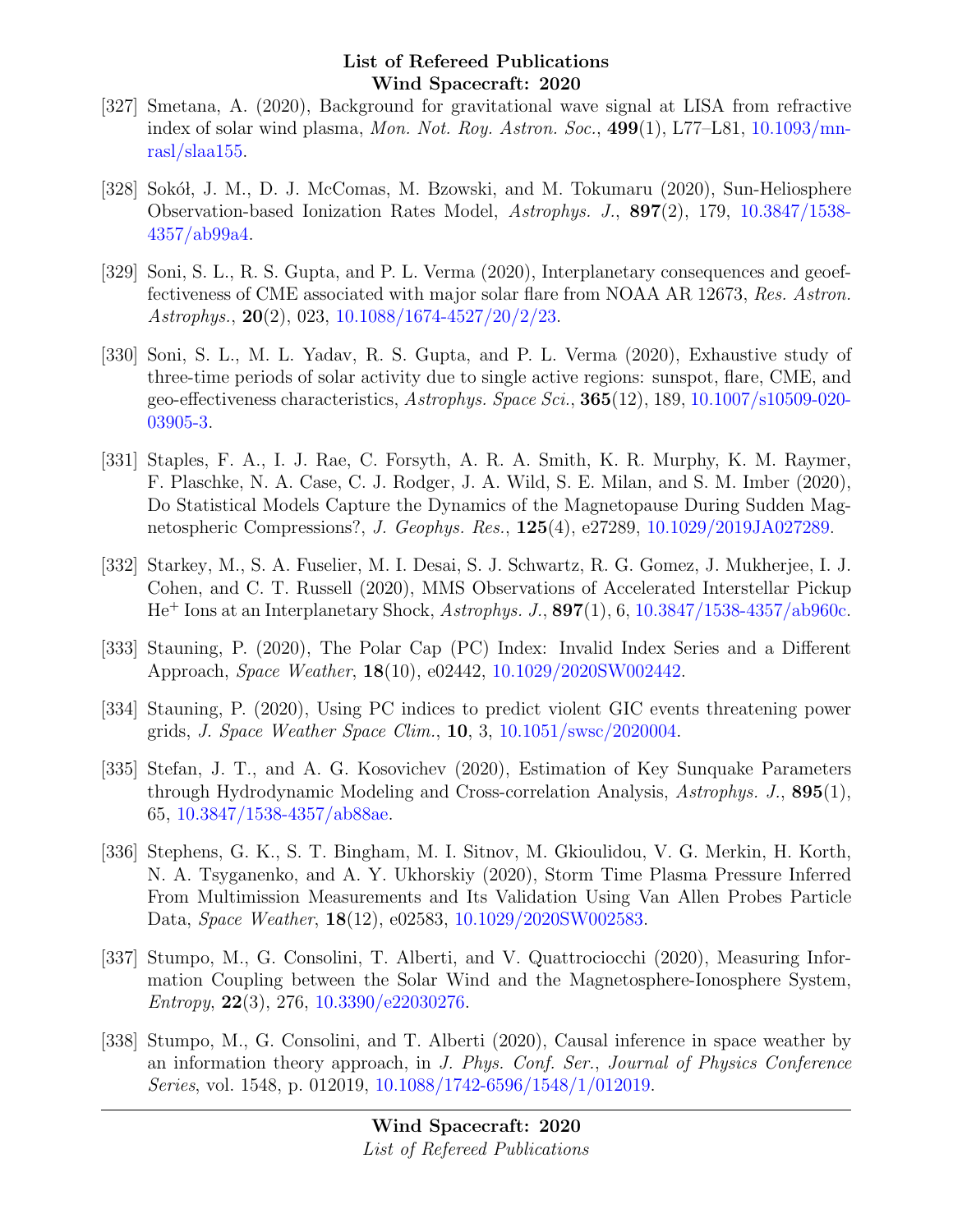- [339] Svinkin, D. S., Y. R. Temiraev, D. D. Frederiks, A. E. Tsvetkova, M. V. Ulanov, and A. G. Demin (2020), Spectral evolution of long gamma-ray bursts observed with Konus-Wind, in J. Phys. Conf. Ser., Journal of Physics Conference Series, vol. 1697, p. 012003, [10.1088/1742-6596/1697/1/012003.](http://dx.doi.org/10.1088/1742-6596/1697/1/012003)
- [340] Swiger, B. M., M. W. Liemohn, and N. Y. Ganushkina (2020), Improvement of Plasma Sheet Neural Network Accuracy With Inclusion Of Physical Information, Front. Astron. Space Sci., 7, 42, [10.3389/fspas.2020.00042.](http://dx.doi.org/10.3389/fspas.2020.00042)
- [341] Szabo, A., D. Larson, P. Whittlesey, M. L. Stevens, B. Lavraud, T. Phan, S. Wallace, S. I. Jones-Mecholsky, C. N. Arge, S. T. Badman, D. Odstrcil, N. Pogorelov, T. Kim, P. Riley, C. J. Henney, S. D. Bale, J. W. Bonnell, A. W. Case, T. Dudok de Wit, K. Goetz, P. Harvey, J. C. Kasper, K. E. Korreck, A. Koval, R. Livi, R. J. MacDowall, D. M. Malaspina, and M. Pulupa (2020), The Heliospheric Current Sheet in the Inner Heliosphere Observed by the Parker Solar Probe, Astrophys. J. Suppl., 246(2), 47, [10.3847/1538-4365/ab5dac.](http://dx.doi.org/10.3847/1538-4365/ab5dac)
- [342] Talpeanu, D. C., E. Chan´e, S. Poedts, E. D'Huys, M. Mierla, I. Roussev, and S. Hosteaux (2020), Numerical simulations of shear-induced consecutive coronal mass ejections, Astron. & Astrophys., 637, A77, [10.1051/0004-6361/202037477.](http://dx.doi.org/10.1051/0004-6361/202037477)
- [343] Tan, L. C. (2020), An Alternative Interpretation of Impulsive SEP Events Occurring on 1999 January 9-10, Astrophys. J., 901(2), 120, [10.3847/1538-4357/abb086.](http://dx.doi.org/10.3847/1538-4357/abb086)
- [344] Tang, B., G. P. Zank, and V. I. Kolobov (2020), Numerical Modeling of Suprathermal Electron Transport in the Solar Wind: Effects of Whistler Turbulence, Astrophys. J., 892(2), 95, [10.3847/1538-4357/ab7a93.](http://dx.doi.org/10.3847/1538-4357/ab7a93)
- [345] Telloni, D., F. Carbone, E. Antonucci, R. Bruno, C. Grimani, U. Villante, S. Giordano, S. Mancuso, and L. Zangrilli (2020), Study of the Influence of the Solar Wind Energy on the Geomagnetic Activity for Space Weather Science, Astrophys. J., 896(2), 149, [10.3847/1538-4357/ab91b9.](http://dx.doi.org/10.3847/1538-4357/ab91b9)
- [346] Telloni, D., R. Bruno, R. D'Amicis, F. Carbone, R. De Marco, and D. Perrone (2020), Wave-polarization Analysis of the Alfvénic Slow Solar Wind at Kinetic Scales, Astrophys. J., 897(2), 167, [10.3847/1538-4357/ab980a.](http://dx.doi.org/10.3847/1538-4357/ab980a)
- [347] Telloni, D., L. Zhao, G. P. Zank, H. Liang, M. Nakanotani, L. Adhikari, F. Carbone, R. D'Amicis, D. Perrone, R. Bruno, and S. Dasso (2020), Magnetohydrodynamic Turbulent Evolution of a Magnetic Cloud in the Outer Heliosphere, Astrophys. J. Lett., 905(1), L12, [10.3847/2041-8213/abcb03.](http://dx.doi.org/10.3847/2041-8213/abcb03)
- [348] Tian, A., K. Xiao, A. W. Degeling, Q. Shi, J.-S. Park, M. Nowada, and T. Pitkänen (2020), Reconstruction of Plasma Structure with Anisotropic Pressure: Application to Pc5 Compressional Wave, Astrophys. J., 889(1), 35, [10.3847/1538-4357/ab6296.](http://dx.doi.org/10.3847/1538-4357/ab6296)
- [349] Tohuvavohu, A., J. A. Kennea, J. DeLaunay, D. M. Palmer, S. B. Cenko, and S. Barthelmy (2020), Gamma-Ray Urgent Archiver for Novel Opportunities (GUANO): Swift/BAT Event Data Dumps on Demand to Enable Sensitive Subthreshold GRB Searches, Astrophys. J.,  $900(1)$ , 35,  $10.3847/1538-4357/aba94f$ .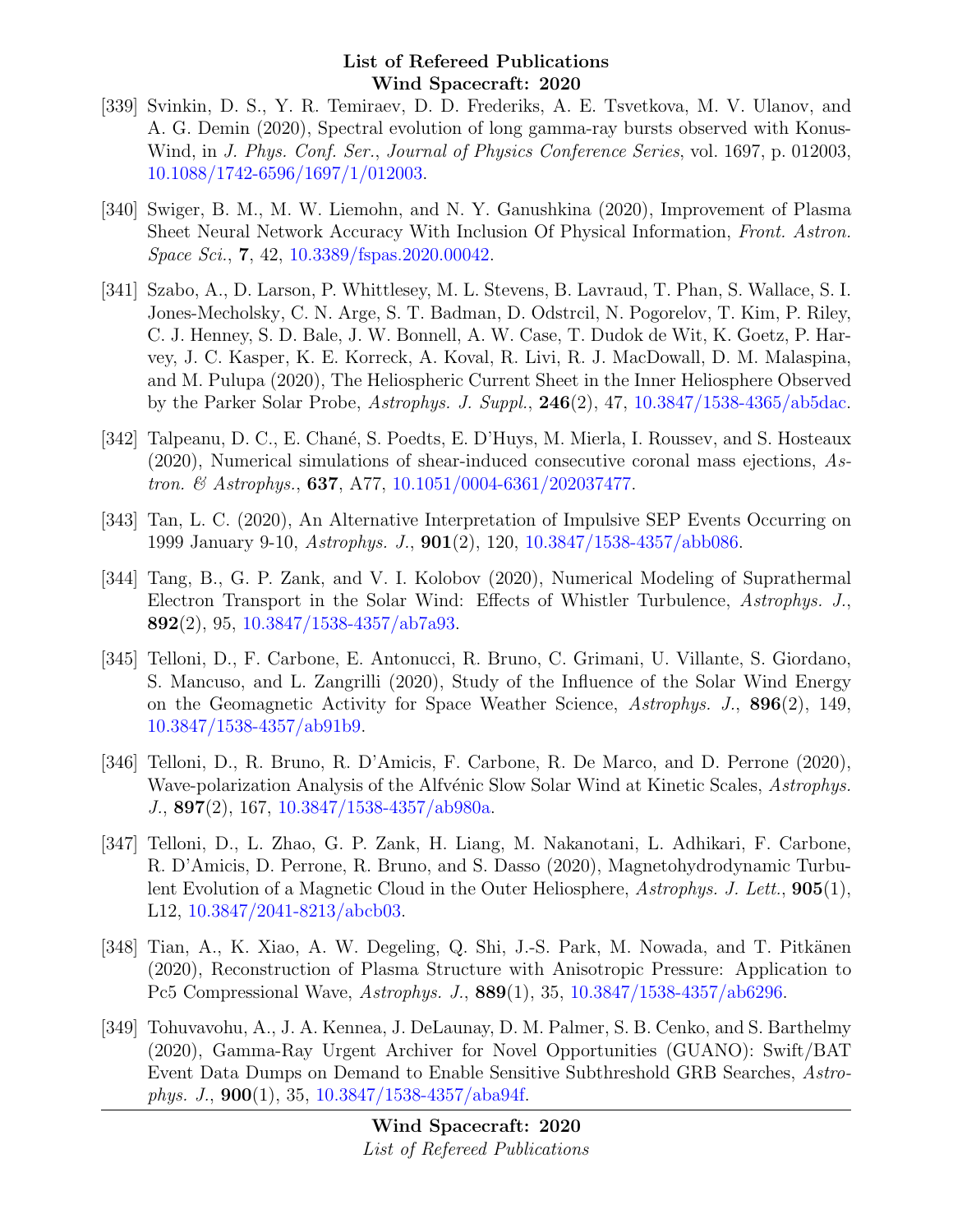- [350] Trattner, K. J., J. L. Burch, S. A. Fuselier, S. M. Petrinec, and S. K. Vines (2020), The 18 November 2015 Magnetopause Crossing: The GEM Dayside Kinetic Challenge Event Observed by MMS/HPCA, J. Geophys. Res., 125(7), e27617, [10.1029/2019JA027617.](http://dx.doi.org/10.1029/2019JA027617)
- [351] Tsyganenko, N. A., and V. A. Andreeva (2020), Magnetospheric "Penetration" of IMF By Viewed Through the Lens of an Empirical RBF Modeling, *J. Geophys. Res.*, 125(1), e27439, [10.1029/2019JA027439.](http://dx.doi.org/10.1029/2019JA027439)
- [352] Turc, L., V. Tarvus, A. P. Dimmock, M. Battarbee, U. Ganse, A. Johlander, M. Grandin, Y. Pfau-Kempf, M. Dubart, and M. Palmroth (2020), Asymmetries in the Earth's dayside magnetosheath: results from global hybrid-Vlasov simulations, Ann. Geophys.,  $38(5)$ , 1045–1062, [10.5194/angeo-38-1045-2020.](http://dx.doi.org/10.5194/angeo-38-1045-2020)
- [353] Turner, D. L., T. Z. Liu, L. B. Wilson, I. J. Cohen, D. G. Gershman, J. F. Fennell, J. B. Blake, B. H. Mauk, N. Omidi, and J. L. Burch (2020), Microscopic, Multipoint Characterization of Foreshock Bubbles With Magnetospheric Multiscale (MMS), J. Geophys. *Res.*,  $125(7)$ ,  $e^{27707}$ ,  $10.1029/2019JA027707$ .
- [354] Ursi, A., M. Tavani, D. D. Frederiks, M. Romani, F. Verrecchia, M. Marisaldi, R. L. Aptekar, L. A. Antonelli, A. Argan, A. Bulgarelli, G. Barbiellini, P. Caraveo, M. Cardillo, C. Casentini, P. W. Cattaneo, A. Chen, E. Costa, I. Donnarumma, Y. Evangelista, M. Feroci, A. Ferrari, F. Fuschino, M. Galli, A. Giuliani, C. Labanti, F. Lazzarotto, F. Longo, F. Lucarelli, A. Morselli, F. Paoletti, N. Parmiggiani, G. Piano, M. Pilia, C. Pittori, D. S. Svinkin, A. Trois, A. E. Tsvetkova, S. Vercellone, and V. Vittorini (2020), AGILE and Konus-Wind Observations of GRB 190114C: The Remarkable Prompt and Early Afterglow Phases, Astrophys. J., 904(2), 133, [10.3847/1538-4357/abc2d4.](http://dx.doi.org/10.3847/1538-4357/abc2d4)
- [355] Vandas, M., Z. Němeček, J. Å afránková, E. P. Romashets, and M. Hajoš (2020), Comparison of Observed and Modeled Magnetic Fields in the Earth's Magnetosheath, J. Geophys. *Res.*,  $125(3)$ ,  $e^{27705}$ ,  $10.1029/2019JA027705$ .
- [356] Vasil'ev, G. I., and E. A. Bogomolov (2020), Gamma Rays Generated in Nuclear Interactions of Protons Accelerated during Solar Flares, Geomagnetism and Aeronomy,  $60(7)$ , 958–965, [10.1134/S0016793220070270.](http://dx.doi.org/10.1134/S0016793220070270)
- [357] Vasko, I. Y., I. V. Kuzichev, A. V. Artemyev, S. D. Bale, J. W. Bonnell, and F. S. Mozer  $(2020)$ , On quasi-parallel whistler waves in the solar wind, *Phys. Plasmas*,  $27(8)$ , 082902, [10.1063/5.0003401.](http://dx.doi.org/10.1063/5.0003401)
- [358] Velli, M., L. K. Harra, A. Vourlidas, N. Schwadron, O. Panasenco, P. C. Liewer, D. M¨uller, I. Zouganelis, O. C. St Cyr, H. Gilbert, T. Nieves-Chinchilla, F. Auchère, D. Berghmans, A. Fludra, T. S. Horbury, R. A. Howard, S. Krucker, M. Maksimovic, C. J. Owen, J. Rodríguez-Pacheco, M. Romoli, S. K. Solanki, R. F. Wimmer-Schweingruber, S. Bale, J. Kasper, D. J. McComas, N. Raouafi, V. Martinez-Pillet, A. P. Walsh, A. De Groof, and D. Williams (2020), Understanding the origins of the heliosphere: integrating observations and measurements from Parker Solar Probe, Solar Orbiter, and other space- and groundbased observatories, Astron. & Astrophys.,  $642$ , A4,  $10.1051/0004-6361/202038245$ .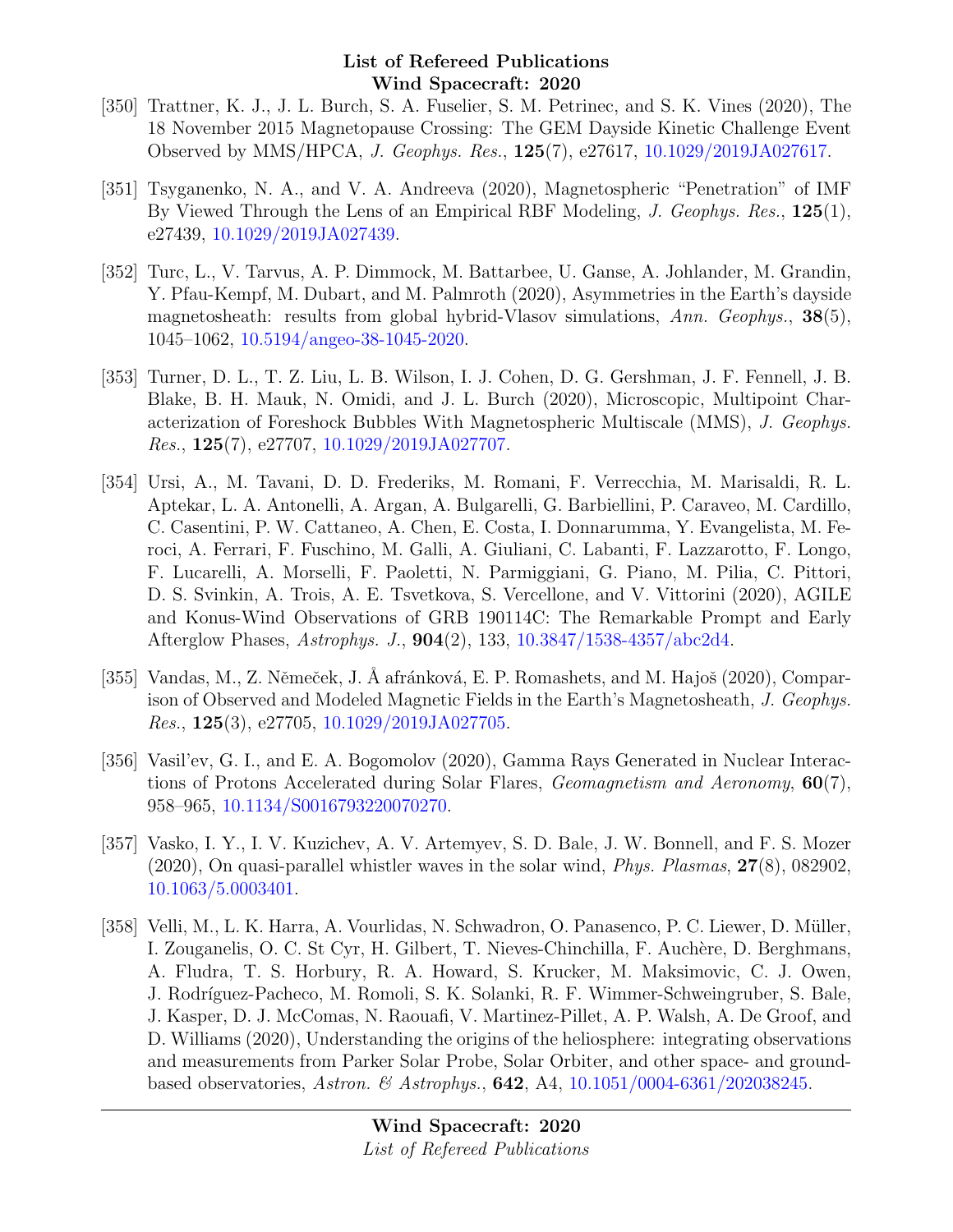- [359] Virtanen, I. I., J. S. Koskela, and K. Mursula (2020), Abrupt Shrinking of Solar Corona in the Late 1990s, Astrophys. J. Lett., 889(2), L28, [10.3847/2041-8213/ab644b.](http://dx.doi.org/10.3847/2041-8213/ab644b)
- [360] von Kienlin, A., C. A. Meegan, W. S. Paciesas, P. N. Bhat, E. Bissaldi, M. S. Briggs, E. Burns, W. H. Cleveland, M. H. Gibby, M. M. Giles, A. Goldstein, R. Hamburg, C. M. Hui, D. Kocevski, B. Mailyan, C. Malacaria, S. Poolakkil, R. D. Preece, O. J. Roberts, P. Veres, and C. A. Wilson-Hodge (2020), The Fourth Fermi-GBM Gamma-Ray Burst Catalog: A Decade of Data, Astrophys. J., 893(1), 46, [10.3847/1538-4357/ab7a18.](http://dx.doi.org/10.3847/1538-4357/ab7a18)
- [361] Vourlidas, A., E. P. Carley, and N. Vilmer (2020), Radio Observations of Coronal Mass Ejections: Space Weather Aspects, Front. Astron. Space Sci., 7, 43, [10.3389/fs](http://dx.doi.org/10.3389/fspas.2020.00043)[pas.2020.00043.](http://dx.doi.org/10.3389/fspas.2020.00043)
- [362] Walach, M.-T., G. Hunt, A. Fogg, and A. Bader (2020), Autumn MIST 2019, Astron. Geophys.,  $61(4)$ , 4.26–4.28, [10.1093/astrogeo/ataa056.](http://dx.doi.org/10.1093/astrogeo/ataa056)
- [363] Wang, F., Y.-C. Zou, F. Liu, B. Liao, Y. Liu, Y. Chai, and L. Xia (2020), A Comprehensive Statistical Study of Gamma-Ray Bursts, Astrophys. J., 893(1), 77, [10.3847/1538-](http://dx.doi.org/10.3847/1538-4357/ab0a86) [4357/ab0a86.](http://dx.doi.org/10.3847/1538-4357/ab0a86)
- [364] Wang, J.-S. (2020), The Radio/X-Ray Burst from SGR 1935+2154: Radiation Mechanisms and the Possible QPOs, Astrophys. J., 900(2), 172, [10.3847/1538-4357/aba955.](http://dx.doi.org/10.3847/1538-4357/aba955)
- [365] Wang, R., I. Y. Vasko, F. S. Mozer, S. D. Bale, A. V. Artemyev, J. W. Bonnell, R. Ergun, B. Giles, P. A. Lindqvist, C. T. Russell, and R. Strangeway (2020), Electrostatic Turbulence and Debye-scale Structures in Collisionless Shocks, Astrophys. J. Lett., 889(1), L9, [10.3847/2041-8213/ab6582.](http://dx.doi.org/10.3847/2041-8213/ab6582)
- [366] Wang, S., L.-J. Chen, J. Ng, N. Bessho, G. Le, S. F. Fung, D. J. Gershman, and B. L. Giles (2020), A Case Study of Nonresonant Mode 3-s ULF Waves Observed by MMS, J. Geophys. Res., 125(11), e28557, [10.1029/2020JA028557.](http://dx.doi.org/10.1029/2020JA028557)
- [367] Wang, X., C. Tu, and J. He (2020), Fluctuation Amplitudes of Magnetic-field Directional Turnings and Magnetic-velocity Alignment Structures in the Solar Wind, Astrophys. J., 903(1), 72, [10.3847/1538-4357/abb883.](http://dx.doi.org/10.3847/1538-4357/abb883)
- [368] Wang, X., J. Miao, E. Aa, T. Ren, Y. Wang, J. Liu, and S. Liu (2020), Statistical Analysis of Joule Heating and Thermosphere Response During Geomagnetic Storms of Different Magnitudes, J. Geophys. Res., 125(8), e27966, [10.1029/2020JA027966.](http://dx.doi.org/10.1029/2020JA027966)
- [369] Wang, X.-G., L. Li, Y.-P. Yang, J.-W. Luo, B. Zhang, D.-B. Lin, E.-W. Liang, and S.-M. Qin  $(2020)$ , Is GRB 110715A the Progenitor of FRB 171209?, Astrophys. J. Lett.,  $894(2)$ , L22, [10.3847/2041-8213/ab8d1d.](http://dx.doi.org/10.3847/2041-8213/ab8d1d)
- [370] Waters, J., C. Jackman, D. Whiter, L. Lamy, X. Bonnin, B. Cecconi, and K. Issautier (2020), Towards a Multi-Decadal Dataset of Auroral Kilometric Radiation (AKR) Source Parameters with Wind/WAVES, in European Planetary Science Congress, pp. EPSC2020–1087.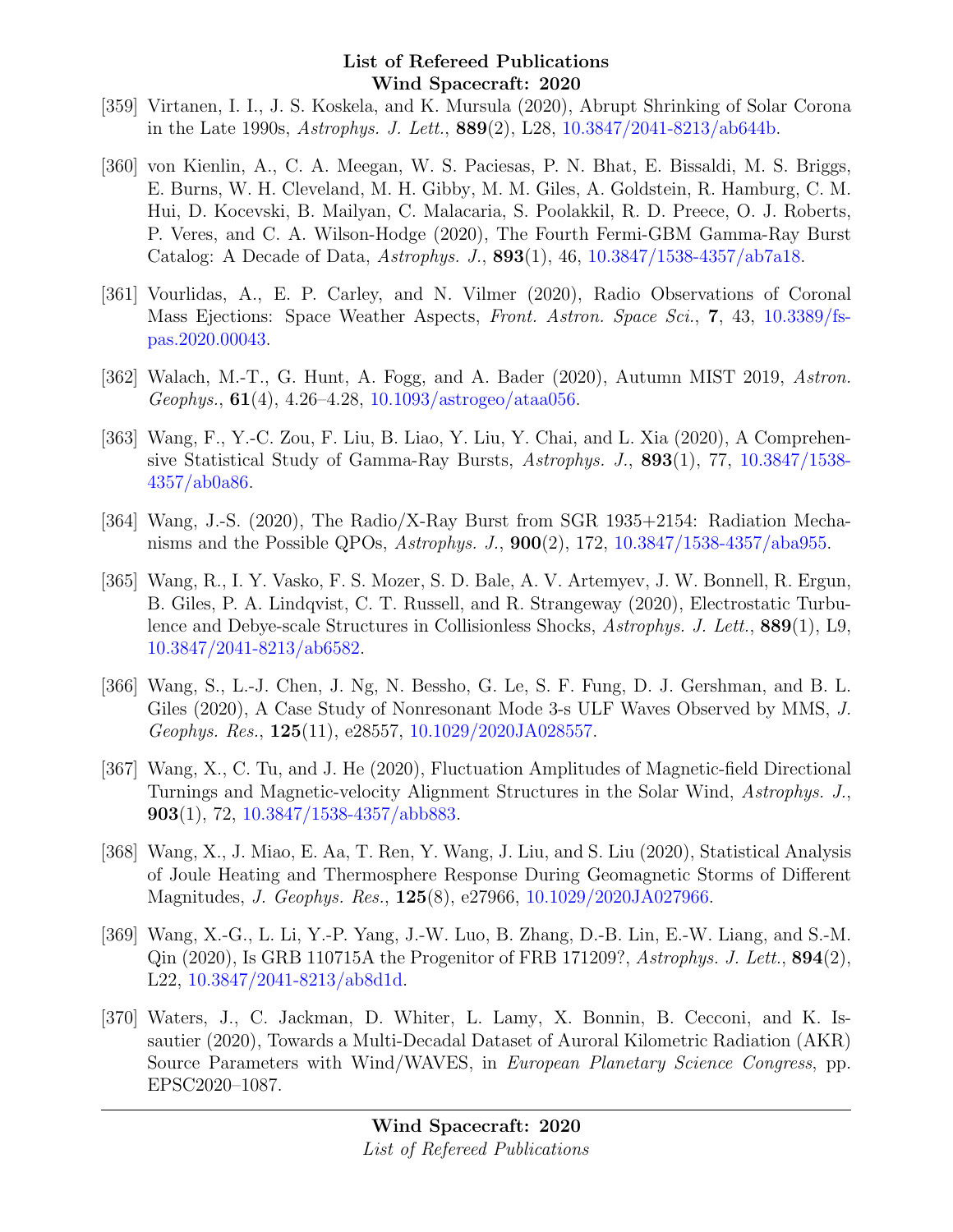- [371] Watson, A. M., N. R. Butler, W. H. Lee, R. L. Becerra, M. Pereyra, F. Angeles, A. Farah, L. Figueroa, D. Gónzalez-Buitrago, F. Quirós, J. Ruíz-Díaz-Soto, C. Tejada de Vargas, S. J. Tinoco, and T. Wolfram (2020), Limits on the electromagnetic counterpart to S190814bv, Mon. Not. Roy. Astron. Soc., 492(4), 5916–5921, [10.1093/mnras/staa161.](http://dx.doi.org/10.1093/mnras/staa161)
- [372] Weltman, A., and A. Walters (2020), A fast radio burst in our own Galaxy, Nature, 587(7832), 43–44, [10.1038/d41586-020-03018-5.](http://dx.doi.org/10.1038/d41586-020-03018-5)
- [373] Whittlesey, P. L., D. E. Larson, J. C. Kasper, J. Halekas, M. Abatcha, R. Abiad, M. Berthomier, A. W. Case, J. Chen, D. W. Curtis, G. Dalton, K. G. Klein, K. E. Korreck, R. Livi, M. Ludlam, M. Marckwordt, A. Rahmati, M. Robinson, A. Slagle, M. L. Stevens, C. Tiu, and J. L. Verniero (2020), The Solar Probe ANalyzers–Electrons on the Parker Solar Probe, Astrophys. J. Suppl., 246(2), 74, [10.3847/1538-4365/ab7370.](http://dx.doi.org/10.3847/1538-4365/ab7370)
- [374] Wiedenbeck, M. E., R. Bučík, G. M. Mason, G. C. Ho, R. A. Leske, C. M. S. Cohen, E. R. Christian, A. C. Cummings, A. J. Davis, M. I. Desai, J. Giacalone, D. K. Haggerty, M. E. Hill, C. J. Joyce, A. W. Labrador, O. Malandraki, W. H. Matthaeus, D. J. McComas, J. McNutt, R. L., R. A. Mewaldt, D. G. Mitchell, A. Posner, J. S. Rankin, E. C. Roelof, N. A. Schwadron, E. C. Stone, J. R. Szalay, S. D. Bale, A. W. Case, J. C. Kasper, K. E. Korreck, D. E. Larson, R. J. MacDowall, M. Pulupa, and M. L. Stevens (2020), <sup>3</sup>He-rich Solar Energetic Particle Observations at the Parker Solar Probe and near Earth, Astrophys. J. Suppl., 246(2), 42, [10.3847/1538-4365/ab5963.](http://dx.doi.org/10.3847/1538-4365/ab5963)
- [375] Williamson, H. N., H. Nilsson, G. Stenberg Wieser, A. I. Eriksson, I. Richter, and C. Goetz (2020), Momentum and Pressure Balance of a Comet Ionosphere, Geophys. Res. Lett., 47(15), e88666, [10.1029/2020GL088666.](http://dx.doi.org/10.1029/2020GL088666)
- [376] Wilson III, L. B. (2020), Wind WAVES TDSF Dataset, in Zenodo Wind WAVES TDSF Dataset, vol. 39, p. 11205, [10.5281/zenodo.3911205.](http://dx.doi.org/10.5281/zenodo.3911205)
- [377] Wilson III, L. B., L.-J. Chen, S. Wang, S. J. Schwartz, D. L. Turner, M. L. Stevens, J. C. Kasper, A. Osmane, D. Caprioli, S. D. Bale, M. P. Pulupa, C. S. Salem, and K. A. Goodrich (2020), Electron Energy Partition across Interplanetary Shocks. III. Analysis, Astrophys. J., 893(1), 22, [10.3847/1538-4357/ab7d39.](http://dx.doi.org/10.3847/1538-4357/ab7d39)
- [378] Wilson III, L. B., L. J. Chen, S. Wang, S. J. Schwartz, D. L. Turner, M. L. Stevens, J. C. Kasper, A. Osmane, D. Caprioli, S. D. Bale, M. P. Pulupa, C. S. Salem, and K. A. Goodrich (2020), Supplement to: Electron energy partition across interplanetary shocks: III. Analysis, [10.5281/zenodo.3627284.](http://dx.doi.org/10.5281/zenodo.3627284)
- [379] Witze, A. (2020), Astronomers spot first fast radio burst in the Milky Way, Nature, 583(7812), 322–323, [10.1038/d41586-020-01666-1.](http://dx.doi.org/10.1038/d41586-020-01666-1)
- [380] Wu, C.-C., K. Liou, B. E. Wood, S. Plunkett, D. Socker, Y. M. Wang, S. T. Wu, M. Dryer, and C. Kung (2020), Modeling inner boundary values at 18 solar radii during solar quiet time for global three-dimensional time-dependent magnetohydrodynamic numerical simulation, J. Atmos. Solar-Terr. Phys., 201, 105211, [10.1016/j.jastp.2020.105211.](http://dx.doi.org/10.1016/j.jastp.2020.105211)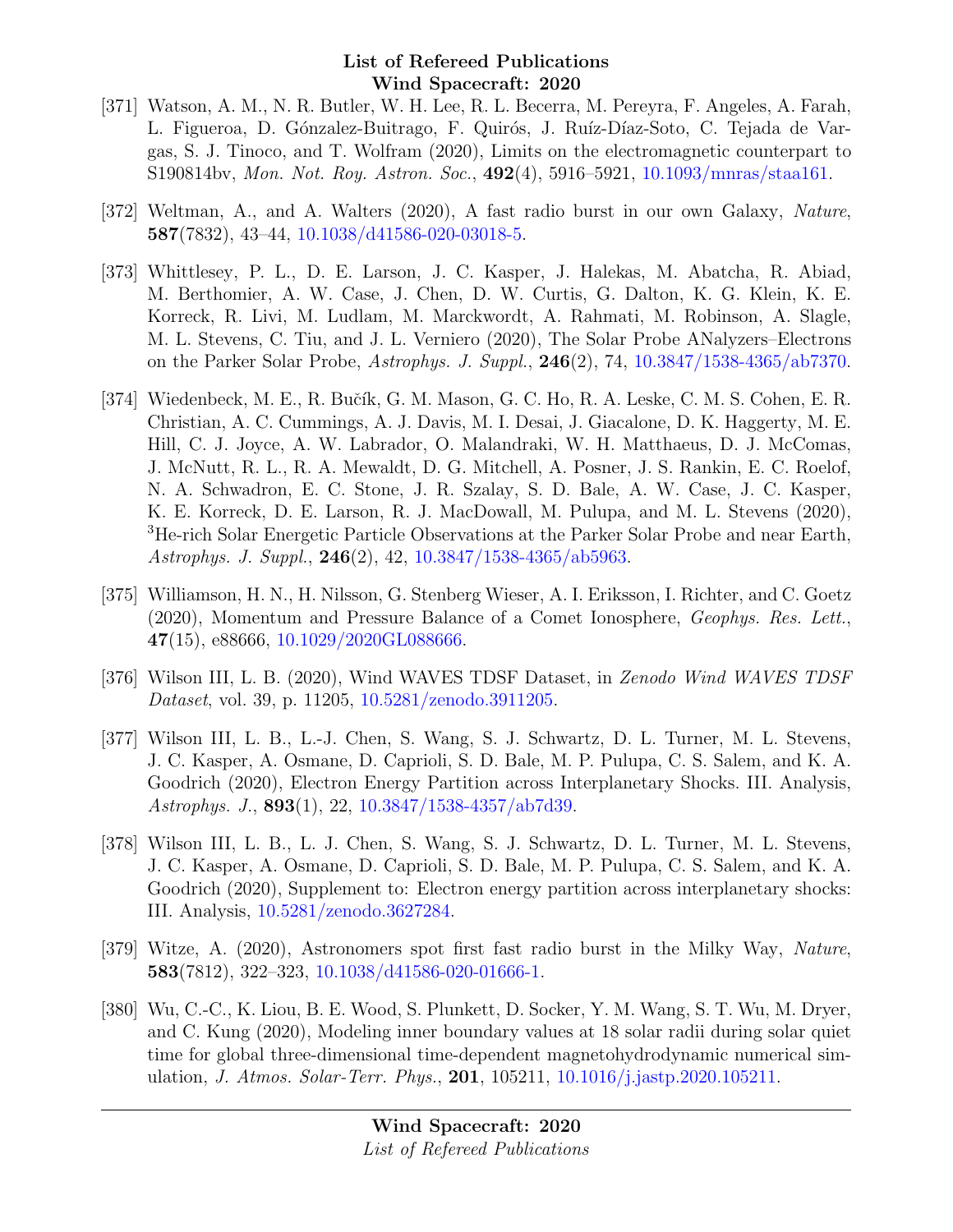- [381] Wu, C.-C., K. Liou, and H. Warren (2020), The Solar Wind Speed Expansion Factor  $[v-f_s]$  Relationship at the Inner Boundary  $(18_{Rs})$  of the Heliosphere, Solar Phys., 295(2), 25, [10.1007/s11207-019-1576-6.](http://dx.doi.org/10.1007/s11207-019-1576-6)
- [382] Wu, H., C. Tu, X. Wang, J. He, L. Yang, and L. Wang (2020), Isotropic Scaling Features Measured Locally in the Solar Wind Turbulence with Stationary Background Field, Astrophys. J., 892(2), 138, [10.3847/1538-4357/ab7b72.](http://dx.doi.org/10.3847/1538-4357/ab7b72)
- [383] Wu, H., T. Chen, V. V. Kalegaev, M. I. Panasyuk, N. A. Vlasova, S. Duan, X. Zhang, Z. He, J. Luo, and C. Wang (2020), Long-Term Dropout of Relativistic Electrons in the Outer Radiation Belt During Two Sequential Geomagnetic Storms, J. Geophys. Res., 125(10), e28098, [10.1029/2020JA028098.](http://dx.doi.org/10.1029/2020JA028098)
- [384] Wu, Q., G. Q. Zhang, F. Y. Wang, and Z. G. Dai (2020), Understanding FRB 200428 in the Synchrotron Maser Shock Model: Consistency and Possible Challenge, Astrophys. J. Lett.,  $900(2)$ , L26, [10.3847/2041-8213/abaef1.](http://dx.doi.org/10.3847/2041-8213/abaef1)
- [385] Wu, S. S., and G. Qin (2020), Magnetic Cloud and Sheath in the Ground-level Enhancement Event of 2000 July 14. I. Effects on the Solar Energetic Particles, Astrophys. J., 904(2), 151, [10.3847/1538-4357/abc0f2.](http://dx.doi.org/10.3847/1538-4357/abc0f2)
- [386] Xiang, L., K. H. Lee, D. J. Wu, and L. C. Lee (2020), Effects of Electron Temperature Anisotropy on Proton-beam Instability in the Solar Wind, Astrophys. J., 899(1), 61, [10.3847/1538-4357/ab9f9a.](http://dx.doi.org/10.3847/1538-4357/ab9f9a)
- [387] Xiang, N. B., Z. J. Ning, and F. Y. Li (2020), Temporal Evolution of the Rotation of the Interplanetary Magnetic Field  $B_X$ ,  $B_y$ , and  $B_z$  Components, Astrophys. J., 896(1), 12, [10.3847/1538-4357/ab91bc.](http://dx.doi.org/10.3847/1538-4357/ab91bc)
- [388] Xing, C., X. Cheng, J. Qiu, Q. Hu, E. R. Priest, and M. D. Ding (2020), Quantifying the Toroidal Flux of Preexisting Flux Ropes of Coronal Mass Ejections, Astrophys. J., 889(2), 125, [10.3847/1538-4357/ab6321.](http://dx.doi.org/10.3847/1538-4357/ab6321)
- [389] Xiong, C., C. Stolle, P. Alken, and J. Rauberg (2020), Relationship between large-scale ionospheric field-aligned currents and electron/ion precipitations: DMSP observations, Earth, Planets, and Space,  $72(1)$ , 147, [10.1186/s40623-020-01286-z.](http://dx.doi.org/10.1186/s40623-020-01286-z)
- [390] Xu, Z., J. Guo, R. F. Wimmer-Schweingruber, J. L. Freiherr von Forstner, Y. Wang, N. Dresing, H. Lohf, S. Zhang, B. Heber, and M. Yang (2020), First Solar Energetic Particles Measured on the Lunar Far-side, Astrophys. J. Lett., 902(2), L30, [10.3847/2041-](http://dx.doi.org/10.3847/2041-8213/abbccc)  $8213/abbccc.$
- [391] Yadav, S., K. Shiokawa, S. Oyama, and Y. Otsuka (2020), Multievent Analysis of Oscillatory Motion of Medium-Scale Traveling Ionospheric Disturbances Observed by a 630-nm Airglow Imager Over Tromsø, J. Geophys. Res., 125(3), e27598, [10.1029/2019JA027598.](http://dx.doi.org/10.1029/2019JA027598)
- [392] Yang, J., J. Hong, H. Li, and Y. Jiang (2020), Two Episodes of a Filament Eruption from a Fan-spine Magnetic Configuration, Astrophys. J., 900(2), 158, [10.3847/1538-](http://dx.doi.org/10.3847/1538-4357/aba7c0) [4357/aba7c0.](http://dx.doi.org/10.3847/1538-4357/aba7c0)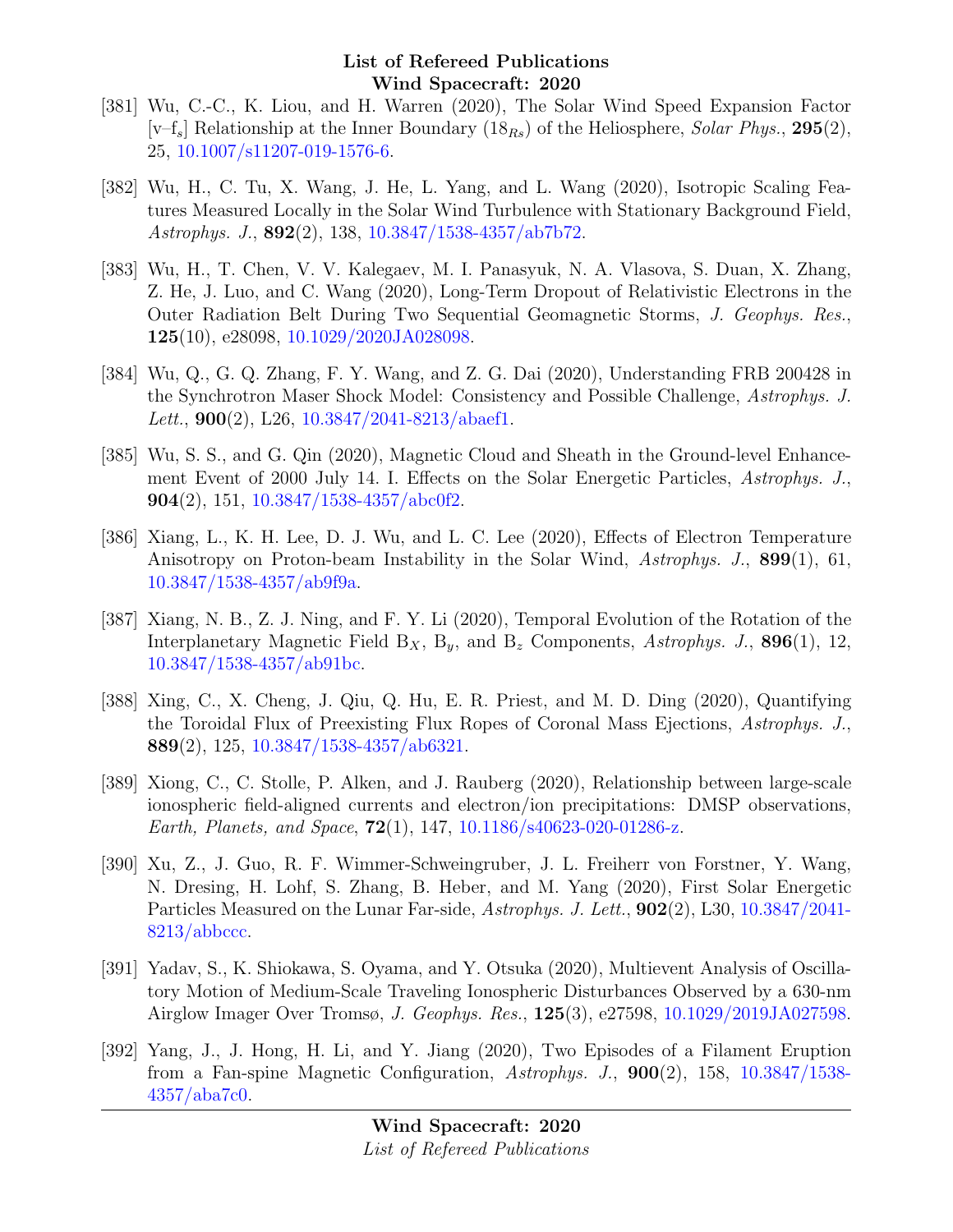- [393] Yang, J., V. Chand, B.-B. Zhang, Y.-H. Yang, J.-H. Zou, Y.-S. Yang, X.-H. Zhao, L. Shao, S.-L. Xiong, Q. Luo, X.-B. Li, S. Xiao, C.-K. Li, C.-Z. Liu, J. C. Joshi, V. Sharma, M. Chakraborty, Y. Li, and B. Zhang (2020), GRB 200415A: A Short Gamma-Ray Burst from a Magnetar Giant Flare?, Astrophys. J., 899(2), 106, [10.3847/1538-4357/aba745.](http://dx.doi.org/10.3847/1538-4357/aba745)
- [394] Yang, L., L. Berger, R. F. Wimmer-Schweingruber, L. Wang, J. Yu, A. B. Galvin, and E. Möbius (2020), The Pitch-angle Distributions of Suprathermal Ions near an Interplanetary Shock, Astrophys. J. Lett., 888(2), L22, [10.3847/2041-8213/ab629d.](http://dx.doi.org/10.3847/2041-8213/ab629d)
- [395] Yang, L., L. Wang, L. Zhao, J. Tao, G. Li, R. F. Wimmer-Schweingruber, J. He, H. Tian, and S. D. Bale (2020), Quiet-time Solar Wind Suprathermal Electrons of Different Solar Origins, Astrophys. J. Lett., 896(1), L5, [10.3847/2041-8213/ab9531.](http://dx.doi.org/10.3847/2041-8213/ab9531)
- [396] Yang, Y.-H., J.-K. Chao, and L.-C. Lee (2020), On the Walén Relation for Alfvénic Fluctuations in Interplanetary Space, Astrophys. J.,  $904(2)$ ,  $195$ ,  $10.3847/1538-4357/abb55$ .
- [397] Yeeram, T. (2020), Solar activity phase dependence of the magnetospheric processes and relativistic electron flux at geostationary orbit, Astrophys. Space Sci., 365(5), 86, [10.1007/s10509-020-03794-6.](http://dx.doi.org/10.1007/s10509-020-03794-6)
- [398] Yermolaev, Y. I., I. G. Lodkina, M. Y. Yermolaev, M. O. Riazantseva, L. S. Rakhmanova, N. L. Borodkova, Y. S. Shugay, V. A. Slemzin, I. S. Veselovsky, and D. G. Rodkin (2020), Dynamics of Large-Scale Solar-Wind Streams Obtained by the Double Superposed Epoch Analysis: 4. Helium Abundance, J. Geophys. Res., 125(7), e27878, [10.1029/2020JA027878.](http://dx.doi.org/10.1029/2020JA027878)
- [399] Ying, B., A. Bemporad, L. Feng, L. Lu, W. Gan, and H. Li (2020), Extensive Study of a Coronal Mass Ejection with UV and White-light Coronagraphs: The Need for Multiwavelength Observations, Astrophys. J., 899(1), 12, [10.3847/1538-4357/aba431.](http://dx.doi.org/10.3847/1538-4357/aba431)
- [400] Yokoyama, Y., S. Taguchi, T. Iyemori, and K. Hosokawa (2020), The Quasipersistent Feature of Highly Structured Field-Aligned Currents in the Duskside Auroral Oval: Conjugate Observation Via Swarm Satellites and a Ground All-Sky Imager, J. Geophys. Res., 125(7), e27594, [10.1029/2019JA027594.](http://dx.doi.org/10.1029/2019JA027594)
- [401] Yordanova, E., Z. Vörös, S. Raptis, and T. Karlsson (2020), Current sheet statistics in the magnetosheath, Front. Astron. Space Sci., 7, 2, [10.3389/fspas.2020.00002.](http://dx.doi.org/10.3389/fspas.2020.00002)
- [402] Younas, W., C. Amory-Mazaudier, M. Khan, and R. Fleury (2020), Ionospheric and Magnetic Signatures of a Space Weather Event on 25-29 August 2018: CME and HSSWs, J. Geophys. Res., 125(8), e27981, [10.1029/2020JA027981.](http://dx.doi.org/10.1029/2020JA027981)
- [403] Yue, C., J. Bortnik, S. Zou, Y. Nishimura, J. C. Foster, T. Coppeans, Q. Ma, Q. Zong, A. J. Hull, M. Henderson, G. D. Reeves, and H. E. Spence (2020), Episodic Occurrence of Field-Aligned Energetic Ions on the Dayside, Geophys. Res. Lett., 47(2), e86384, [10.1029/2019GL086384.](http://dx.doi.org/10.1029/2019GL086384)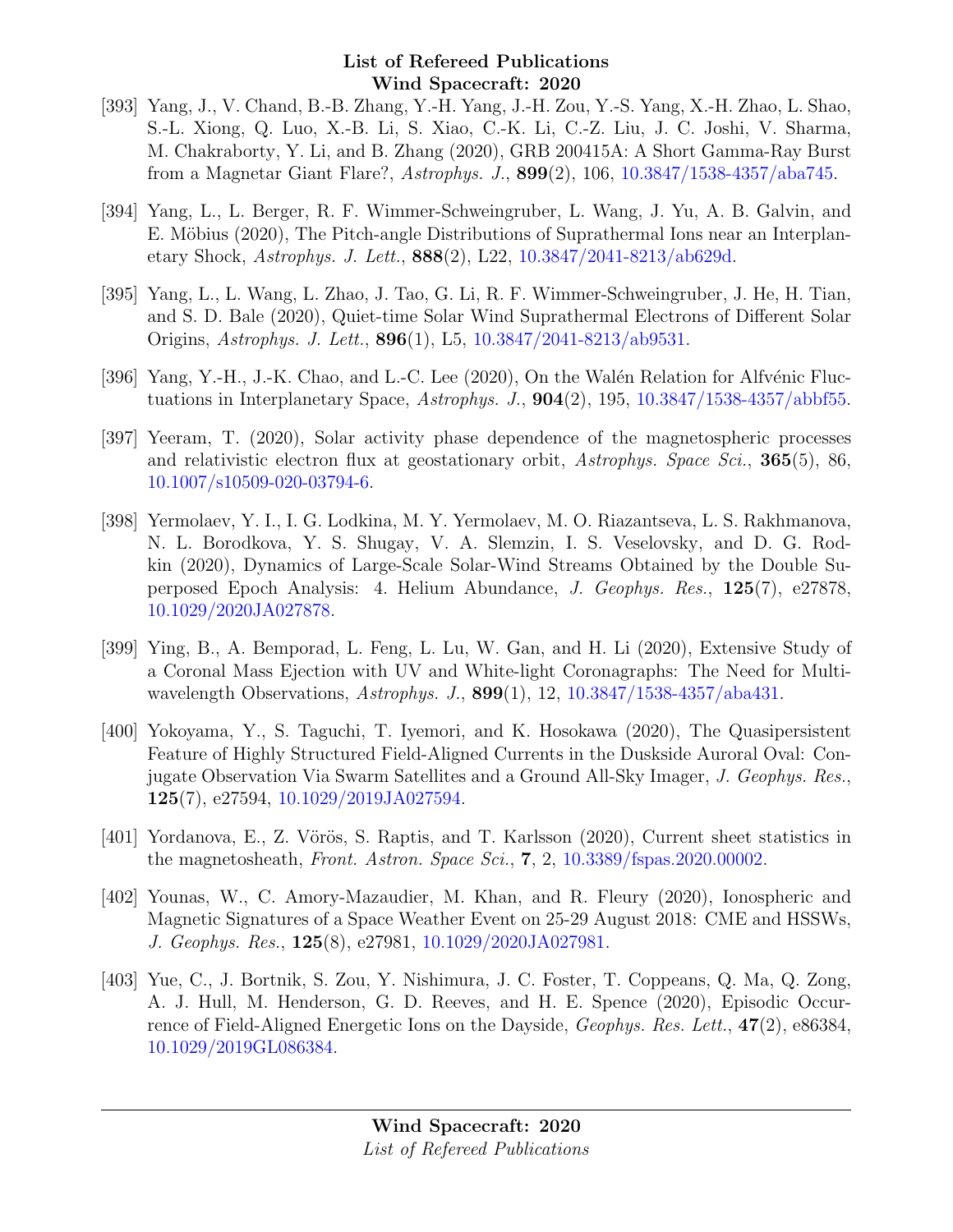- [404] Zagainova, I. S., V. G. Fainshtein, L. I. Gromova, and S. V. Gromov (2020), Source region identification and geophysical effects of stealth coronal mass ejections, J. Atmos. Solar-Terr. Phys., 208, 105391, [10.1016/j.jastp.2020.105391.](http://dx.doi.org/10.1016/j.jastp.2020.105391)
- [405] Zeng, C., S. Duan, C. Wang, L. Dai, S. Fuselier, J. Burch, R. Torbert, B. Giles, and C. Russell (2020), Magnetospheric Multiscale observations of energetic oxygen ions at the duskside magnetopause during intense substorms, Ann. Geophys., 38(1), 123–135, [10.5194/angeo-38-123-2020.](http://dx.doi.org/10.5194/angeo-38-123-2020)
- [406] Zeng, C., C. Wang, S. Duan, L. Dai, S. A. Fuselier, J. L. Burch, R. B. Torbert, and B. L. Giles (2020), Statistical Study of Oxygen Ions Abundance and Spatial Distribution in the Dayside Magnetopause Boundary Layer: MMS Observations, J. Geophys. Res., 125(7), e27323, [10.1029/2019JA027323.](http://dx.doi.org/10.1029/2019JA027323)
- [407] Zhang, Q. M., J. Dai, Z. Xu, D. Li, L. Lu, K. V. Tam, and A. A. Xu (2020), Transverse coronal loop oscillations excited by homologous circular-ribbon flares, Astron.  $\mathscr B$ Astrophys., 638, A32, [10.1051/0004-6361/202038233.](http://dx.doi.org/10.1051/0004-6361/202038233)
- [408] Zhang, S. N., Y. L. Tuo, S. L. Xiong, C. K. Li, S. Xiao, S. M. Jia, X. B. Li, M. Y. Ge, Q. Luo, B. Li, C. Cai, Y. Tan, W. C. Xue, F. J. Lu, L. M. Song, C. Z. Liu, Y. Chen, X. L. Cao, Y. P. Xu, T. P. Li, L. Lin, and B. Zhang (2020), Insight-HXMT detection of a bright short x-ray counterpart of the Fast Radio Burst from SGR 1935+2154, Astron. Tele., 13687, 1.
- [409] Zhang, T.-X., H. Zhang, H.-R. Lai, J. Zhong, L.-B. Liu, Y. Wei, J.-B. Cao, J. Cui, C.-B. Zhu, S.-Y. Fu, and W.-X. Wan (2020), Asymmetric Lunar Magnetic Perturbations Produced by Reflected Solar Wind Particles, Astrophys. J. Lett., 893(2), L36, [10.3847/2041-](http://dx.doi.org/10.3847/2041-8213/ab8640) [8213/ab8640.](http://dx.doi.org/10.3847/2041-8213/ab8640)
- [410] Zhang, Z., L. Chen, S. Liu, Y. Xiong, X. Li, Y. Wang, W. Chu, Z. Zeren, and X. Shen (2020), Chorus Acceleration of Relativistic Electrons in Extremely Low L-Shell During Geomagnetic Storm of August 2018, Geophys. Res. Lett., 47(4), e86226, [10.1029/2019GL086226.](http://dx.doi.org/10.1029/2019GL086226)
- [411] Zhao, G. Q., Y. Lin, X. Y. Wang, D. J. Wu, H. Q. Feng, Q. Liu, A. Zhao, and H. B. Li (2020), Observational Evidence for Solar Wind Proton Heating by Ion-Scale Turbulence, Geophys. Res. Lett., 47(18), e89720, [10.1029/2020GL089720.](http://dx.doi.org/10.1029/2020GL089720)
- [412] Zharkov, S., S. Matthews, V. Zharkova, M. Druett, S. Inoue, I. E. Dammasch, and C. Macrae (2020), Sunquake with a second bounce, other sunquakes, and emission associated with the X9.3 flare of 6 September 2017. I. Observations, Astron. & Astrophys., 639, A78, [10.1051/0004-6361/201936755.](http://dx.doi.org/10.1051/0004-6361/201936755)
- [413] Zharkova, V., S. Zharkov, M. Druett, S. Matthews, and S. Inoue (2020), Sunquake with a second bounce, other sunquakes, and emission associated with the X9.3 flare of 6 September 2017. II. Proposed interpretation, Astron. & Astrophys., 639, A79, [10.1051/0004-](http://dx.doi.org/10.1051/0004-6361/202037885) [6361/202037885.](http://dx.doi.org/10.1051/0004-6361/202037885)